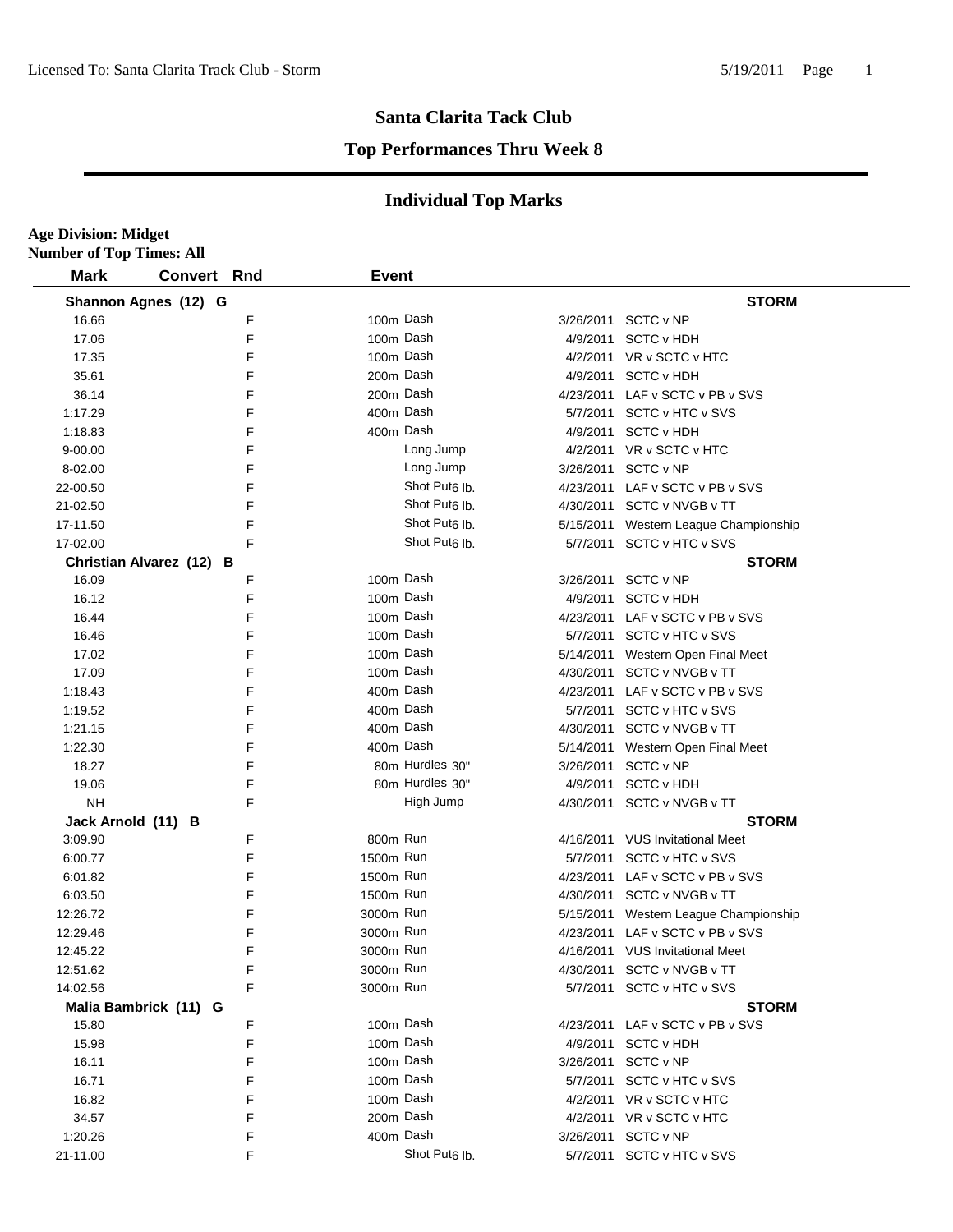#### **Top Performances Thru Week 8**

| <b>Number of Top Times: All</b> |                        |   |              |                           |           |                                   |
|---------------------------------|------------------------|---|--------------|---------------------------|-----------|-----------------------------------|
| <b>Mark</b>                     | <b>Convert Rnd</b>     |   | <b>Event</b> |                           |           |                                   |
|                                 | Malia Bambrick (11) G  |   |              |                           |           | <b>STORM</b>                      |
| 21-10.00                        |                        | F |              | Shot Put <sub>6</sub> lb. |           | 4/9/2011 SCTC v HDH               |
| 20-08.00                        |                        | F |              | Shot Put <sub>6</sub> lb. |           | 4/23/2011 LAF v SCTC v PB v SVS   |
|                                 | Thomas Bambrick (11) B |   |              |                           |           | <b>STORM</b>                      |
| 15.53                           |                        | F | 100m Dash    |                           |           | 4/9/2011 SCTC v HDH               |
| 15.79                           |                        | F | 100m Dash    |                           |           | 3/26/2011 SCTC v NP               |
| 15.83                           |                        | F | 100m Dash    |                           |           | 5/7/2011 SCTC v HTC v SVS         |
| 16.06                           |                        | F | 100m Dash    |                           |           | 4/23/2011 LAF v SCTC v PB v SVS   |
| 16.38                           |                        | F | 100m Dash    |                           |           | 4/2/2011 VR v SCTC v HTC          |
| 16.90                           |                        | F | 100m Dash    |                           |           | 5/14/2011 Western Open Final Meet |
| 17.88                           |                        | F | 100m Dash    |                           |           | 4/30/2011 SCTC v NVGB v TT        |
| 34.02                           |                        | F | 200m Dash    |                           |           | 4/9/2011 SCTC v HDH               |
| 34.10                           |                        | F | 200m Dash    |                           |           | 5/7/2011 SCTC v HTC v SVS         |
| 34.14                           |                        | F | 200m Dash    |                           |           | 3/26/2011 SCTC v NP               |
| 34.20                           |                        | F | 200m Dash    |                           |           | 4/2/2011 VR v SCTC v HTC          |
| 34.76                           |                        | F | 200m Dash    |                           |           | 5/14/2011 Western Open Final Meet |
| 34.99                           |                        | F | 200m Dash    |                           |           | 4/30/2011 SCTC v NVGB v TT        |
| 35.12                           |                        | F | 200m Dash    |                           |           | 4/23/2011 LAF v SCTC v PB v SVS   |
| 10-02.50                        |                        | F |              | Long Jump                 |           | 3/26/2011 SCTC v NP               |
| 9-09.50                         |                        | F |              | Long Jump                 |           | 5/7/2011 SCTC v HTC v SVS         |
| Bryce Banks (11) B              |                        |   |              |                           |           | <b>STORM</b>                      |
| 15.00                           |                        | F | 100m Dash    |                           |           | 4/9/2011 SCTC v HDH               |
| 15.14                           |                        | F | 100m Dash    |                           |           | 4/23/2011 LAF v SCTC v PB v SVS   |
| 15.21                           |                        | F | 100m Dash    |                           |           | 5/14/2011 Western Open Final Meet |
| 15.38                           |                        | F | 100m Dash    |                           |           | 3/26/2011 SCTC v NP               |
| 15.40                           |                        | F | 100m Dash    |                           |           | 4/2/2011 VR v SCTC v HTC          |
| 15.54                           |                        | F | 100m Dash    |                           |           | 5/7/2011 SCTC v HTC v SVS         |
| 16.01                           |                        | F | 100m Dash    |                           |           | 4/30/2011 SCTC v NVGB v TT        |
| 32.42                           |                        | F | 200m Dash    |                           |           | 4/16/2011 VUS Invitational Meet   |
| 32.63                           |                        | F | 200m Dash    |                           |           | 4/23/2011 LAF v SCTC v PB v SVS   |
| 32.73                           |                        | F | 200m Dash    |                           |           | 4/2/2011 VR v SCTC v HTC          |
| 32.78                           |                        | F | 200m Dash    |                           |           | 5/7/2011 SCTC v HTC v SVS         |
| 32.80                           |                        | F | 200m Dash    |                           |           | 4/9/2011 SCTC v HDH               |
| 34.13                           |                        | F | 200m Dash    |                           |           | 5/14/2011 Western Open Final Meet |
| 34.62                           |                        | F | 200m Dash    |                           |           | 4/30/2011 SCTC v NVGB v TT        |
| 11-08.50                        |                        | F |              | Long Jump                 |           | 4/2/2011 VR v SCTC v HTC          |
| 11-06.75                        |                        | F |              | Long Jump                 | 5/7/2011  | SCTC v HTC v SVS                  |
| 11-04.50                        |                        | F |              | Long Jump                 |           | 5/14/2011 Western Open Final Meet |
| 10-09.25                        |                        | F |              | Long Jump                 | 4/9/2011  | <b>SCTC v HDH</b>                 |
| 10-04.00                        |                        | F |              | Long Jump                 | 3/26/2011 | SCTC v NP                         |
| 10-00.00                        |                        | F |              | Long Jump                 |           | 4/23/2011 LAF v SCTC v PB v SVS   |
| 9-07.50                         |                        | F |              | Long Jump                 |           | 4/30/2011 SCTC v NVGB v TT        |
|                                 | Tanner Berney (10) B   |   |              |                           |           | <b>STORM</b>                      |
| 15.28                           |                        | F | 100m Dash    |                           |           | 3/26/2011 SCTC v NP               |
| 30.57                           |                        | F | 200m Dash    |                           |           | 5/7/2011 SCTC v HTC v SVS         |
| 30.77                           |                        | F | 200m Dash    |                           |           | 4/9/2011 SCTC v HDH               |
| 1:10.10                         |                        | F | 400m Dash    |                           |           | 4/16/2011 VUS Invitational Meet   |
| 1:10.28                         |                        | F | 400m Dash    |                           |           | 5/7/2011 SCTC v HTC v SVS         |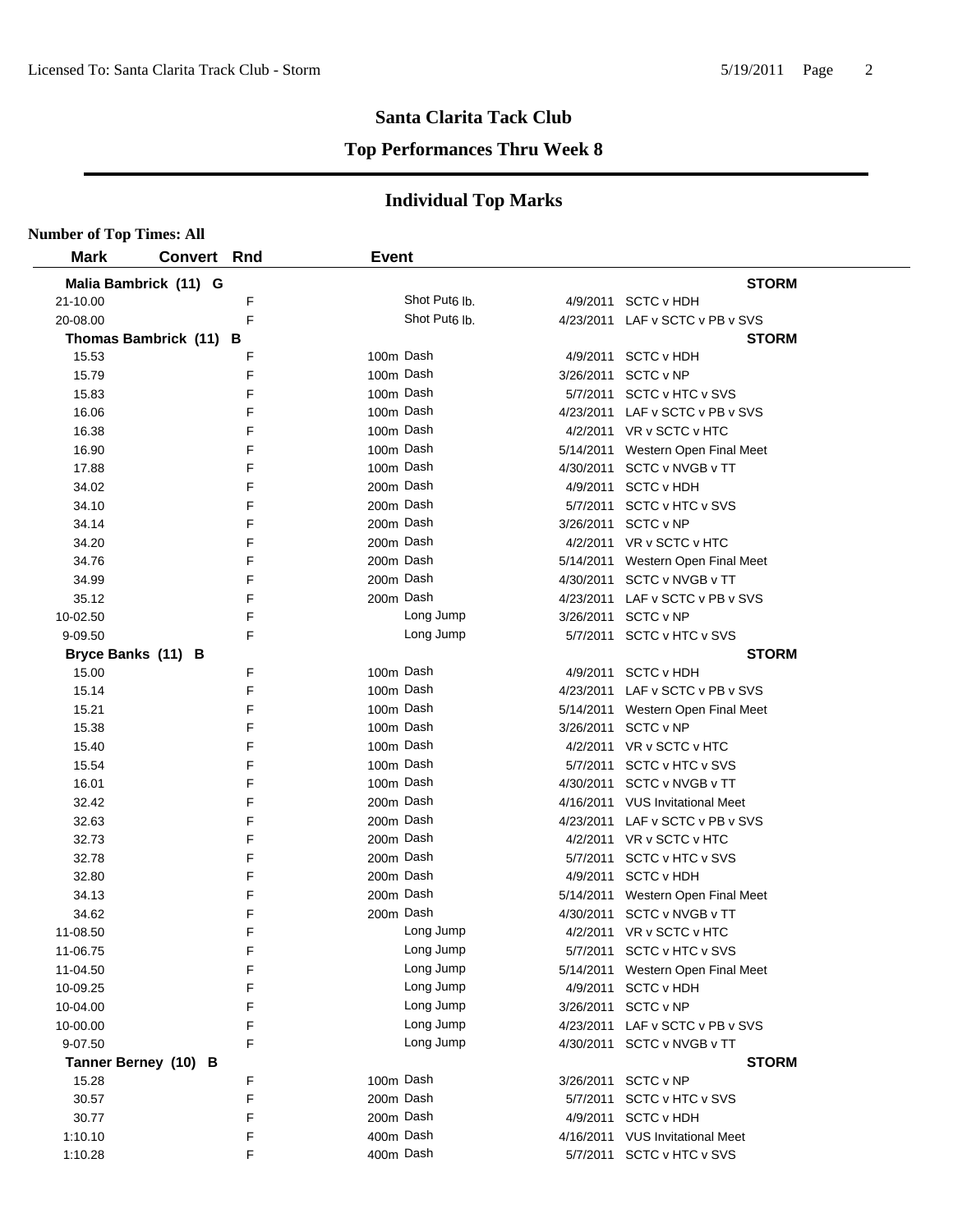#### **Top Performances Thru Week 8**

| <b>Number of Top Times: All</b> |                         |     |              |                           |           |                                       |
|---------------------------------|-------------------------|-----|--------------|---------------------------|-----------|---------------------------------------|
| <b>Mark</b>                     | <b>Convert</b>          | Rnd | <b>Event</b> |                           |           |                                       |
|                                 | Tanner Berney (10) B    |     |              |                           |           | <b>STORM</b>                          |
| 1:10.89                         |                         | F   | 400m Dash    |                           |           | 4/2/2011 VR v SCTC v HTC              |
| 1:11.57                         |                         | F   | 400m Dash    |                           |           | 4/9/2011 SCTC v HDH                   |
| 1:14.71                         |                         | F   | 400m Dash    |                           |           | 4/23/2011 LAF v SCTC v PB v SVS       |
| 13-05.00                        |                         | F   |              | Long Jump                 |           | 5/15/2011 Western League Championship |
| 13-02.00                        |                         | F   |              | Long Jump                 |           | 5/7/2011 SCTC v HTC v SVS             |
| 12-09.75                        |                         | F   |              | Long Jump                 |           | 4/2/2011 VR v SCTC v HTC              |
| 12-07.00                        |                         | F   |              | Long Jump                 |           | 4/16/2011 VUS Invitational Meet       |
| 12-04.00                        |                         | F   |              | Long Jump                 |           | 4/9/2011 SCTC v HDH                   |
| 12-01.50                        |                         | F   |              | Long Jump                 |           | 4/23/2011 LAF v SCTC v PB v SVS       |
| 12-01.00                        |                         | F   |              | Long Jump                 |           | 3/26/2011 SCTC v NP                   |
|                                 | Matthew Brennand (10) B |     |              |                           |           | <b>STORM</b>                          |
| 16.99                           |                         | P   | 100m Dash    |                           |           | 4/16/2011 VUS Invitational Meet       |
| 17.45                           |                         | F   | 100m Dash    |                           |           | 4/2/2011 VR v SCTC v HTC              |
| 10-05.50                        |                         | F   |              | Long Jump                 |           | 4/2/2011 VR v SCTC v HTC              |
| 9-05.00                         |                         | F   |              | Long Jump                 |           | 4/16/2011 VUS Invitational Meet       |
|                                 | Michael Brennand (12) B |     |              |                           |           | <b>STORM</b>                          |
| 17.16                           |                         | P   | 100m Dash    |                           |           | 4/16/2011 VUS Invitational Meet       |
| 17.80                           |                         | F   | 100m Dash    |                           |           | 4/2/2011 VR v SCTC v HTC              |
| 19.16                           |                         | F   |              | 80m Hurdles 30"           |           | 4/2/2011 VR v SCTC v HTC              |
| 9-04.00                         |                         | F   |              | Long Jump                 |           | 4/16/2011 VUS Invitational Meet       |
|                                 | Madison Bridges (11) G  |     |              |                           |           | <b>STORM</b>                          |
| 1:14.93                         |                         | F   | 400m Dash    |                           |           | 5/7/2011 SCTC v HTC v SVS             |
| 1:15.77                         |                         | F   | 400m Dash    |                           |           | 4/30/2011 SCTC v NVGB v TT            |
| 1:15.98                         |                         | F   | 400m Dash    |                           |           | 4/23/2011 LAF v SCTC v PB v SVS       |
| 1:17.06                         |                         | F   | 400m Dash    |                           |           | 4/2/2011 VR v SCTC v HTC              |
| 1:17.77                         |                         | F   | 400m Dash    |                           |           | 4/9/2011 SCTC v HDH                   |
| 1:20.53                         |                         | F   | 400m Dash    |                           | 3/26/2011 | SCTC v NP                             |
| 17.79                           |                         | F   |              | 80m Hurdles 30"           |           | 5/7/2011 SCTC v HTC v SVS             |
| 17.92                           |                         | F   |              | 80m Hurdles 30"           |           | 4/30/2011 SCTC v NVGB v TT            |
| 18.01                           |                         | F   |              | 80m Hurdles 30"           |           | 5/15/2011 Western League Championship |
| 18.09                           |                         | F   |              | 80m Hurdles 30"           |           | 4/2/2011 VR v SCTC v HTC              |
| 18.64                           |                         | F   |              | 80m Hurdles 30"           | 4/9/2011  | <b>SCTC v HDH</b>                     |
| 19.22                           |                         | F   |              | 80m Hurdles 30"           |           | 4/23/2011 LAF v SCTC v PB v SVS       |
| 17-05.00                        |                         | F   |              | Shot Put <sub>6</sub> lb. |           | 5/15/2011 Western League Championship |
| 14-11.00                        |                         | F   |              | Shot Put <sub>6</sub> lb. |           | 3/26/2011 SCTC v NP                   |
|                                 | Makenzie Bridges (11) G |     |              |                           |           | <b>STORM</b>                          |
| 34.90                           |                         | F   | 200m Dash    |                           |           | 3/26/2011 SCTC v NP                   |
| 1:12.07                         |                         | F   | 400m Dash    |                           |           | 5/7/2011 SCTC v HTC v SVS             |
| 1:13.69                         |                         | F   | 400m Dash    |                           |           | 4/2/2011 VR v SCTC v HTC              |
| 1:14.51                         |                         | F   | 400m Dash    |                           |           | 4/23/2011 LAF v SCTC v PB v SVS       |
| 1:14.55                         |                         | F   | 400m Dash    |                           | 5/15/2011 | Western League Championship           |
| 1:14.92                         |                         | F   | 400m Dash    |                           |           | 4/9/2011 SCTC v HDH                   |
| 1:15.14                         |                         | F   | 400m Dash    |                           |           | 4/30/2011 SCTC v NVGB v TT            |
| 16.84                           |                         | F   |              | 80m Hurdles 30"           |           | 5/7/2011 SCTC v HTC v SVS             |
| 17.62                           |                         | F   |              | 80m Hurdles 30"           |           | 4/23/2011 LAF v SCTC v PB v SVS       |
| 17.63                           |                         | F   |              | 80m Hurdles 30"           |           | 4/30/2011 SCTC v NVGB v TT            |
| 17.66                           |                         | F   |              | 80m Hurdles 30"           |           | 4/2/2011 VR v SCTC v HTC              |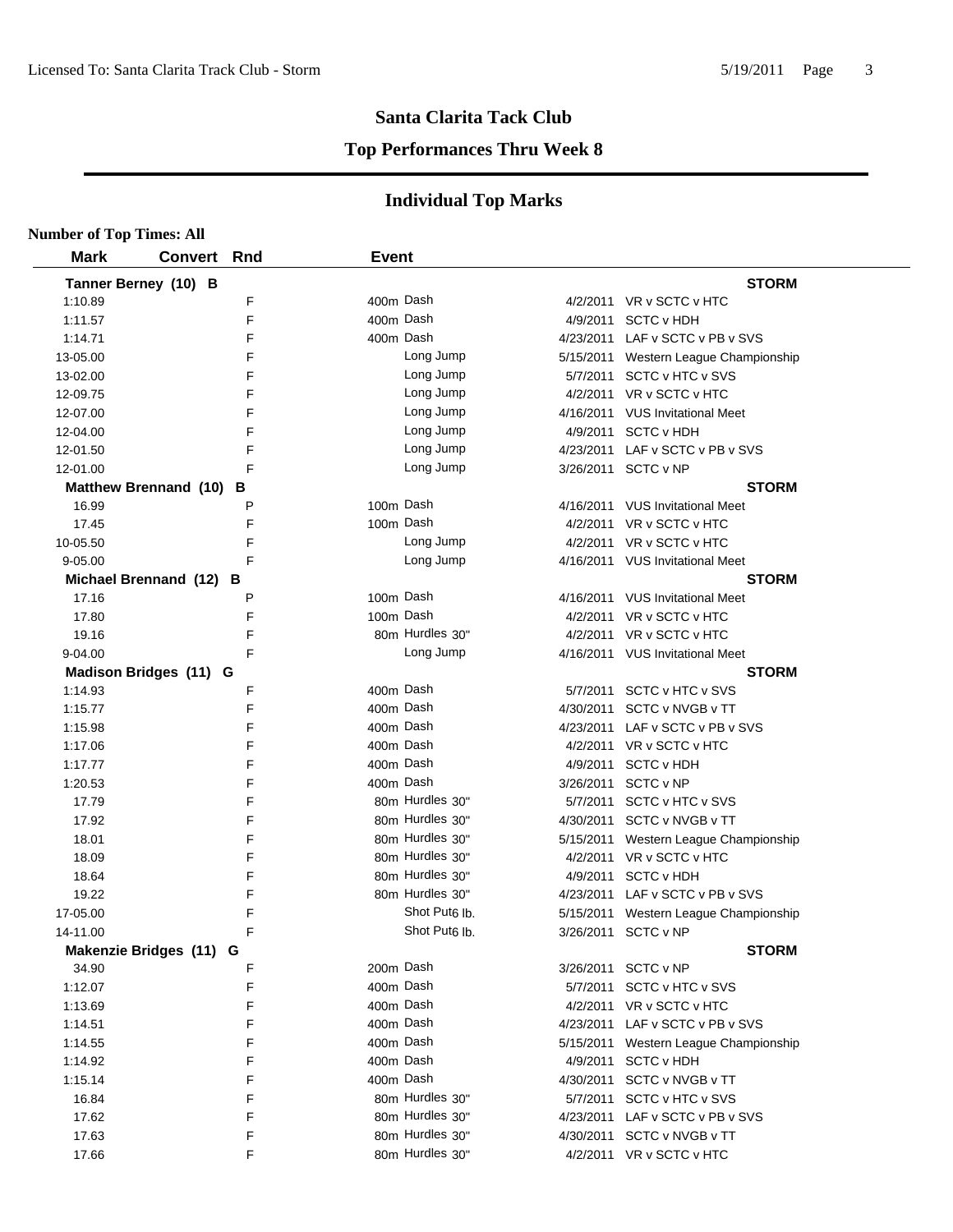#### **Top Performances Thru Week 8**

| <b>Number of Top Times: All</b> |                                 |   |              |                           |           |                                   |
|---------------------------------|---------------------------------|---|--------------|---------------------------|-----------|-----------------------------------|
| <b>Mark</b>                     | <b>Convert Rnd</b>              |   | <b>Event</b> |                           |           |                                   |
|                                 | Makenzie Bridges (11) G         |   |              |                           |           | <b>STORM</b>                      |
| 17.79                           |                                 | F |              | 80m Hurdles 30"           |           | 4/9/2011 SCTC v HDH               |
| 17.84                           |                                 | F |              | 80m Hurdles 30"           | 5/15/2011 | Western League Championship       |
| 18.77                           |                                 | F |              | 80m Hurdles 30"           |           | 3/26/2011 SCTC v NP               |
| Tristan Brink (10) B            |                                 |   |              |                           |           | <b>STORM</b>                      |
| 1:27.77                         |                                 | F | 400m Dash    |                           |           | 5/14/2011 Western Open Final Meet |
| 1:32.02                         |                                 | F | 400m Dash    |                           |           | 4/2/2011 VR v SCTC v HTC          |
| 1:37.52                         |                                 | F | 400m Dash    |                           |           | 4/9/2011 SCTC v HDH               |
| 3:41.88                         |                                 | F | 800m Run     |                           |           | 3/26/2011 SCTC v NP               |
| 8-06.00                         |                                 | F |              | Long Jump                 |           | 4/30/2011 SCTC v NVGB v TT        |
| 7-11.50                         |                                 | F |              | Long Jump                 |           | 4/2/2011 VR v SCTC v HTC          |
| 7-03.00                         |                                 | F |              | Long Jump                 |           | 3/26/2011 SCTC v NP               |
| 6-09.50                         |                                 | F |              | Long Jump                 |           | 5/7/2011 SCTC v HTC v SVS         |
| <b>FOUL</b>                     |                                 | F |              | Long Jump                 |           | 4/9/2011 SCTC v HDH               |
| <b>FOUL</b>                     |                                 | F |              | Long Jump                 |           | 5/14/2011 Western Open Final Meet |
| 13-09.00                        |                                 | F |              | Shot Put <sub>6</sub> lb. |           | 5/7/2011 SCTC v HTC v SVS         |
| 13-04.00                        |                                 | F |              | Shot Put <sub>6</sub> Ib. |           | 4/30/2011 SCTC v NVGB v TT        |
| 12-07.00                        |                                 | F |              | Shot Put <sub>6</sub> lb. |           | 5/14/2011 Western Open Final Meet |
| Jake Calver (11) B              |                                 |   |              |                           |           | <b>STORM</b>                      |
| 5:46.26                         |                                 | F | 1500m Run    |                           |           | 5/7/2011 SCTC v HTC v SVS         |
| 5:58.12                         |                                 | F | 1500m Run    |                           | 5/15/2011 | Western League Championship       |
| 6:02.35                         |                                 | F | 1500m Run    |                           | 4/30/2011 | SCTC v NVGB v TT                  |
| 6:13.29                         |                                 | F | 1500m Run    |                           |           | 3/26/2011 SCTC v NP               |
| 12:30.31                        |                                 | F | 3000m Run    |                           | 5/15/2011 | Western League Championship       |
| 12:43.48                        |                                 | F | 3000m Run    |                           |           | 4/16/2011 VUS Invitational Meet   |
| 12:50.49                        |                                 | F | 3000m Run    |                           | 3/26/2011 | SCTC v NP                         |
| 12:57.11                        |                                 | F | 3000m Run    |                           | 4/23/2011 | LAF v SCTC v PB v SVS             |
| 13:10.80                        |                                 | F | 3000m Run    |                           |           | 4/2/2011 VR v SCTC v HTC          |
| 4-00.00                         |                                 | F |              | High Jump                 |           | 5/7/2011 SCTC v HTC v SVS         |
| $3 - 10.00$                     |                                 | F |              | High Jump                 | 5/15/2011 | Western League Championship       |
| $3 - 10.00$                     |                                 | F |              | High Jump                 | 4/30/2011 | SCTC v NVGB v TT                  |
| $3 - 10.00$                     |                                 | F |              | High Jump                 |           | 4/23/2011 LAF v SCTC v PB v SVS   |
| 3-08.00                         |                                 | F |              | High Jump                 |           | 4/16/2011 VUS Invitational Meet   |
| 3-06.00                         |                                 | F |              | High Jump                 | 3/26/2011 | SCTC v NP                         |
| 3-04.00                         |                                 | F |              | High Jump                 |           | 4/2/2011 VR v SCTC v HTC          |
|                                 | Catalina Castillo-Lozano (10) G |   |              |                           |           | <b>STORM</b>                      |
| 17.33                           |                                 |   | 100m Dash    |                           |           | 3/26/2011 SCTC v NP               |
| 9-02.50                         |                                 | F |              | Long Jump                 |           | 3/26/2011 SCTC v NP               |
| Elle Cooper (10) G              |                                 |   |              |                           |           | <b>STORM</b>                      |
| 15.19                           |                                 | F | 100m Dash    |                           |           | 3/26/2011 SCTC v NP               |
| 31.13                           |                                 | F | 200m Dash    |                           |           | 4/16/2011 VUS Invitational Meet   |
| 31.51                           |                                 | F | 200m Dash    |                           |           | 4/9/2011 SCTC v HDH               |
| 33.38                           |                                 | F | 200m Dash    |                           |           | 4/23/2011 LAF v SCTC v PB v SVS   |
| 33.61                           |                                 | F | 200m Dash    |                           |           | 4/30/2011 SCTC v NVGB v TT        |
| 1:12.71                         |                                 | F | 400m Dash    |                           |           | 4/23/2011 LAF v SCTC v PB v SVS   |
| 1:14.81                         |                                 | F | 400m Dash    |                           |           | 4/30/2011 SCTC v NVGB v TT        |
| 16.99                           |                                 | F |              | 80m Hurdles 30"           |           | 3/26/2011 SCTC v NP               |
| 17.22                           |                                 | F |              | 80m Hurdles 30"           |           | 4/9/2011 SCTC v HDH               |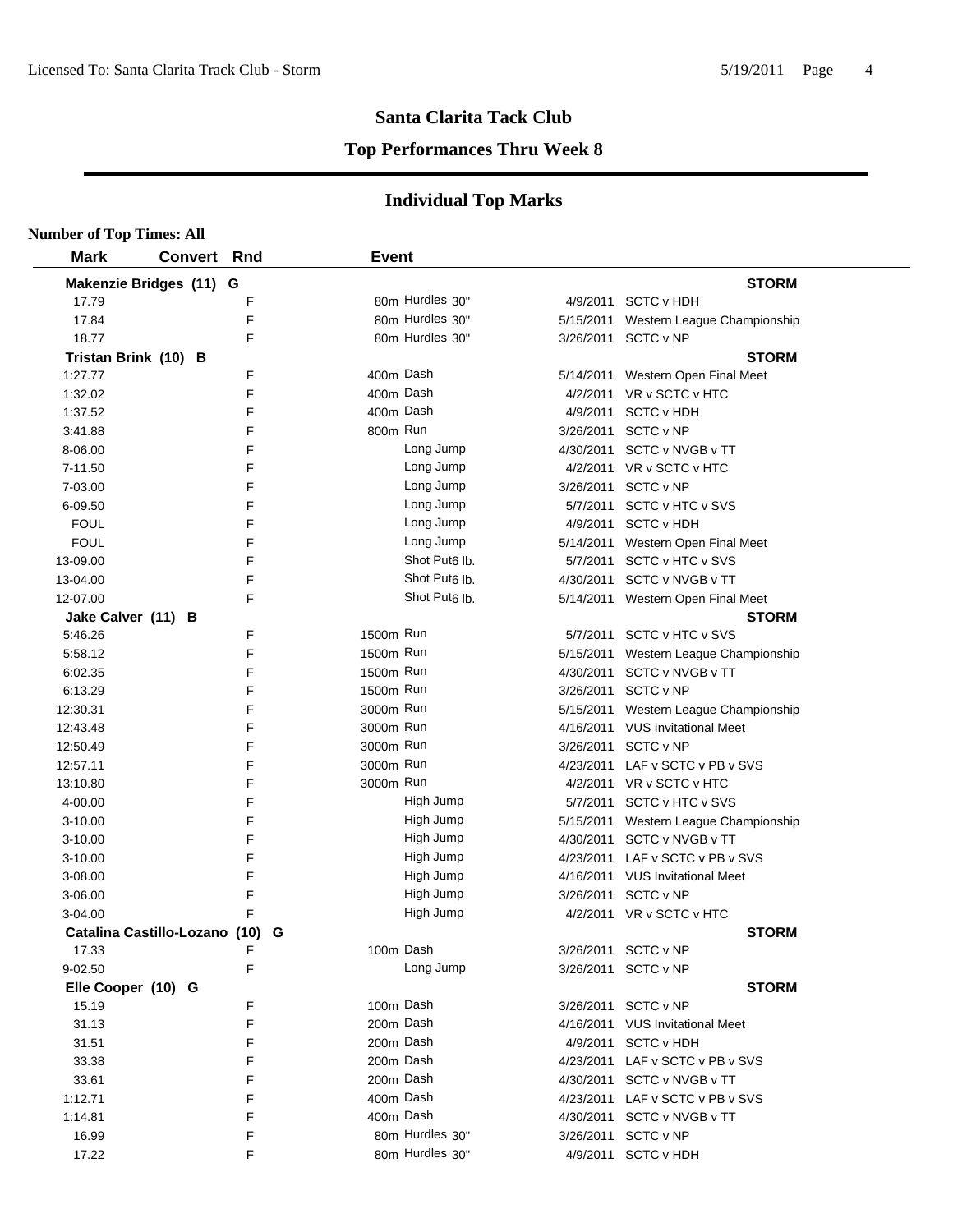#### **Top Performances Thru Week 8**

| <b>Number of Top Times: All</b> |                        |     |              |                 |           |                                       |
|---------------------------------|------------------------|-----|--------------|-----------------|-----------|---------------------------------------|
| <b>Mark</b>                     | <b>Convert</b>         | Rnd | <b>Event</b> |                 |           |                                       |
| Elle Cooper (10) G              |                        |     |              |                 |           | <b>STORM</b>                          |
| 17.47                           |                        | F   |              | 80m Hurdles 30" |           | 4/16/2011 VUS Invitational Meet       |
| 17.54                           |                        | F   |              | 80m Hurdles 30" |           | 4/2/2011 VR v SCTC v HTC              |
| 13-10.00                        |                        | F   |              | Long Jump       | 5/7/2011  | SCTC v HTC v SVS                      |
| 12-05.75                        |                        | F   |              | Long Jump       |           | 4/2/2011 VR v SCTC v HTC              |
| 12-05.00                        |                        | F   |              | Long Jump       | 3/26/2011 | SCTC v NP                             |
| 12-03.00                        |                        | F   |              | Long Jump       |           | 5/15/2011 Western League Championship |
| 12-01.00                        |                        | F   |              | Long Jump       | 4/23/2011 | LAF v SCTC v PB v SVS                 |
| 11-11.50                        |                        | F   |              | Long Jump       | 4/30/2011 | <b>SCTC v NVGB v TT</b>               |
| 11-03.00                        |                        | F   |              | Long Jump       |           | 4/9/2011 SCTC v HDH                   |
|                                 | Emma Dal Soglio (11) G |     |              |                 |           | <b>STORM</b>                          |
| 16.15                           |                        | F   |              | 100m Dash       |           | 5/7/2011 SCTC v HTC v SVS             |
| 16.80                           |                        | F   | 100m Dash    |                 |           | 5/14/2011 Western Open Final Meet     |
| 16.94                           |                        | F   | 100m Dash    |                 |           | 4/9/2011 SCTC v HDH                   |
| 16.99                           |                        | F   |              | 100m Dash       |           | 4/2/2011 VR v SCTC v HTC              |
| 17.05                           |                        | F   |              | 100m Dash       | 3/26/2011 | SCTC v NP                             |
| 17.21                           |                        | P   |              | 100m Dash       |           | 4/16/2011 VUS Invitational Meet       |
| 34.44                           |                        | F   |              | 200m Dash       |           | 5/7/2011 SCTC v HTC v SVS             |
| 34.65                           |                        | F   |              | 200m Dash       | 3/26/2011 | SCTC v NP                             |
| 35.38                           |                        | F   | 200m Dash    |                 |           | 4/2/2011 VR v SCTC v HTC              |
| 35.64                           |                        | F   | 200m Dash    |                 | 5/14/2011 | Western Open Final Meet               |
| 35.88                           |                        | F   | 200m Dash    |                 |           | 4/9/2011 SCTC v HDH                   |
| Kylynn Daley (11) G             |                        |     |              |                 |           | <b>STORM</b>                          |
| 15.24                           |                        | F   | 100m Dash    |                 |           | 5/7/2011 SCTC v HTC v SVS             |
| 15.78                           |                        | F   | 100m Dash    |                 | 4/30/2011 | SCTC v NVGB v TT                      |
| 30.83                           |                        | F   | 200m Dash    |                 | 5/7/2011  | <b>SCTC v HTC v SVS</b>               |
| 1:12.70                         |                        | F   | 400m Dash    |                 |           | 4/2/2011 VR v SCTC v HTC              |
| 1:13.01                         |                        | F   | 400m Dash    |                 | 3/26/2011 | SCTC v NP                             |
| 2:52.95                         |                        | F   | 800m Run     |                 | 4/9/2011  | <b>SCTC v HDH</b>                     |
| 4-02.00                         |                        | F   |              | High Jump       | 4/9/2011  | <b>SCTC v HDH</b>                     |
| 4-02.00                         |                        | F   |              | High Jump       | 5/7/2011  | SCTC v HTC v SVS                      |
| 4-02.00                         |                        | F   |              | High Jump       | 3/26/2011 | SCTC v NP                             |
| 4-02.00                         |                        | F   |              | High Jump       | 4/30/2011 | SCTC v NVGB v TT                      |
| 4-00.00                         |                        | F   |              | High Jump       | 5/15/2011 | Western League Championship           |
| 4-00.00                         |                        | F   |              | High Jump       |           | 4/2/2011 VR v SCTC v HTC              |
|                                 | Jack Darbourne (10) B  |     |              |                 |           | <b>STORM</b>                          |
| 16.69                           |                        | F   | 100m Dash    |                 |           | 4/9/2011 SCTC v HDH                   |
| 16.96                           |                        | F   | 100m Dash    |                 |           | 5/7/2011 SCTC v HTC v SVS             |
| 17.28                           |                        | F   |              | 100m Dash       |           | 4/23/2011 LAF v SCTC v PB v SVS       |
| 17.83                           |                        | F   |              | 100m Dash       |           | 3/26/2011 SCTC v NP                   |
| 18.00                           |                        | F   |              | 100m Dash       |           | 4/2/2011 VR v SCTC v HTC              |
| 36.54                           |                        | F   |              | 200m Dash       |           | 4/9/2011 SCTC v HDH                   |
| 37.72                           |                        | F   |              | 200m Dash       |           | 4/2/2011 VR v SCTC v HTC              |
| 37.90                           |                        | F   |              | 200m Dash       |           | 5/7/2011 SCTC v HTC v SVS             |
| 40.25                           |                        | F   |              | 200m Dash       |           | 3/26/2011 SCTC v NP                   |
|                                 | Megan Darbourne (10) G |     |              |                 |           | <b>STORM</b>                          |
| 36.15                           |                        | F   |              | 200m Dash       |           | 5/7/2011 SCTC v HTC v SVS             |
| 36.53                           |                        | F   |              | 200m Dash       |           | 4/9/2011 SCTC v HDH                   |
|                                 |                        |     |              |                 |           |                                       |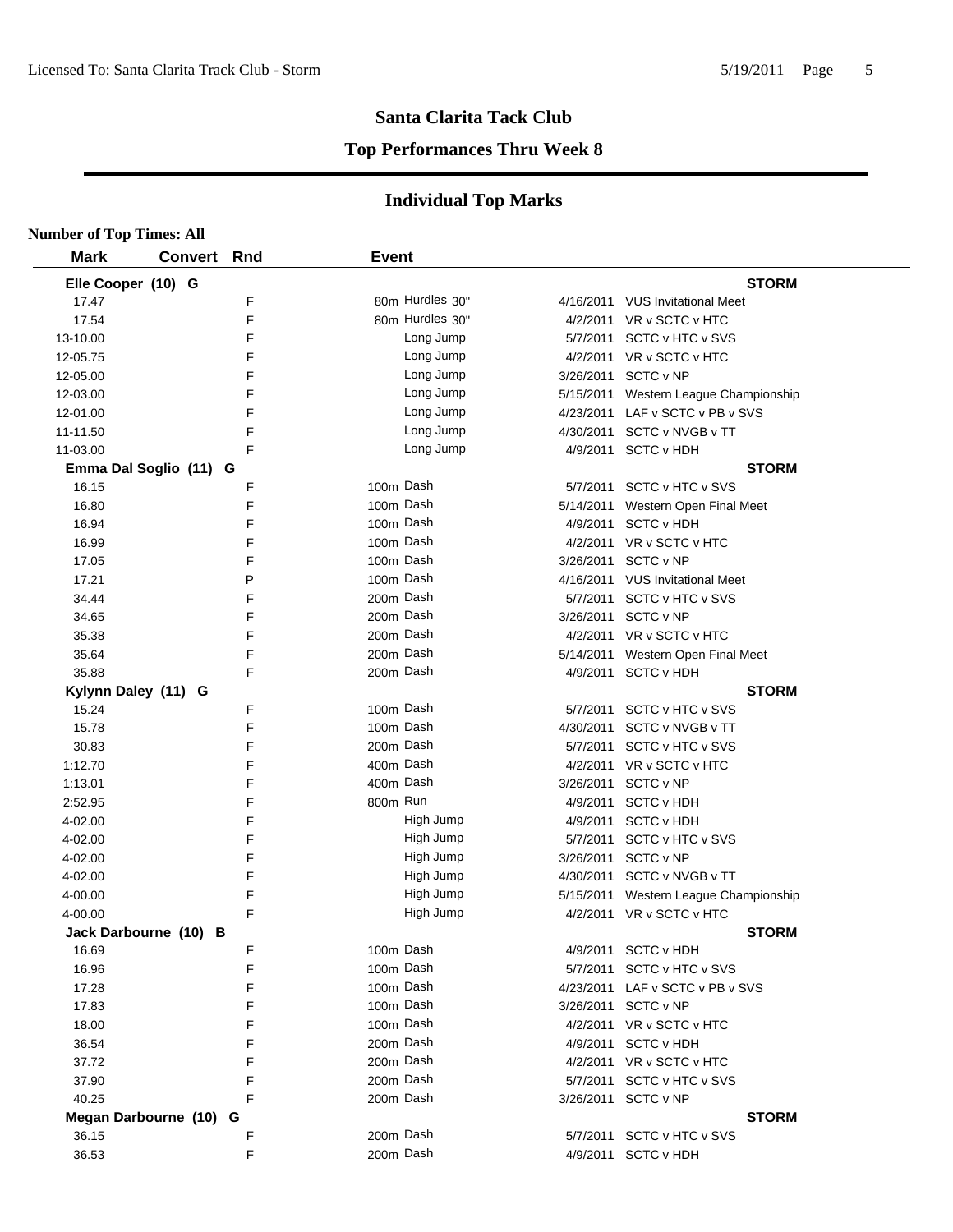#### **Top Performances Thru Week 8**

| <b>Number of Top Times: All</b> |                    |   |              |                           |                                       |
|---------------------------------|--------------------|---|--------------|---------------------------|---------------------------------------|
| <b>Mark</b>                     | <b>Convert Rnd</b> |   | <b>Event</b> |                           |                                       |
| Megan Darbourne (10) G          |                    |   |              |                           | <b>STORM</b>                          |
| 36.59                           |                    | F |              | 200m Dash                 | 3/26/2011 SCTC v NP                   |
| 38.30                           |                    | F |              | 200m Dash                 | 4/2/2011 VR v SCTC v HTC              |
| 17-11.25                        |                    | F |              | Shot Put <sub>6</sub> lb. | 4/23/2011 LAF v SCTC v PB v SVS       |
| 17-00.00                        |                    | F |              | Shot Put <sub>6</sub> lb. | 5/7/2011 SCTC v HTC v SVS             |
| Abigail Davis (11) G            |                    |   |              |                           | <b>STORM</b>                          |
| 2:45.43                         |                    | F | 800m Run     |                           | 5/7/2011 SCTC v HTC v SVS             |
| 2:52.71                         |                    | F | 800m Run     |                           | 5/15/2011 Western League Championship |
| 2:56.04                         |                    | F | 800m Run     |                           | 4/23/2011 LAF v SCTC v PB v SVS       |
| 2:57.73                         |                    | F | 800m Run     |                           | 4/9/2011 SCTC v HDH                   |
| 2:58.38                         |                    | F | 800m Run     |                           | 3/26/2011 SCTC v NP                   |
| 2:59.28                         |                    | F | 800m Run     |                           | 4/30/2011 SCTC v NVGB v TT            |
| 5:40.76                         |                    | F | 1500m Run    |                           | 4/16/2011 VUS Invitational Meet       |
| 5:41.83                         |                    | F | 1500m Run    |                           | 4/23/2011 LAF v SCTC v PB v SVS       |
| 5:42.56                         |                    | F | 1500m Run    |                           | 5/15/2011 Western League Championship |
| 5:44.91                         |                    | F | 1500m Run    |                           | 4/2/2011 VR v SCTC v HTC              |
| 5:51.69                         |                    | F | 1500m Run    |                           | 4/9/2011 SCTC v HDH                   |
| 11:39.91                        |                    | F | 3000m Run    |                           | 5/7/2011 SCTC v HTC v SVS             |
| 11:57.26                        |                    | F | 3000m Run    |                           | 5/15/2011 Western League Championship |
| 12:01.07                        |                    | F | 3000m Run    |                           | 4/23/2011 LAF v SCTC v PB v SVS       |
| 12:05.00                        |                    | F | 3000m Run    |                           | 4/2/2011 VR v SCTC v HTC              |
| 12:13.86                        |                    | F | 3000m Run    |                           | 4/9/2011 SCTC v HDH                   |
| 12:24.87                        |                    | F | 3000m Run    |                           | 4/30/2011 SCTC v NVGB v TT            |
| 12:25.15                        |                    | F | 3000m Run    |                           | 4/16/2011 VUS Invitational Meet       |
| Ryan T Davis (10) B             |                    |   |              |                           | <b>STORM</b>                          |
| 15.69                           |                    | F |              | 100m Dash                 | 3/26/2011 SCTC v NP                   |
| 15.86                           |                    | F |              | 100m Dash                 | 4/9/2011 SCTC v HDH                   |
| 15.90                           |                    | F |              | 100m Dash                 | 4/2/2011 VR v SCTC v HTC              |
| 16.09                           |                    | F |              | 100m Dash                 | 4/23/2011 LAF v SCTC v PB v SVS       |
| 16.99                           |                    | F |              | 100m Dash                 | 4/30/2011 SCTC v NVGB v TT            |
| 32.98                           |                    | F |              | 200m Dash                 | 3/26/2011 SCTC v NP                   |
| 34.19                           |                    | F |              | 200m Dash                 | 4/2/2011 VR v SCTC v HTC              |
| 35.41                           |                    | F |              | 200m Dash                 | 4/9/2011 SCTC v HDH                   |
| 1:21.81                         |                    | F |              | 400m Dash                 | 4/23/2011 LAF v SCTC v PB v SVS       |
| 1:21.94                         |                    | F |              | 400m Dash                 | 4/30/2011 SCTC v NVGB v TT            |
| 16.67                           |                    | F |              | 80m Hurdles 30"           | 5/15/2011 Western League Championship |
| 16.95                           |                    | F |              | 80m Hurdles 30"           | 4/23/2011 LAF v SCTC v PB v SVS       |
| 17.00                           |                    | F |              | 80m Hurdles 30"           | 3/26/2011 SCTC v NP                   |
| 17.15                           |                    | F |              | 80m Hurdles 30"           | 5/7/2011 SCTC v HTC v SVS             |
| 17.22                           |                    | F |              | 80m Hurdles 30"           | 4/16/2011 VUS Invitational Meet       |
|                                 |                    | F |              | 80m Hurdles 30"           |                                       |
| 17.34                           |                    |   |              | 80m Hurdles 30"           | 4/30/2011 SCTC v NVGB v TT            |
| 17.46                           |                    | F |              |                           | 4/2/2011 VR v SCTC v HTC              |
| 17.83                           |                    | F |              | 80m Hurdles 30"           | 4/9/2011 SCTC v HDH                   |
| Matthew Del Valle (12) B        |                    |   |              |                           | <b>STORM</b>                          |
| 15.78                           |                    | F |              | 100m Dash                 | 5/7/2011 SCTC v HTC v SVS             |
| 15.82                           |                    | F |              | 100m Dash                 | 4/9/2011 SCTC v HDH                   |
| 15.92                           |                    | F |              | 100m Dash                 | 5/14/2011 Western Open Final Meet     |
| 16.09                           |                    | P |              | 100m Dash                 | 4/16/2011 VUS Invitational Meet       |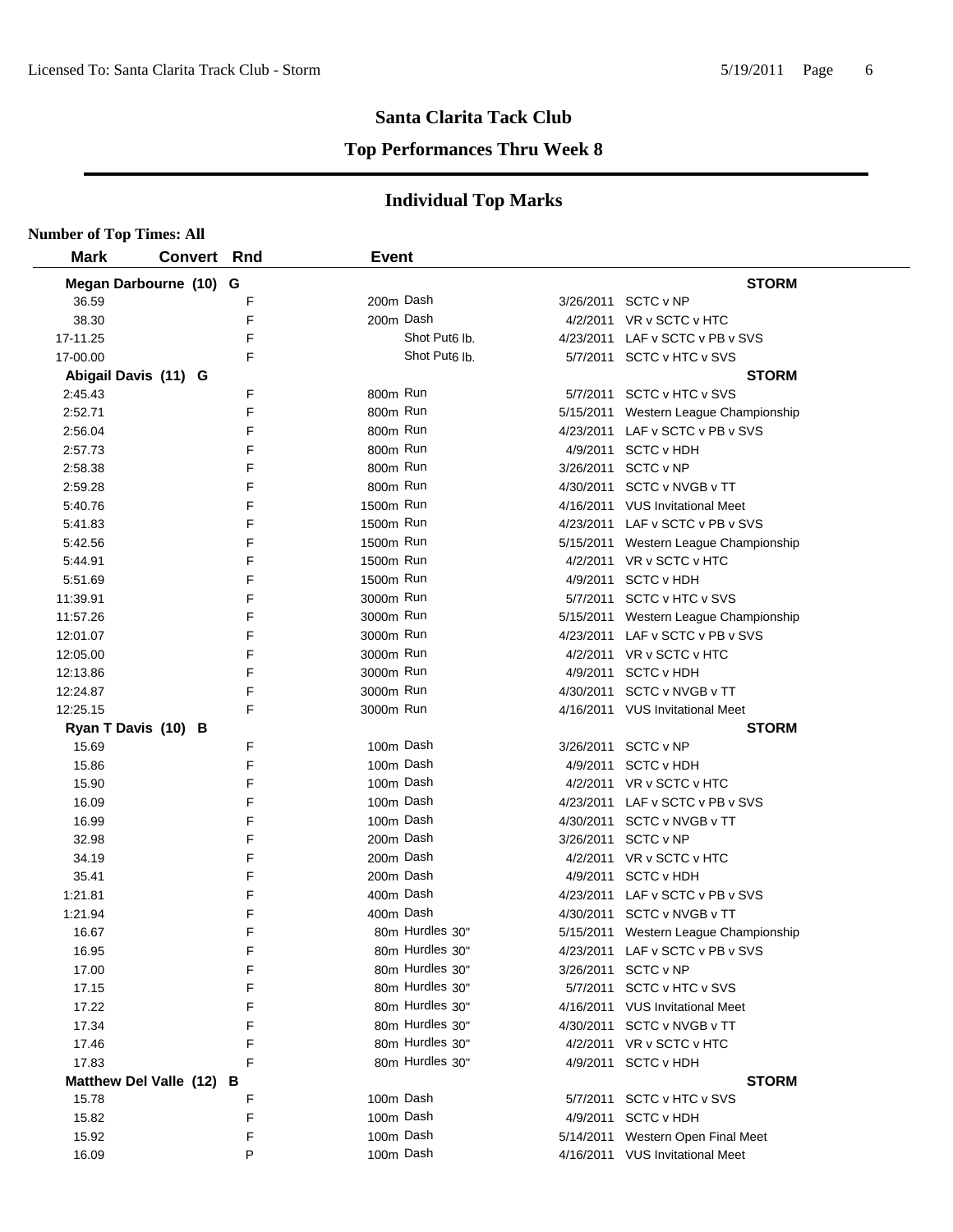#### **Top Performances Thru Week 8**

| <b>Number of Top Times: All</b> |                    |              |                           |           |                                                               |
|---------------------------------|--------------------|--------------|---------------------------|-----------|---------------------------------------------------------------|
| <b>Mark</b>                     | <b>Convert Rnd</b> | <b>Event</b> |                           |           |                                                               |
| Matthew Del Valle (12) B        |                    |              |                           |           | <b>STORM</b>                                                  |
| 16.17                           | F                  |              | 100m Dash                 |           | 4/2/2011 VR v SCTC v HTC                                      |
| 16.21                           | F                  |              | 100m Dash                 | 3/26/2011 | SCTC v NP                                                     |
| 16.34                           | F                  |              | 100m Dash                 | 4/23/2011 | LAF v SCTC v PB v SVS                                         |
| 18.24                           | F                  |              | 100m Dash                 | 4/30/2011 | SCTC v NVGB v TT                                              |
| 33.10                           | F                  |              | 200m Dash                 | 5/7/2011  | <b>SCTC v HTC v SVS</b>                                       |
| 33.80                           | F                  |              | 200m Dash                 | 4/9/2011  | <b>SCTC v HDH</b>                                             |
| 36.23                           | F                  |              | 200m Dash                 |           | 4/2/2011 VR v SCTC v HTC                                      |
| 36.31                           | F                  |              | 200m Dash                 | 3/26/2011 | <b>SCTC v NP</b>                                              |
| 36.84                           | F                  |              | 200m Dash                 | 4/30/2011 | SCTC v NVGB v TT                                              |
| 12-02.50                        | F                  |              | Long Jump                 |           | 5/7/2011 SCTC v HTC v SVS                                     |
| 11-11.00                        | F                  |              | Long Jump                 |           | 5/14/2011 Western Open Final Meet                             |
| 11-03.00                        | F                  |              | Long Jump                 |           | 3/26/2011 SCTC v NP                                           |
| 11-03.00                        | F                  |              | Long Jump                 |           | 4/23/2011 LAF v SCTC v PB v SVS                               |
| 11-02.75                        | F                  |              | Long Jump                 |           | 4/30/2011 SCTC v NVGB v TT                                    |
| 11-02.50                        | F                  |              | Long Jump                 |           | 4/16/2011 VUS Invitational Meet                               |
| 11-00.50                        | F                  |              | Long Jump                 |           | 4/2/2011 VR v SCTC v HTC                                      |
| 10-05.50                        | F                  |              | Long Jump                 |           | 4/9/2011 SCTC v HDH                                           |
| <b>Kassandra Dowaliby (11)</b>  | G                  |              |                           |           | <b>STORM</b>                                                  |
| 16.76                           | F                  |              | 100m Dash                 |           | 3/26/2011 SCTC v NP                                           |
| 18-05.00                        | F                  |              | Shot Put <sub>6</sub> lb. |           | 3/26/2011 SCTC v NP                                           |
| Catelyn Edwards (11) G          |                    |              |                           |           | <b>STORM</b>                                                  |
| 15.41                           | F                  |              | 100m Dash                 |           | 4/23/2011 LAF v SCTC v PB v SVS                               |
| 15.70                           | F                  |              | 100m Dash                 |           | 5/14/2011 Western Open Final Meet                             |
| 15.71                           | F                  |              | 100m Dash                 | 5/7/2011  | <b>SCTC v HTC v SVS</b>                                       |
| 15.72                           | P                  |              | 100m Dash                 |           | 4/16/2011 VUS Invitational Meet                               |
| 15.76                           | F                  |              | 100m Dash                 | 3/26/2011 | SCTC v NP                                                     |
| 15.85                           | F                  |              | 100m Dash                 | 4/9/2011  | <b>SCTC v HDH</b>                                             |
| 16.10                           | F                  |              | 100m Dash                 |           | 4/2/2011 VR v SCTC v HTC                                      |
| 16.80                           | F                  |              | 100m Dash                 |           | 4/30/2011 SCTC v NVGB v TT                                    |
| 33.16                           | F                  |              | 200m Dash                 |           | 5/14/2011 Western Open Final Meet                             |
| 33.19                           | F                  |              | 200m Dash                 |           | 4/9/2011 SCTC v HDH                                           |
| 33.22                           | F                  |              | 200m Dash                 |           | 4/23/2011 LAF v SCTC v PB v SVS                               |
| 33.98                           | F                  |              | 200m Dash                 |           | 5/7/2011 SCTC v HTC v SVS                                     |
| 35.18                           | F                  |              | 200m Dash                 |           | 4/2/2011 VR v SCTC v HTC                                      |
| 10-08.50                        | F                  |              | Long Jump                 |           | 4/2/2011 VR v SCTC v HTC                                      |
| 9-05.00                         | F                  |              | Long Jump                 | 3/26/2011 | SCTC v NP                                                     |
| 8-08.00                         | F                  |              | Long Jump                 |           | 4/9/2011 SCTC v HDH                                           |
| <b>Catherine Edwards (11)</b>   | G                  |              |                           |           | <b>STORM</b>                                                  |
| 15.47                           | F                  |              | 100m Dash                 |           | 4/23/2011 LAF v SCTC v PB v SVS                               |
| 15.67                           | P                  |              | 100m Dash                 |           | 4/16/2011 VUS Invitational Meet                               |
| 15.69                           | F                  |              | 100m Dash                 | 3/26/2011 | SCTC v NP                                                     |
| 15.77                           | F                  |              | 100m Dash                 |           | 5/7/2011 SCTC v HTC v SVS                                     |
| 15.90                           | F                  |              | 100m Dash                 |           | 5/14/2011 Western Open Final Meet                             |
| 16.14                           | F                  |              | 100m Dash                 |           | 4/9/2011 SCTC v HDH                                           |
| 16.71                           | F<br>F             |              | 100m Dash<br>100m Dash    |           | 4/2/2011 VR v SCTC v HTC                                      |
| 16.73<br>34.07                  | F                  |              | 200m Dash                 |           | 4/30/2011 SCTC v NVGB v TT<br>4/23/2011 LAF v SCTC v PB v SVS |
|                                 |                    |              |                           |           |                                                               |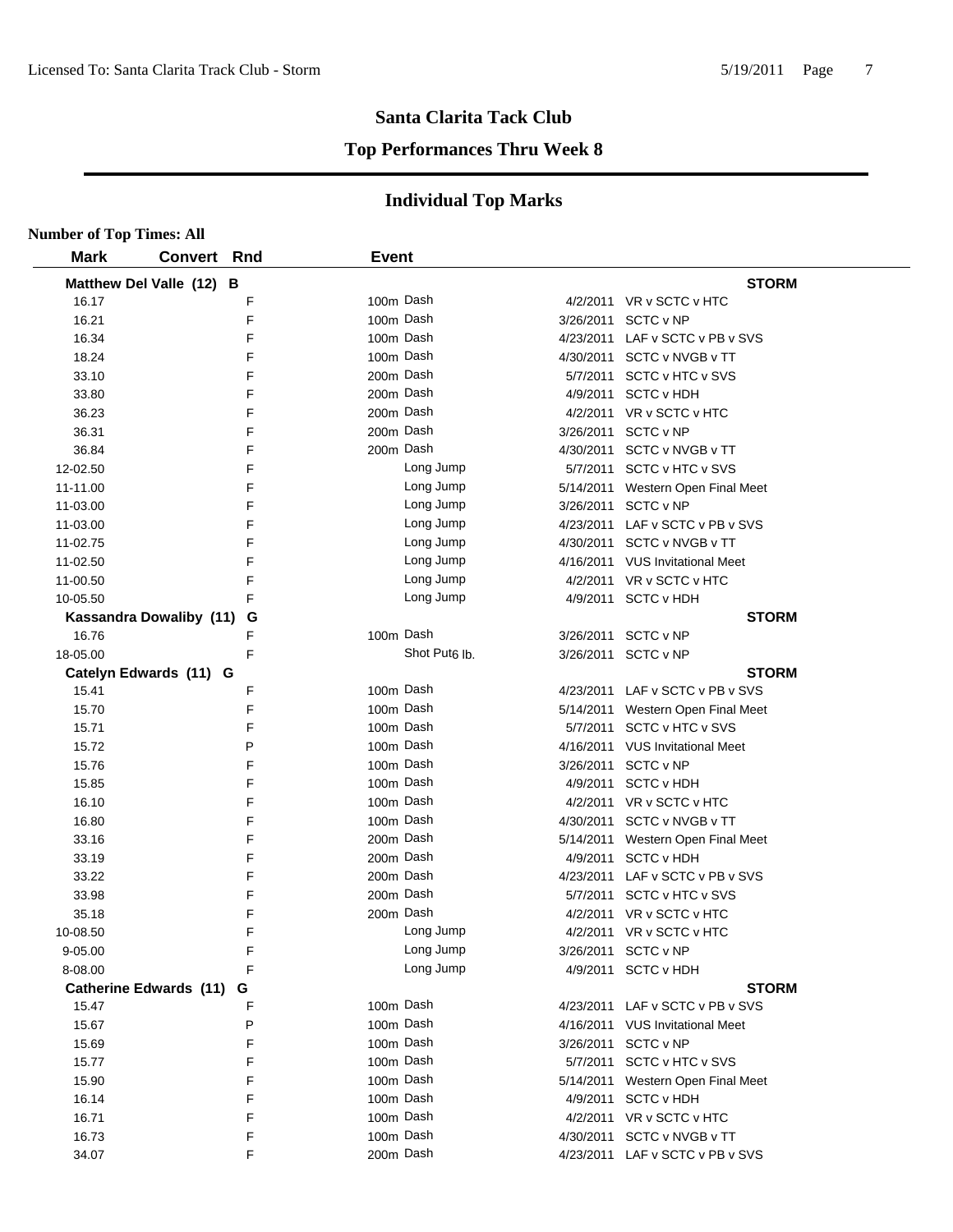#### **Top Performances Thru Week 8**

| <b>Number of Top Times: All</b> |                                |   |              |                           |           |                                       |
|---------------------------------|--------------------------------|---|--------------|---------------------------|-----------|---------------------------------------|
| <b>Mark</b>                     | <b>Convert Rnd</b>             |   | <b>Event</b> |                           |           |                                       |
|                                 | Catherine Edwards (11) G       |   |              |                           |           | <b>STORM</b>                          |
| 34.16                           |                                | F | 200m Dash    |                           |           | 5/7/2011 SCTC v HTC v SVS             |
| 34.19                           |                                | F | 200m Dash    |                           | 5/14/2011 | Western Open Final Meet               |
| 34.33                           |                                | F | 200m Dash    |                           |           | 4/9/2011 SCTC v HDH                   |
| 38.03                           |                                | F | 200m Dash    |                           |           | 4/30/2011 SCTC v NVGB v TT            |
| 1:28.64                         |                                | F | 400m Dash    |                           |           | 4/2/2011 VR v SCTC v HTC              |
|                                 | Kaleb English (10) B           |   |              |                           |           | <b>STORM</b>                          |
| 15.79                           |                                | F | 100m Dash    |                           |           | 5/7/2011 SCTC v HTC v SVS             |
| 16.65                           |                                | P | 100m Dash    |                           |           | 4/16/2011 VUS Invitational Meet       |
| 16.79                           |                                | F | 100m Dash    |                           |           | 4/9/2011 SCTC v HDH                   |
| 17.10                           |                                | F | 100m Dash    |                           |           | 4/2/2011 VR v SCTC v HTC              |
| 17.15                           |                                | F | 100m Dash    |                           |           | 4/30/2011 SCTC v NVGB v TT            |
| 1:16.93                         |                                | F | 400m Dash    |                           |           | 5/7/2011 SCTC v HTC v SVS             |
| 1:22.81                         |                                | F | 400m Dash    |                           |           | 4/2/2011 VR v SCTC v HTC              |
| 1:23.06                         |                                | F | 400m Dash    |                           |           | 4/9/2011 SCTC v HDH                   |
| 1:32.83                         |                                | F | 400m Dash    |                           |           | 3/26/2011 SCTC v NP                   |
|                                 | Christina Fletcher (11) G      |   |              |                           |           | <b>STORM</b>                          |
| 16.76                           |                                | F | 100m Dash    |                           |           | 4/9/2011 SCTC v HDH                   |
| 17.08                           |                                | F | 100m Dash    |                           |           | 5/14/2011 Western Open Final Meet     |
| 17.26                           |                                | F | 100m Dash    |                           |           | 5/7/2011 SCTC v HTC v SVS             |
| 17.39                           |                                | P | 100m Dash    |                           |           | 4/16/2011 VUS Invitational Meet       |
| 17.47                           |                                | F | 100m Dash    |                           |           | 4/30/2011 SCTC v NVGB v TT            |
| 17.52                           |                                | F | 100m Dash    |                           |           | 4/23/2011 LAF v SCTC v PB v SVS       |
| 19-07.00                        |                                | F |              | Shot Put <sub>6</sub> lb. |           | 4/30/2011 SCTC v NVGB v TT            |
| 19-01.00                        |                                | F |              | Shot Put <sub>6</sub> lb. |           | 4/23/2011 LAF v SCTC v PB v SVS       |
| 18-07.00                        |                                | F |              | Shot Put <sub>6</sub> lb. |           | 5/7/2011 SCTC v HTC v SVS             |
| 17-09.00                        |                                | F |              | Shot Put <sub>6</sub> lb. |           | 5/14/2011 Western Open Final Meet     |
|                                 | Kelley Fredrickson (10) G      |   |              |                           |           | <b>STORM</b>                          |
| 14.91                           |                                | F | 100m Dash    |                           |           | 4/23/2011 LAF v SCTC v PB v SVS       |
| 15.10                           |                                | F | 100m Dash    |                           |           | 3/26/2011 SCTC v NP                   |
| 15.10                           |                                | P | 100m Dash    |                           |           | 4/16/2011 VUS Invitational Meet       |
| 15.30                           |                                | F | 100m Dash    |                           |           | 5/7/2011 SCTC v HTC v SVS             |
| 15.67                           |                                | F | 100m Dash    |                           |           | 4/2/2011 VR v SCTC v HTC              |
| 16.36                           |                                | F | 100m Dash    |                           | 4/30/2011 | SCTC v NVGB v TT                      |
| 31.10                           |                                | F | 200m Dash    |                           |           | 4/23/2011 LAF v SCTC v PB v SVS       |
| 31.85                           |                                | F | 200m Dash    |                           |           | 4/2/2011 VR v SCTC v HTC              |
| 33.57                           |                                | F | 200m Dash    |                           |           | 3/26/2011 SCTC v NP                   |
| 12-09.00                        |                                | F |              | Long Jump                 |           | 5/7/2011 SCTC v HTC v SVS             |
| 12-03.00                        |                                | F |              | Long Jump                 |           | 5/15/2011 Western League Championship |
| 12-00.50                        |                                | F |              | Long Jump                 |           | 4/23/2011 LAF v SCTC v PB v SVS       |
| 11-10.00                        |                                | F |              | Long Jump                 |           | 4/30/2011 SCTC v NVGB v TT            |
| 11-09.50                        |                                | F |              | Long Jump                 |           | 3/26/2011 SCTC v NP                   |
| 11-04.00                        |                                | F |              | Long Jump                 |           | 4/16/2011 VUS Invitational Meet       |
| 11-03.50                        |                                | F |              | Long Jump                 |           | 4/2/2011 VR v SCTC v HTC              |
|                                 | Beatris Galvan (12) G          |   |              |                           |           | <b>STORM</b>                          |
| 18.41                           |                                | P | 100m Dash    |                           |           | 4/16/2011 VUS Invitational Meet       |
|                                 | <b>Marcella Goncalves (11)</b> | G |              |                           |           | <b>STORM</b>                          |
| 16.06                           |                                | F | 100m Dash    |                           |           | 5/14/2011 Western Open Final Meet     |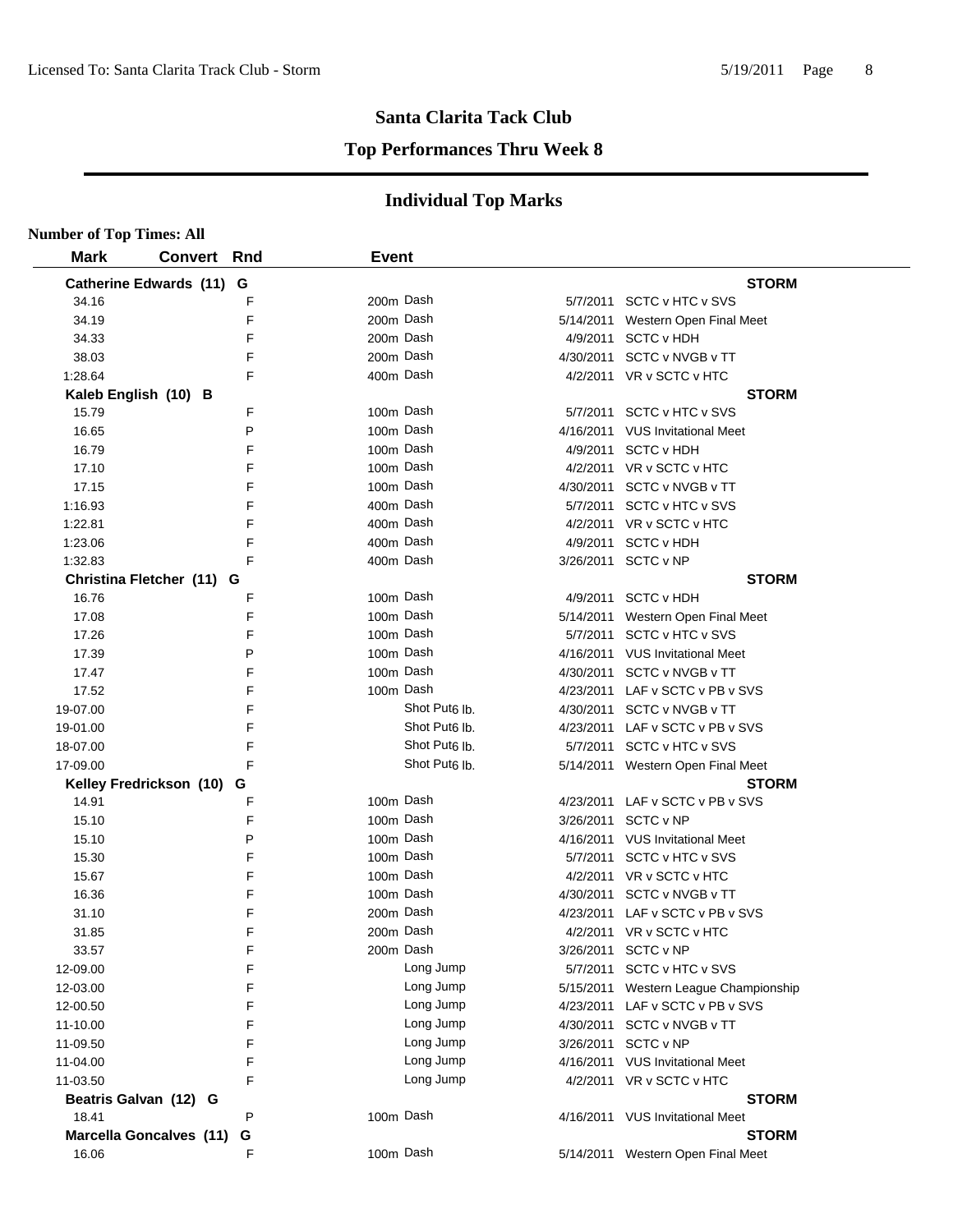#### **Top Performances Thru Week 8**

| <b>Number of Top Times: All</b> |                           |   |              |                 |                                       |
|---------------------------------|---------------------------|---|--------------|-----------------|---------------------------------------|
| <b>Mark</b>                     | <b>Convert Rnd</b>        |   | <b>Event</b> |                 |                                       |
|                                 | Marcella Goncalves (11) G |   |              |                 | <b>STORM</b>                          |
| 16.16                           |                           | F | 100m Dash    |                 | 4/9/2011 SCTC v HDH                   |
| 16.17                           |                           | F | 100m Dash    |                 | 5/7/2011 SCTC v HTC v SVS             |
| 16.24                           |                           | P | 100m Dash    |                 | 4/16/2011 VUS Invitational Meet       |
| 16.35                           |                           | F | 100m Dash    |                 | 4/2/2011 VR v SCTC v HTC              |
| 16.40                           |                           | F | 100m Dash    |                 | 4/30/2011 SCTC v NVGB v TT            |
| 16.55                           |                           | F | 100m Dash    |                 | 3/26/2011 SCTC v NP                   |
| 33.91                           |                           | F | 200m Dash    |                 | 5/14/2011 Western Open Final Meet     |
| 34.27                           |                           | F | 200m Dash    |                 | 4/9/2011 SCTC v HDH                   |
| 34.40                           |                           | F | 200m Dash    |                 | 4/2/2011 VR v SCTC v HTC              |
| 34.59                           |                           | F | 200m Dash    |                 | 4/30/2011 SCTC v NVGB v TT            |
| 34.73                           |                           | F | 200m Dash    |                 | 5/7/2011 SCTC v HTC v SVS             |
| <b>FOUL</b>                     |                           | F |              | Long Jump       | 3/26/2011 SCTC v NP                   |
|                                 | Mitchell Haag (11) B      |   |              |                 | <b>STORM</b>                          |
| 15.99                           |                           | F | 100m Dash    |                 | 5/7/2011 SCTC v HTC v SVS             |
| 16.62                           |                           | F | 100m Dash    |                 | 5/14/2011 Western Open Final Meet     |
| 16.66                           |                           | F | 100m Dash    |                 | 3/26/2011 SCTC v NP                   |
| 17.08                           |                           | F | 100m Dash    |                 | 4/2/2011 VR v SCTC v HTC              |
| 34.20                           |                           | F | 200m Dash    |                 | 5/7/2011 SCTC v HTC v SVS             |
| 6:18.95                         |                           | F | 1500m Run    |                 | 5/14/2011 Western Open Final Meet     |
| 6:33.74                         |                           | F | 1500m Run    |                 | 4/30/2011 SCTC v NVGB v TT            |
| 18.11                           |                           | F |              | 80m Hurdles 30" | 3/26/2011 SCTC v NP                   |
| 18.31                           |                           | F |              | 80m Hurdles 30" | 5/14/2011 Western Open Final Meet     |
| 18.79                           |                           | F |              | 80m Hurdles 30" | 4/2/2011 VR v SCTC v HTC              |
| 19.76                           |                           | F |              | 80m Hurdles 30" | 4/30/2011 SCTC v NVGB v TT            |
|                                 | Jasmine Hardy (11) G      |   |              |                 | <b>STORM</b>                          |
| 15.06                           |                           | F | 100m Dash    |                 | 4/23/2011 LAF v SCTC v PB v SVS       |
| 15.34                           |                           | F | 100m Dash    |                 | 3/26/2011 SCTC v NP                   |
| 15.76                           |                           | F | 100m Dash    |                 | 4/9/2011 SCTC v HDH                   |
| 15.98                           |                           | F | 100m Dash    |                 | 4/2/2011 VR v SCTC v HTC              |
| 16.30                           |                           | F | 100m Dash    |                 | 4/30/2011 SCTC v NVGB v TT            |
| 31.10                           |                           | F | 200m Dash    |                 | 4/23/2011 LAF v SCTC v PB v SVS       |
| 31.77                           |                           | F | 200m Dash    |                 | 5/15/2011 Western League Championship |
| 32.16                           |                           | F | 200m Dash    |                 | 4/2/2011 VR v SCTC v HTC              |
| 32.37                           |                           | F | 200m Dash    |                 | 4/16/2011 VUS Invitational Meet       |
| 32.75                           |                           | F | 200m Dash    |                 | 3/26/2011 SCTC v NP                   |
| 32.92                           |                           | F | 200m Dash    |                 | 4/9/2011 SCTC v HDH                   |
| 12-08.00                        |                           | F |              | Long Jump       | 3/26/2011 SCTC v NP                   |
| 12-01.50                        |                           | F |              | Long Jump       | 5/15/2011 Western League Championship |
| 12-01.00                        |                           | F |              | Long Jump       | 4/16/2011 VUS Invitational Meet       |
| 11-09.75                        |                           | F |              | Long Jump       | 4/2/2011 VR v SCTC v HTC              |
| 11-07.50                        |                           | F |              | Long Jump       | 4/30/2011 SCTC v NVGB v TT            |
| 11-02.00                        |                           | F |              | Long Jump       | 4/23/2011 LAF v SCTC v PB v SVS       |
| 10-03.00                        |                           | F |              | Long Jump       | 4/9/2011 SCTC v HDH                   |
| Kyle Haun (10) B                |                           |   |              |                 | <b>STORM</b>                          |
| 1:18.33                         |                           | F | 400m Dash    |                 | 5/7/2011 SCTC v HTC v SVS             |
| 1:20.33                         |                           | F | 400m Dash    |                 | 4/30/2011 SCTC v NVGB v TT            |
| 1:24.02                         |                           | F | 400m Dash    |                 | 4/9/2011 SCTC v HDH                   |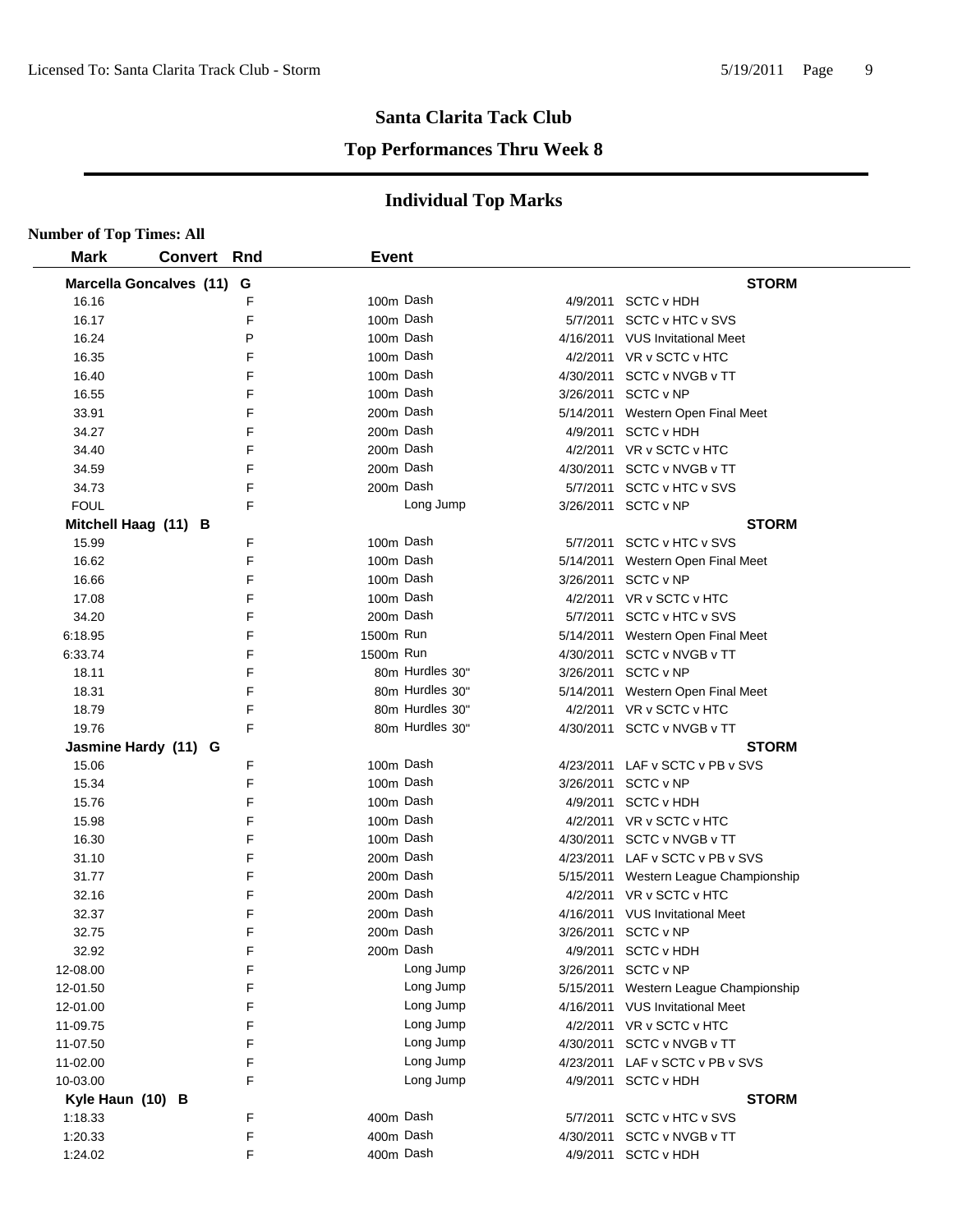**Number of Top Times: All**

#### **Santa Clarita Tack Club**

#### **Top Performances Thru Week 8**

| <b>Mark</b>                 | <b>Convert Rnd</b> | <b>Event</b> |                           |           |                                       |
|-----------------------------|--------------------|--------------|---------------------------|-----------|---------------------------------------|
| Kyle Haun (10) B            |                    |              |                           |           | <b>STORM</b>                          |
| 8-08.25                     | F                  |              | Long Jump                 |           | 4/30/2011 SCTC v NVGB v TT            |
| <b>FOUL</b>                 | F                  |              | Long Jump                 |           | 4/9/2011 SCTC v HDH                   |
| Antoinette Hernandez (12) G |                    |              |                           |           | <b>STORM</b>                          |
| 17.22                       | P                  | 100m Dash    |                           |           | 4/16/2011 VUS Invitational Meet       |
| 17.22                       | F                  | 100m Dash    |                           |           | 4/23/2011 LAF v SCTC v PB v SVS       |
| 17.52                       | F                  | 100m Dash    |                           |           | 4/30/2011 SCTC v NVGB v TT            |
| 17.61                       | F                  | 100m Dash    |                           |           | 3/26/2011 SCTC v NP                   |
| 17.69                       | F                  | 100m Dash    |                           |           | 5/14/2011 Western Open Final Meet     |
| 19-06.50                    | F                  |              | Shot Put <sub>6</sub> lb. |           | 3/26/2011 SCTC v NP                   |
| 19-03.50                    | F                  |              | Shot Put <sub>6</sub> lb. |           | 4/23/2011 LAF v SCTC v PB v SVS       |
| 18-05.00                    | F                  |              | Shot Put <sub>6</sub> lb. |           | 5/14/2011 Western Open Final Meet     |
| 18-03.00                    | F                  |              | Shot Put <sub>6</sub> lb. |           | 4/30/2011 SCTC v NVGB v TT            |
| Madalyn Higdon (10) G       |                    |              |                           |           | <b>STORM</b>                          |
| 6:50.38                     | F                  | 1500m Run    |                           |           | 4/16/2011 VUS Invitational Meet       |
| 6:51.43                     | F                  | 1500m Run    |                           |           | 4/2/2011 VR v SCTC v HTC              |
| 6:52.47                     | F                  | 1500m Run    |                           |           | 5/7/2011 SCTC v HTC v SVS             |
| 6.56.41                     | F                  | 1500m Run    |                           |           | 4/23/2011 LAF v SCTC v PB v SVS       |
| 6:57.91                     | F                  | 1500m Run    |                           |           | 5/14/2011 Western Open Final Meet     |
| 7:05.11                     | F                  | 1500m Run    |                           |           | 3/26/2011 SCTC v NP                   |
| 7:14.58                     | F                  | 1500m Run    |                           |           | 4/30/2011 SCTC v NVGB v TT            |
| Ekaterina Hupalo (11) G     |                    |              |                           |           | <b>STORM</b>                          |
| 14.18                       | F                  | 100m Dash    |                           |           | 4/23/2011 LAF v SCTC v PB v SVS       |
| 14.35                       | F                  | 100m Dash    |                           |           | 5/7/2011 SCTC v HTC v SVS             |
| 14.44                       | F                  | 100m Dash    |                           | 5/15/2011 | Western League Championship           |
| 14.59                       | F                  | 100m Dash    |                           | 3/26/2011 | SCTC v NP                             |
| 14.61                       | P                  | 100m Dash    |                           |           | 4/16/2011 VUS Invitational Meet       |
| 14.65                       | F                  | 100m Dash    |                           |           | 4/9/2011 SCTC v HDH                   |
| 15.47                       | F                  | 100m Dash    |                           |           | 4/30/2011 SCTC v NVGB v TT            |
| 30.99                       | F                  | 200m Dash    |                           |           | 4/23/2011 LAF v SCTC v PB v SVS       |
| 31.04                       | F                  | 200m Dash    |                           |           | 4/2/2011 VR v SCTC v HTC              |
| 13.76                       | F                  |              | 80m Hurdles 30"           |           | 5/15/2011 Western League Championship |
| 14.43                       | F                  |              | 80m Hurdles 30"           |           | 5/7/2011 SCTC v HTC v SVS             |
| 15.42                       | F                  |              | 80m Hurdles 30"           |           | 4/23/2011 LAF v SCTC v PB v SVS       |
| 15.45                       | F                  |              | 80m Hurdles 30"           | 4/30/2011 | SCTC v NVGB v TT                      |
| 15.55                       | F                  |              | 80m Hurdles 30"           |           | 4/16/2011 VUS Invitational Meet       |
|                             | F                  |              | 80m Hurdles 30"           |           | 4/9/2011 SCTC v HDH                   |
| 16.04                       |                    |              | 80m Hurdles 30"           |           |                                       |
| 16.42                       | F                  |              | 80m Hurdles 30"           | 3/26/2011 | SCTC v NP                             |
| 16.56                       | F                  |              | Long Jump                 |           | 4/2/2011 VR v SCTC v HTC              |
| 13-10.50                    | F                  |              |                           |           | 5/15/2011 Western League Championship |
| 13-01.25                    | F                  |              | Long Jump                 |           | 5/7/2011 SCTC v HTC v SVS             |
| 12-08.50                    | F                  |              | Long Jump                 | 3/26/2011 | SCTC v NP                             |
| 12-04.25                    | F                  |              | Long Jump                 |           | 4/2/2011 VR v SCTC v HTC              |
| 11-08.00                    | F                  |              | Long Jump                 |           | 4/9/2011 SCTC v HDH                   |
| Antonio Joachim (10) B      |                    |              |                           |           | <b>STORM</b>                          |
| 15.57                       | F                  | 100m Dash    |                           |           | 4/9/2011 SCTC v HDH                   |
| 15.84                       | F                  | 100m Dash    |                           |           | 5/14/2011 Western Open Final Meet     |
| 16.04                       | P                  | 100m Dash    |                           |           | 4/16/2011 VUS Invitational Meet       |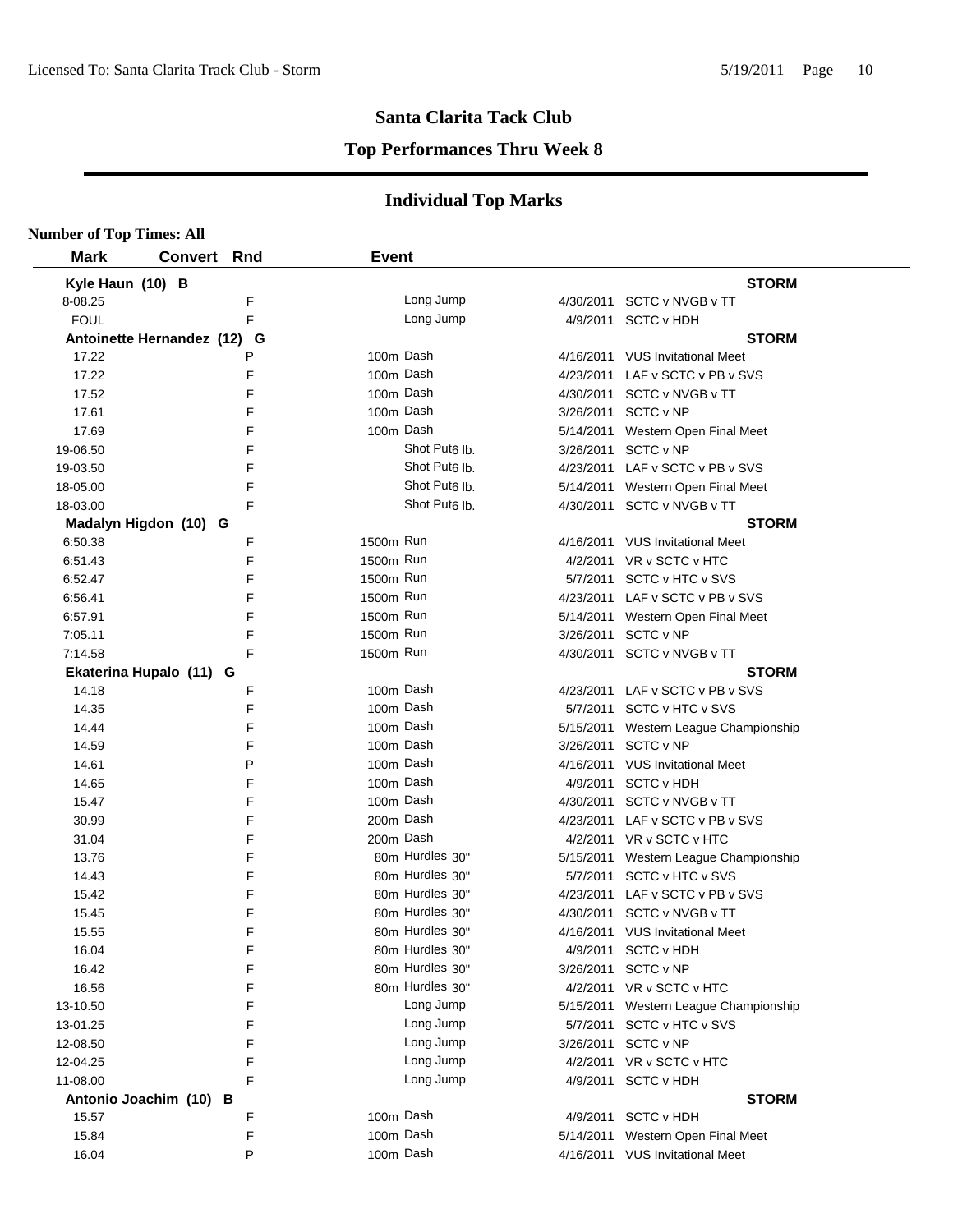#### **Top Performances Thru Week 8**

| <b>Number of Top Times: All</b> |                        |   |              |                           |                                   |  |
|---------------------------------|------------------------|---|--------------|---------------------------|-----------------------------------|--|
| <b>Mark</b>                     | <b>Convert Rnd</b>     |   | <b>Event</b> |                           |                                   |  |
|                                 | Antonio Joachim (10) B |   |              |                           | <b>STORM</b>                      |  |
| 16.11                           |                        | F |              | 100m Dash                 | 4/23/2011 LAF v SCTC v PB v SVS   |  |
| 16.26                           |                        | F |              | 100m Dash                 | 4/2/2011 VR v SCTC v HTC          |  |
| 16.28                           |                        | F |              | 100m Dash                 | 5/7/2011 SCTC v HTC v SVS         |  |
| 16.89                           |                        | F |              | 100m Dash                 | 3/26/2011 SCTC v NP               |  |
| 17.96                           |                        | F |              | 100m Dash                 | 4/30/2011 SCTC v NVGB v TT        |  |
| 34.40                           |                        | F |              | 200m Dash                 | 4/9/2011 SCTC v HDH               |  |
| 34.58                           |                        | F |              | 200m Dash                 | 4/16/2011 VUS Invitational Meet   |  |
| 35.12                           |                        | F |              | 200m Dash                 | 5/14/2011 Western Open Final Meet |  |
| 35.48                           |                        | F |              | 200m Dash                 | 4/30/2011 SCTC v NVGB v TT        |  |
| 35.63                           |                        | F |              | 200m Dash                 | 5/7/2011 SCTC v HTC v SVS         |  |
| 35.74                           |                        | F |              | 200m Dash                 | 4/23/2011 LAF v SCTC v PB v SVS   |  |
| 1:23.57                         |                        | F |              | 400m Dash                 | 4/9/2011 SCTC v HDH               |  |
| 1:27.90                         |                        | F |              | 400m Dash                 | 4/2/2011 VR v SCTC v HTC          |  |
| 1:29.75                         |                        | F |              | 400m Dash                 | 3/26/2011 SCTC v NP               |  |
|                                 | Madeline Johns (10) G  |   |              |                           | <b>STORM</b>                      |  |
| 17.28                           |                        | F |              | 100m Dash                 | 5/14/2011 Western Open Final Meet |  |
| 17.82                           |                        | F |              | 100m Dash                 | 4/30/2011 SCTC v NVGB v TT        |  |
| 36.75                           |                        | F |              | 200m Dash                 | 4/9/2011 SCTC v HDH               |  |
| 1:29.90                         |                        | F |              | 400m Dash                 | 4/9/2011 SCTC v HDH               |  |
|                                 | Caryn Johnson (11) G   |   |              |                           | <b>STORM</b>                      |  |
| 18.33                           |                        | F |              | 100m Dash                 | 4/23/2011 LAF v SCTC v PB v SVS   |  |
| 18.55                           |                        | F |              | 100m Dash                 | 5/7/2011 SCTC v HTC v SVS         |  |
| 19.06                           |                        | F |              | 100m Dash                 | 4/9/2011 SCTC v HDH               |  |
| 19.14                           |                        | F |              | 100m Dash                 | 4/30/2011 SCTC v NVGB v TT        |  |
| 19.62                           |                        | F |              | 100m Dash                 | 4/2/2011 VR v SCTC v HTC          |  |
| 38.48                           |                        | F |              | 200m Dash                 | 5/7/2011 SCTC v HTC v SVS         |  |
| 40.38                           |                        | F |              | 200m Dash                 | 4/9/2011 SCTC v HDH               |  |
| <b>NH</b>                       |                        | F |              | High Jump                 | 4/2/2011 VR v SCTC v HTC          |  |
| 10-06.50                        |                        | F |              | Shot Put <sub>6</sub> lb. | 4/9/2011 SCTC v HDH               |  |
|                                 | Hannah Johnson (11) G  |   |              |                           | <b>STORM</b>                      |  |
| 16.06                           |                        | F |              | 100m Dash                 | 4/23/2011 LAF v SCTC v PB v SVS   |  |
| 16.73                           |                        | F |              | 100m Dash                 | 4/9/2011 SCTC v HDH               |  |
| 16.78                           |                        | F |              | 100m Dash                 | 4/30/2011 SCTC v NVGB v TT        |  |
| 16.93                           |                        | F |              | 100m Dash                 | 5/14/2011 Western Open Final Meet |  |
| 17.12                           |                        | F |              | 100m Dash                 | 5/7/2011 SCTC v HTC v SVS         |  |
| 17.31                           |                        | F |              | 100m Dash                 | 4/2/2011 VR v SCTC v HTC          |  |
| 17.47                           |                        | F |              | 100m Dash                 | 3/26/2011 SCTC v NP               |  |
| 37.16                           |                        | F |              | 200m Dash                 | 4/23/2011 LAF v SCTC v PB v SVS   |  |
| 37.58                           |                        | F |              | 200m Dash                 | 5/7/2011 SCTC v HTC v SVS         |  |
| 19.88                           |                        | F |              | 80m Hurdles 30"           | 4/9/2011 SCTC v HDH               |  |
| 19-05.50                        |                        | F |              | Shot Put <sub>6</sub> lb. | 4/9/2011 SCTC v HDH               |  |
| 18-05.50                        |                        | F |              | Shot Put <sub>6</sub> lb. | 4/23/2011 LAF v SCTC v PB v SVS   |  |
| 17-10.50                        |                        | F |              | Shot Put <sub>6</sub> lb. | 3/26/2011 SCTC v NP               |  |
| 16-07.00                        |                        | F |              | Shot Put <sub>6</sub> lb. | 5/14/2011 Western Open Final Meet |  |
| 16-02.00                        |                        | F |              | Shot Put <sub>6</sub> lb. | 4/30/2011 SCTC v NVGB v TT        |  |
| 16-00.00                        |                        | F |              | Shot Put <sub>6</sub> lb. | 5/7/2011 SCTC v HTC v SVS         |  |
| 15-03.00                        |                        | F |              | Shot Put <sub>6</sub> lb. | 4/2/2011 VR v SCTC v HTC          |  |
|                                 |                        |   |              |                           |                                   |  |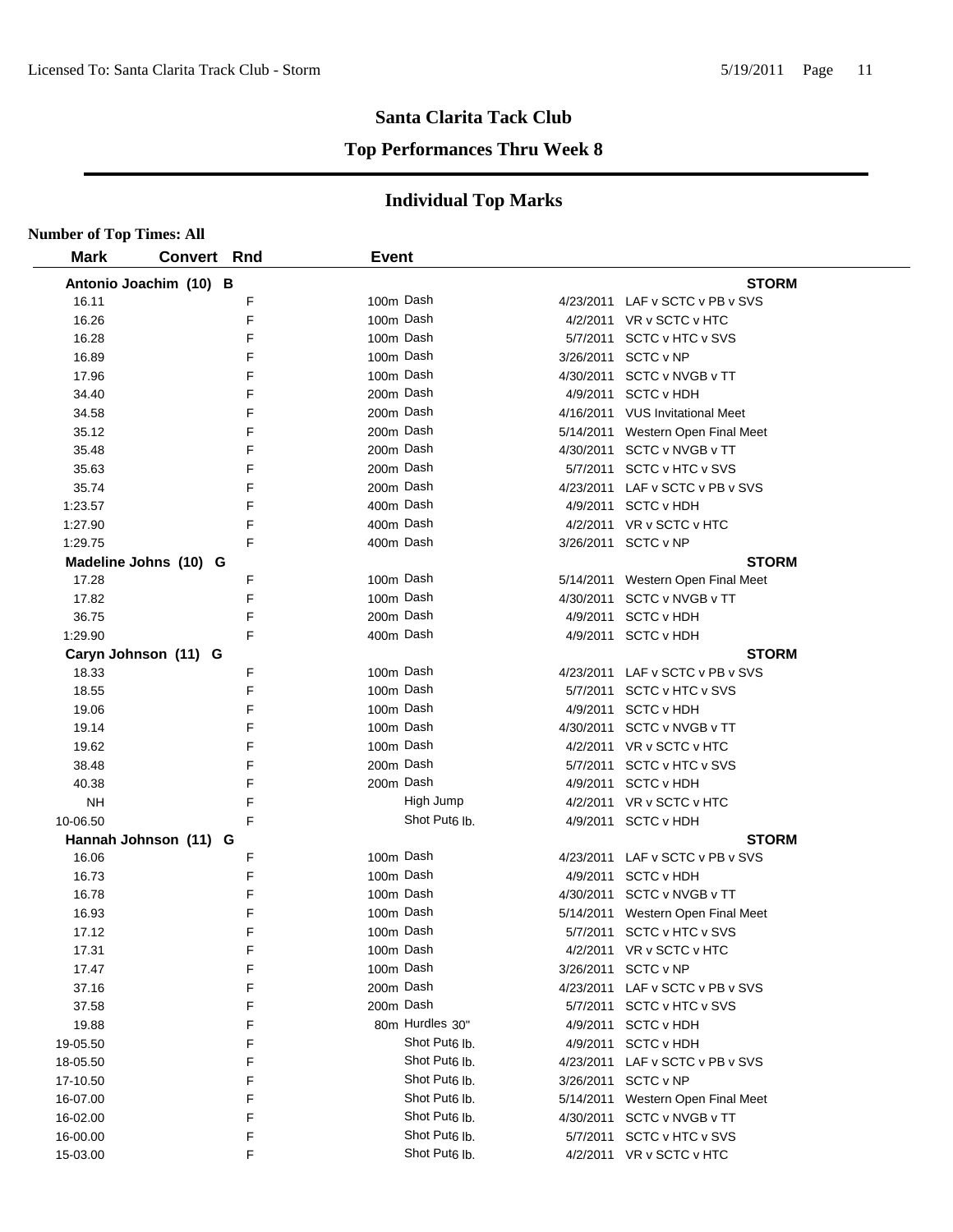#### **Top Performances Thru Week 8**

| <b>Number of Top Times: All</b> |                |        |                      |           |           |                                     |
|---------------------------------|----------------|--------|----------------------|-----------|-----------|-------------------------------------|
| <b>Mark</b>                     | <b>Convert</b> | Rnd    | <b>Event</b>         |           |           |                                     |
| Noelani Jones (11) G            |                |        |                      |           |           | <b>STORM</b>                        |
| 17.26                           |                | F      | 100m Dash            |           |           | 5/7/2011 SCTC v HTC v SVS           |
| 18.39                           |                | F      | 100m Dash            |           |           | 3/26/2011 SCTC v NP                 |
| Matthew Justice (12) B          |                |        |                      |           |           | <b>STORM</b>                        |
| 16.42                           |                | P      | 100m Dash            |           |           | 4/16/2011 VUS Invitational Meet     |
| 16.44                           |                | F      | 100m Dash            |           |           | 4/9/2011 SCTC v HDH                 |
| 16.57                           |                | F      | 100m Dash            |           |           | 5/14/2011 Western Open Final Meet   |
| 16.58                           |                | F      | 100m Dash            |           |           | 4/23/2011 LAF v SCTC v PB v SVS     |
| 16.84                           |                | F      | 100m Dash            |           |           | 4/2/2011 VR v SCTC v HTC            |
| 17.01                           |                | F      | 100m Dash            |           |           | 4/30/2011 SCTC v NVGB v TT          |
| 1:23.47                         |                | F      | 400m Dash            |           |           | 5/14/2011 Western Open Final Meet   |
| 1:23.96                         |                | F      | 400m Dash            |           |           | 4/9/2011 SCTC v HDH                 |
| 1:29.50                         |                | F      | 400m Dash            |           |           | 4/30/2011 SCTC v NVGB v TT          |
| 11-06.00                        |                | F      |                      | Long Jump | 5/14/2011 | Western Open Final Meet             |
| 11-01.00                        |                | F      |                      | Long Jump |           | 4/2/2011 VR v SCTC v HTC            |
| 11-00.50                        |                | F      |                      | Long Jump |           | 4/23/2011 LAF v SCTC v PB v SVS     |
| 11-00.00                        |                | F      |                      | Long Jump |           | 4/16/2011 VUS Invitational Meet     |
| 10-08.50                        |                | F      |                      | Long Jump |           | 4/30/2011 SCTC v NVGB v TT          |
| $9 - 10.25$                     |                | F      |                      | Long Jump |           | 4/9/2011 SCTC v HDH                 |
| Claire Kenny (12) G             |                |        |                      |           |           | <b>STORM</b>                        |
| 16.40                           |                | P      | 100m Dash            |           |           | 4/16/2011 VUS Invitational Meet     |
| 16.44                           |                | F      | 100m Dash            |           |           | 5/7/2011 SCTC v HTC v SVS           |
| 17.08                           |                | F      | 100m Dash            |           |           | 4/2/2011 VR v SCTC v HTC            |
| 35.47                           |                | F      | 200m Dash            |           |           | 4/16/2011 VUS Invitational Meet     |
| 1:18.34                         |                | F      | 400m Dash            |           |           | 5/7/2011 SCTC v HTC v SVS           |
| 1:19.29                         |                | F      | 400m Dash            |           |           | 4/2/2011 VR v SCTC v HTC            |
| 1:21.93                         |                | F      | 400m Dash            |           |           | 3/26/2011 SCTC v NP                 |
| Cody Kline (10) B               |                |        |                      |           |           | <b>STORM</b>                        |
| 17.91                           |                | F      | 100m Dash            |           |           | 3/26/2011 SCTC v NP                 |
| 1:31.67                         |                | F      | 400m Dash            |           |           | 4/23/2011 LAF v SCTC v PB v SVS     |
| 1:32.23                         |                | F      | 400m Dash            |           |           | 4/2/2011 VR v SCTC v HTC            |
| 1:32.60                         |                | F      | 400m Dash            |           |           | 4/9/2011 SCTC v HDH                 |
| 1:35.83                         |                | F      | 400m Dash            |           |           | 3/26/2011 SCTC v NP                 |
| 3:26.50                         |                | F      | 800m Run             |           |           | 4/2/2011 VR v SCTC v HTC            |
| 3:30.77                         |                | F      | 800m Run<br>800m Run |           |           | 4/23/2011 LAF v SCTC v PB v SVS     |
| 3:36.81                         |                | F<br>F | 800m Run             |           |           | 4/9/2011 SCTC v HDH                 |
| 3:45.06                         |                |        |                      |           |           | 3/26/2011 SCTC v NP<br><b>STORM</b> |
| Hayley Lavelle (11) G<br>15.82  |                | F      | 100m Dash            |           |           | 4/23/2011 LAF v SCTC v PB v SVS     |
| 16.12                           |                | F      | 100m Dash            |           |           | 5/7/2011 SCTC v HTC v SVS           |
| 16.20                           |                | F      | 100m Dash            |           |           | 4/9/2011 SCTC v HDH                 |
| 16.32                           |                | F      | 100m Dash            |           |           | 5/14/2011 Western Open Final Meet   |
| 16.40                           |                | F      | 100m Dash            |           |           | 4/30/2011 SCTC v NVGB v TT          |
| 17.52                           |                | F      | 100m Dash            |           |           | 3/26/2011 SCTC v NP                 |
| 17.72                           |                | F      | 100m Dash            |           |           | 4/2/2011 VR v SCTC v HTC            |
| 34.52                           |                | F      | 200m Dash            |           | 4/9/2011  | <b>SCTC v HDH</b>                   |
| 34.80                           |                | F      | 200m Dash            |           |           | 4/23/2011 LAF v SCTC v PB v SVS     |
| 35.32                           |                | F      | 200m Dash            |           |           | 5/7/2011 SCTC v HTC v SVS           |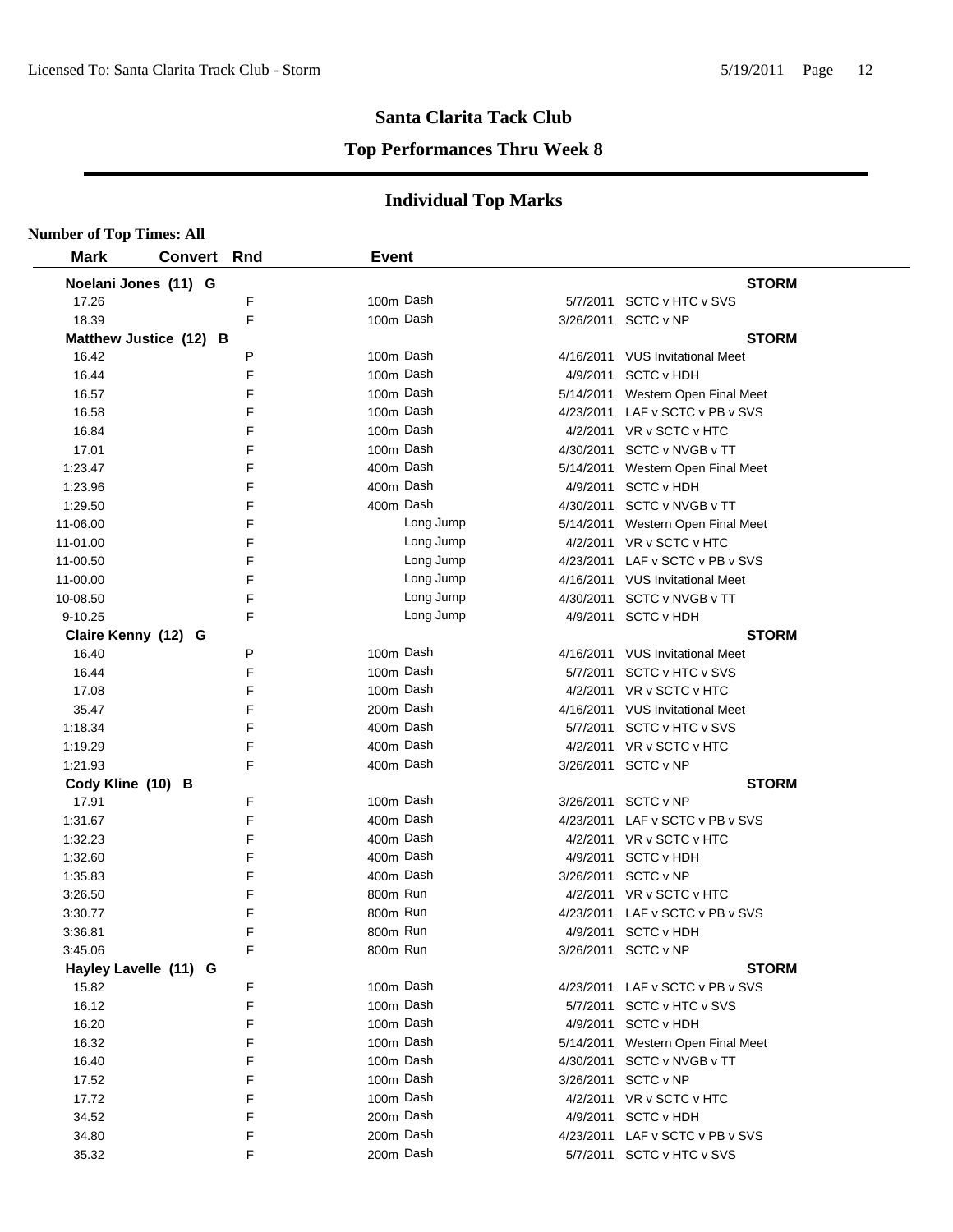#### **Top Performances Thru Week 8**

| <b>Number of Top Times: All</b> |     |                           |           |                                       |
|---------------------------------|-----|---------------------------|-----------|---------------------------------------|
| <b>Mark</b><br><b>Convert</b>   | Rnd | <b>Event</b>              |           |                                       |
| Hayley Lavelle (11) G           |     |                           |           | <b>STORM</b>                          |
| 35.88                           | F   | 200m Dash                 |           | 4/30/2011 SCTC v NVGB v TT            |
| 36.27                           | F   | 200m Dash                 |           | 5/14/2011 Western Open Final Meet     |
| 42.06                           | F   | 200m Dash                 |           | 4/2/2011 VR v SCTC v HTC              |
| 1:24.30                         | F   | 400m Dash                 |           | 4/30/2011 SCTC v NVGB v TT            |
| 1:24.32                         | F   | 400m Dash                 |           | 5/14/2011 Western Open Final Meet     |
| 1:28.10                         | F   | 400m Dash                 |           | 3/26/2011 SCTC v NP                   |
| 16-03.50                        | F   | Shot Put <sub>6</sub> lb. |           | 4/2/2011 VR v SCTC v HTC              |
| 16-01.50                        | F   | Shot Put <sub>6</sub> lb. |           | 5/7/2011 SCTC v HTC v SVS             |
| 15-03.50                        | F   | Shot Put <sub>6</sub> lb. |           | 4/9/2011 SCTC v HDH                   |
| 15-00.00                        | F   | Shot Put <sub>6</sub> lb. |           | 3/26/2011 SCTC v NP                   |
| 14-06.50                        | F   | Shot Put <sub>6</sub> lb. |           | 4/23/2011 LAF v SCTC v PB v SVS       |
| Jacob Lee (11) B                |     |                           |           | <b>STORM</b>                          |
| 6:51.43                         | F   | 1500m Run                 |           | 4/9/2011 SCTC v HDH                   |
| 7:04.59                         | F   | 1500m Run                 |           | 4/16/2011 VUS Invitational Meet       |
| 7:05.68                         | F   | 1500m Run                 |           | 4/23/2011 LAF v SCTC v PB v SVS       |
| 7:18.51                         | F   | 1500m Run                 |           | 5/7/2011 SCTC v HTC v SVS             |
| 7:39.05                         | F   | 1500m Run                 |           | 4/2/2011 VR v SCTC v HTC              |
| 8:16.88                         | F   | 1500m Run                 |           | 4/30/2011 SCTC v NVGB v TT            |
| 13:40.41                        | F   | 3000m Run                 |           | 5/15/2011 Western League Championship |
| 14:12.65                        | F   | 3000m Run                 |           | 5/7/2011 SCTC v HTC v SVS             |
| 14:38.49                        | F   | 3000m Run                 |           | 4/30/2011 SCTC v NVGB v TT            |
| 15:14.51                        | F   | 3000m Run                 |           | 3/26/2011 SCTC v NP                   |
| 15:30.84                        | F   | 3000m Run                 |           | 4/9/2011 SCTC v HDH                   |
| 15:38.77                        | F   | 3000m Run                 |           | 4/23/2011 LAF v SCTC v PB v SVS       |
| 16:03.00                        | F   | 3000m Run                 |           | 4/2/2011 VR v SCTC v HTC              |
| 16:45.60                        | F   | 3000m Run                 |           | 4/16/2011 VUS Invitational Meet       |
| 9-08.50                         | F   | Long Jump                 |           | 5/7/2011 SCTC v HTC v SVS             |
| 9-01.50                         | F   | Long Jump                 |           | 4/2/2011 VR v SCTC v HTC              |
| 8-11.00                         | F   | Long Jump                 | 4/30/2011 | SCTC v NVGB v TT                      |
| 8-09.50                         | F   | Long Jump                 |           | 3/26/2011 SCTC v NP                   |
| 8-09.00                         | F   | Long Jump                 | 4/23/2011 | LAF v SCTC v PB v SVS                 |
| 8-07.00                         | F   | Long Jump                 |           | 4/9/2011 SCTC v HDH                   |
| Kandyce Leger (11) G            |     |                           |           | <b>STORM</b>                          |
| 18.82                           | F   | 100m Dash                 | 3/26/2011 | SCTC v NP                             |
| 19.56                           | F   | 100m Dash                 |           | 4/30/2011 SCTC v NVGB v TT            |
| 19.58                           | F   | 100m Dash                 |           | 4/23/2011 LAF v SCTC v PB v SVS       |
| 19.84                           | F   | 100m Dash                 |           | 4/2/2011 VR v SCTC v HTC              |
| 19.99                           | F   | 100m Dash                 |           | 5/14/2011 Western Open Final Meet     |
| 21-00.50                        | F   | Shot Put <sub>6</sub> lb. |           | 4/23/2011 LAF v SCTC v PB v SVS       |
| 20-11.00                        | F   | Shot Put <sub>6</sub> lb. |           | 5/14/2011 Western Open Final Meet     |
| 20-05.00                        | F   | Shot Put <sub>6</sub> lb. | 3/26/2011 | SCTC v NP                             |
| 20-03.00                        | F   | Shot Put6 lb.             | 4/30/2011 | SCTC v NVGB v TT                      |
| 20-00.75                        | F   | Shot Put6 lb.             | 4/2/2011  | VR v SCTC v HTC                       |
| Garrett Leising (11) B          |     |                           |           | <b>STORM</b>                          |
| 15.54                           | F   | 100m Dash                 |           | 5/7/2011 SCTC v HTC v SVS             |
| 15.64                           | F   | 100m Dash                 |           | 4/23/2011 LAF v SCTC v PB v SVS       |
| 15.85                           | F   | 100m Dash                 |           | 4/2/2011 VR v SCTC v HTC              |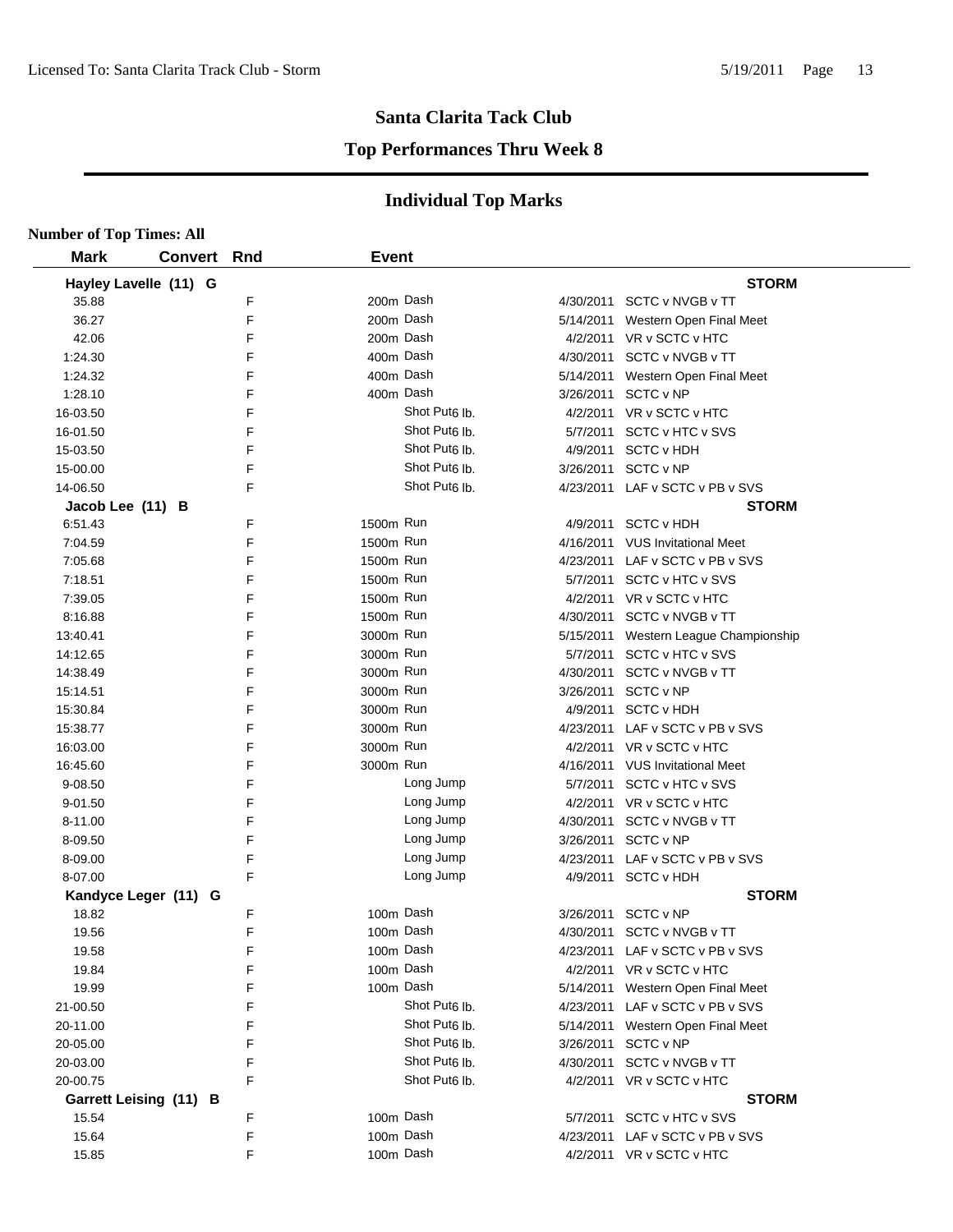#### **Top Performances Thru Week 8**

| <b>Number of Top Times: All</b> |                |     |              |                           |                                       |  |
|---------------------------------|----------------|-----|--------------|---------------------------|---------------------------------------|--|
| <b>Mark</b>                     | <b>Convert</b> | Rnd | <b>Event</b> |                           |                                       |  |
| Garrett Leising (11) B          |                |     |              |                           | <b>STORM</b>                          |  |
| 17.26                           |                | F   |              | 80m Hurdles 30"           | 4/23/2011 LAF v SCTC v PB v SVS       |  |
| 17.29                           |                | F   |              | 80m Hurdles 30"           | 3/26/2011 SCTC v NP                   |  |
| 17.37                           |                | F   |              | 80m Hurdles 30"           | 5/15/2011 Western League Championship |  |
| 17.57                           |                | F   |              | 80m Hurdles 30"           | 4/2/2011 VR v SCTC v HTC              |  |
| 17.76                           |                | F   |              | 80m Hurdles 30"           | 5/7/2011 SCTC v HTC v SVS             |  |
| 4-02.00                         |                | F   |              | High Jump                 | 5/7/2011 SCTC v HTC v SVS             |  |
| 4-02.00                         |                | F   |              | High Jump                 | 4/23/2011 LAF v SCTC v PB v SVS       |  |
| 4-00.00                         |                | F   |              | High Jump                 | 3/26/2011 SCTC v NP                   |  |
| 4-00.00                         |                | F   |              | High Jump                 | 5/15/2011 Western League Championship |  |
| 4-00.00                         |                | F   |              | High Jump                 | 4/2/2011 VR v SCTC v HTC              |  |
| Colin Liddiard (11) B           |                |     |              |                           | <b>STORM</b>                          |  |
| 3:46.68                         |                | F   | 800m Run     |                           | 5/14/2011 Western Open Final Meet     |  |
| 4:00.62                         |                | F   | 800m Run     |                           | 5/7/2011 SCTC v HTC v SVS             |  |
| 7-03.50                         |                | F   |              | Long Jump                 | 5/7/2011 SCTC v HTC v SVS             |  |
| 6-11.00                         |                | F   |              | Long Jump                 | 3/26/2011 SCTC v NP                   |  |
| 14-04.50                        |                | F   |              | Shot Put <sub>6</sub> lb. | 5/7/2011 SCTC v HTC v SVS             |  |
| 13-08.00                        |                | F   |              | Shot Put <sub>6</sub> Ib. | 5/14/2011 Western Open Final Meet     |  |
| 12-02.50                        |                | F   |              | Shot Put <sub>6</sub> lb. | 3/26/2011 SCTC v NP                   |  |
| Alan Lin (11) B                 |                |     |              |                           | <b>STORM</b>                          |  |
| 15.22                           |                | F   | 100m Dash    |                           | 3/26/2011 SCTC v NP                   |  |
| 15.49                           |                | F   | 100m Dash    |                           | 5/7/2011 SCTC v HTC v SVS             |  |
| 15.56                           |                | F   | 100m Dash    |                           | 5/14/2011 Western Open Final Meet     |  |
| 15.56                           |                | F   | 100m Dash    |                           | 4/9/2011 SCTC v HDH                   |  |
| 15.80                           |                | F   | 100m Dash    |                           | 4/23/2011 LAF v SCTC v PB v SVS       |  |
| 15.99                           |                | F   | 100m Dash    |                           | 4/2/2011 VR v SCTC v HTC              |  |
| 17.17                           |                | F   | 100m Dash    |                           | 4/30/2011 SCTC v NVGB v TT            |  |
| 32.76                           |                | F   | 200m Dash    |                           | 5/14/2011 Western Open Final Meet     |  |
| 32.97                           |                | F   | 200m Dash    |                           | 5/7/2011 SCTC v HTC v SVS             |  |
| 33.13                           |                | F   | 200m Dash    |                           | 4/9/2011 SCTC v HDH                   |  |
| 33.46                           |                | F   | 200m Dash    |                           | 4/2/2011 VR v SCTC v HTC              |  |
| 33.64                           |                | F   | 200m Dash    |                           | 4/23/2011 LAF v SCTC v PB v SVS       |  |
| 34.83                           |                | F   | 200m Dash    |                           | 4/30/2011 SCTC v NVGB v TT            |  |
| Blake Lin (11) B                |                |     |              |                           | <b>STORM</b>                          |  |
| 15.13                           |                | F   | 100m Dash    |                           | 5/7/2011 SCTC v HTC v SVS             |  |
| 15.31                           |                | F   | 100m Dash    |                           | 5/14/2011 Western Open Final Meet     |  |
| 15.82                           |                | F   | 100m Dash    |                           | 4/9/2011 SCTC v HDH                   |  |
| 15.88                           |                | F   | 100m Dash    |                           | 3/26/2011 SCTC v NP                   |  |
| 16.04                           |                | F   | 100m Dash    |                           | 4/23/2011 LAF v SCTC v PB v SVS       |  |
| 32.77                           |                | F   | 200m Dash    |                           | 5/7/2011 SCTC v HTC v SVS             |  |
| 32.84                           |                | F   | 200m Dash    |                           | 5/14/2011 Western Open Final Meet     |  |
| 33.20                           |                | F   | 200m Dash    |                           | 4/9/2011 SCTC v HDH                   |  |
| 35.81                           |                | F   | 200m Dash    |                           | 4/23/2011 LAF v SCTC v PB v SVS       |  |
| 3-10.00                         |                | F   |              | High Jump                 | 4/23/2011 LAF v SCTC v PB v SVS       |  |
| 3-10.00                         |                | F   |              | High Jump                 | 4/2/2011 VR v SCTC v HTC              |  |
| 3-08.00                         |                | F   |              | High Jump                 | 4/9/2011 SCTC v HDH                   |  |
| 3-06.00                         |                | F   |              | High Jump                 | 5/14/2011 Western Open Final Meet     |  |
| 3-06.00                         |                | F   |              | High Jump                 | 3/26/2011 SCTC v NP                   |  |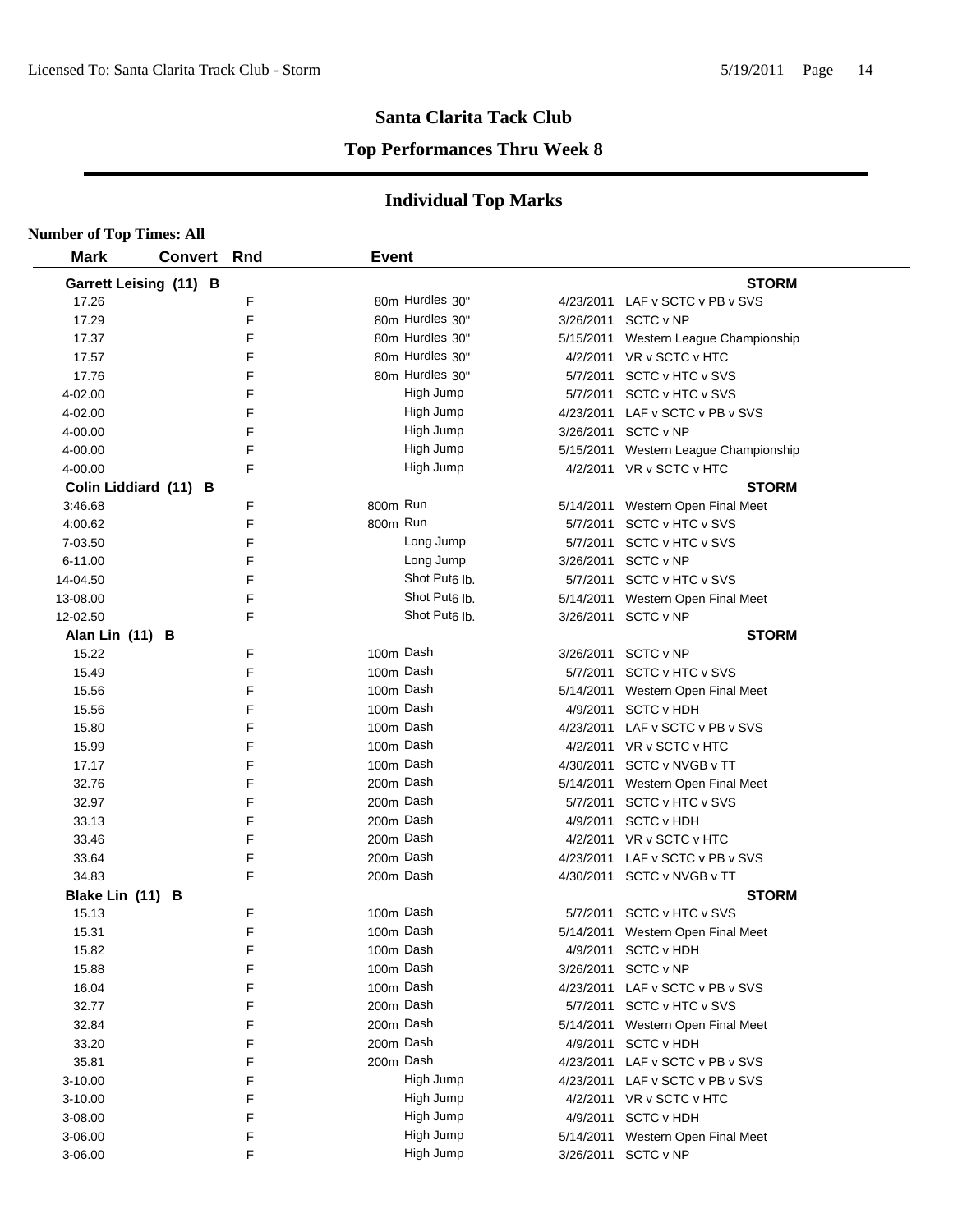#### **Top Performances Thru Week 8**

| <b>Number of Top Times: All</b> |                |     |              |           |           |                                       |
|---------------------------------|----------------|-----|--------------|-----------|-----------|---------------------------------------|
| <b>Mark</b>                     | <b>Convert</b> | Rnd | <b>Event</b> |           |           |                                       |
| Blake Lin (11) B                |                |     |              |           |           | <b>STORM</b>                          |
| 3-06.00                         |                | F   |              | High Jump |           | 5/7/2011 SCTC v HTC v SVS             |
| Aidan Lindgren (12) B           |                |     |              |           |           | <b>STORM</b>                          |
| 33.52                           |                | F   | 200m Dash    |           |           | 4/23/2011 LAF v SCTC v PB v SVS       |
| 33.59                           |                | F   | 200m Dash    |           |           | 3/26/2011 SCTC v NP                   |
| 33.67                           |                | F   | 200m Dash    |           |           | 4/9/2011 SCTC v HDH                   |
| 1:12.13                         |                | F   | 400m Dash    |           |           | 4/9/2011 SCTC v HDH                   |
| 1:13.80                         |                | F   | 400m Dash    |           |           | 4/23/2011 LAF v SCTC v PB v SVS       |
| 2:50.34                         |                | F   | 800m Run     |           |           | 5/14/2011 Western Open Final Meet     |
| 2:54.76                         |                | F   | 800m Run     |           |           | 4/9/2011 SCTC v HDH                   |
| 2:57.81                         |                | F   | 800m Run     |           |           | 4/23/2011 LAF v SCTC v PB v SVS       |
| 3:02.02                         |                | F   | 800m Run     |           |           | 4/30/2011 SCTC v NVGB v TT            |
| 5:55.48                         |                | F   | 1500m Run    |           |           | 5/14/2011 Western Open Final Meet     |
| 6:00.37                         |                | F   | 1500m Run    |           | 4/30/2011 | SCTC v NVGB v TT                      |
| 10-04.00                        |                | F   |              | Long Jump |           | 3/26/2011 SCTC v NP                   |
| Dakota Lindsey (11) G           |                |     |              |           |           | <b>STORM</b>                          |
| 2:44.11                         |                | F   | 800m Run     |           |           | 5/7/2011 SCTC v HTC v SVS             |
| 2:44.40                         |                | F   | 800m Run     |           |           | 5/15/2011 Western League Championship |
| 2:46.64                         |                | F   | 800m Run     |           |           | 4/30/2011 SCTC v NVGB v TT            |
| 2:47.70                         |                | F   | 800m Run     |           |           | 4/23/2011 LAF v SCTC v PB v SVS       |
| 2:50.71                         |                | F   | 800m Run     |           |           | 3/26/2011 SCTC v NP                   |
| 2:53.82                         |                | F   | 800m Run     |           |           | 4/9/2011 SCTC v HDH                   |
| 5:26.70                         |                | F   | 1500m Run    |           | 5/15/2011 | Western League Championship           |
| 5:31.76                         |                | F   | 1500m Run    |           |           | 3/26/2011 SCTC v NP                   |
| 5:33.10                         |                | F   | 1500m Run    |           |           | 5/7/2011 SCTC v HTC v SVS             |
| 5:34.00                         |                | F   | 1500m Run    |           |           | 4/30/2011 SCTC v NVGB v TT            |
| 5:36.32                         |                | F   | 1500m Run    |           |           | 4/23/2011 LAF v SCTC v PB v SVS       |
| 5:48.06                         |                | F   | 1500m Run    |           |           | 4/9/2011 SCTC v HDH                   |
| 12-06.00                        |                | F   |              | Long Jump |           | 4/23/2011 LAF v SCTC v PB v SVS       |
| 12-02.00                        |                | F   |              | Long Jump |           | 3/26/2011 SCTC v NP                   |
| 12-00.00                        |                | F   |              | Long Jump |           | 4/9/2011 SCTC v HDH                   |
| 11-11.00                        |                | F   |              | Long Jump |           | 5/15/2011 Western League Championship |
| 11-09.00                        |                | F   |              | Long Jump |           | 5/7/2011 SCTC v HTC v SVS             |
| 11-06.50                        |                | F   |              | Long Jump | 4/30/2011 | SCTC v NVGB v TT                      |
| Keara Long (10) G               |                |     |              |           |           | <b>STORM</b>                          |
| 16.83                           |                | F   | 100m Dash    |           |           | 5/7/2011 SCTC v HTC v SVS             |
| 17.69                           |                | F   | 100m Dash    |           |           | 4/9/2011 SCTC v HDH                   |
| 17.85                           |                | F   | 100m Dash    |           |           | 3/26/2011 SCTC v NP                   |
| 18.24                           |                | F   | 100m Dash    |           |           | 4/30/2011 SCTC v NVGB v TT            |
| Brandon Martin (11) B           |                |     |              |           |           | <b>STORM</b>                          |
| 14.61                           |                | F   | 100m Dash    |           |           | 4/23/2011 LAF v SCTC v PB v SVS       |
| 14.89                           |                | F   | 100m Dash    |           |           | 5/7/2011 SCTC v HTC v SVS             |
| 14.94                           |                | F   | 100m Dash    |           |           | 4/9/2011 SCTC v HDH                   |
| 14.95                           |                | P   | 100m Dash    |           |           | 4/16/2011 VUS Invitational Meet       |
| 15.09                           |                | F   | 100m Dash    |           |           | 4/2/2011 VR v SCTC v HTC              |
| 15.79                           |                | F   | 100m Dash    |           |           | 3/26/2011 SCTC v NP                   |
| 1:16.12                         |                | F   | 400m Dash    |           | 4/9/2011  | <b>SCTC v HDH</b>                     |
| 13-01.50                        |                | F   |              | Long Jump |           | 4/2/2011 VR v SCTC v HTC              |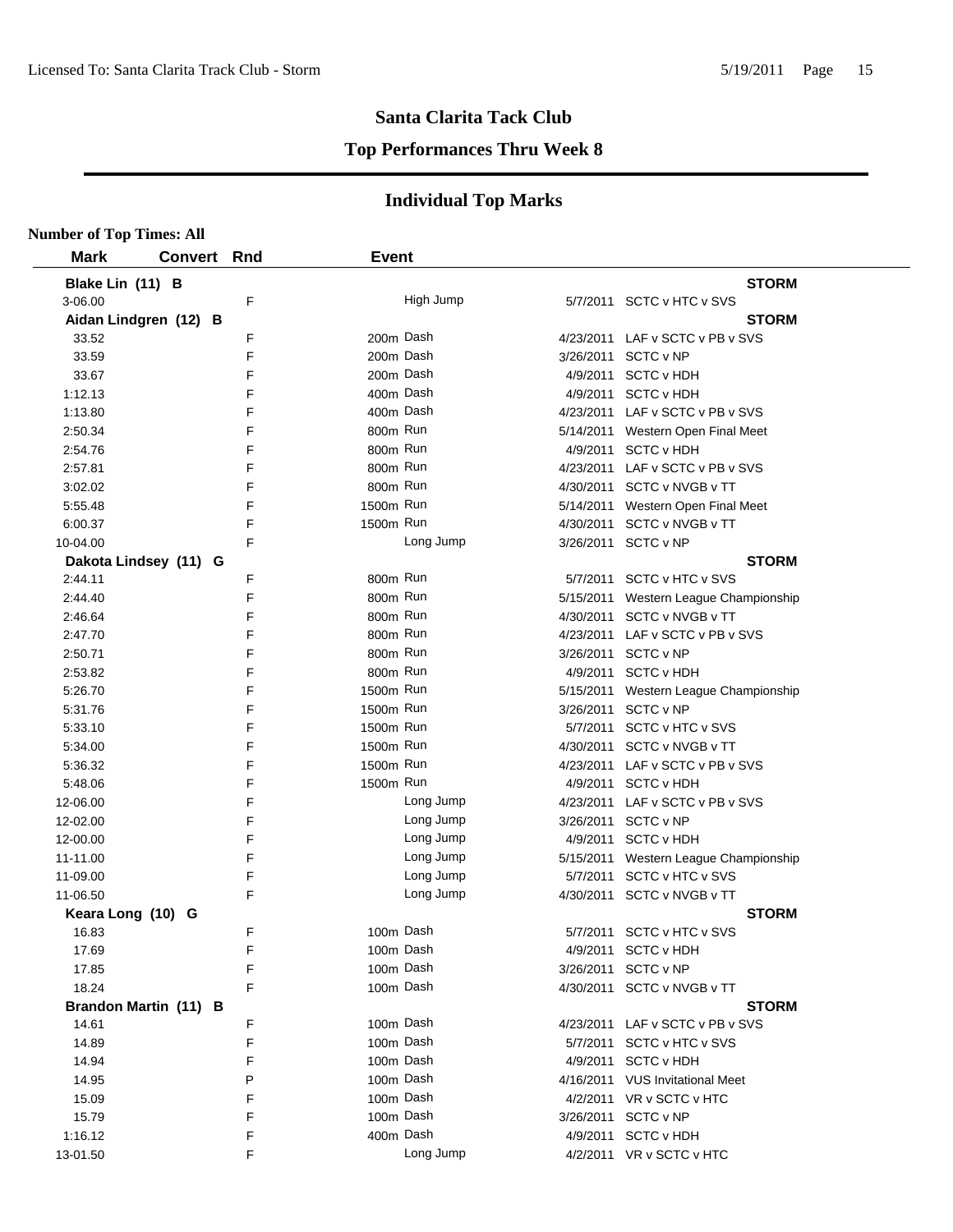#### **Top Performances Thru Week 8**

| <b>Number of Top Times: All</b> |                        |        |              |                        |           |                                                               |
|---------------------------------|------------------------|--------|--------------|------------------------|-----------|---------------------------------------------------------------|
| <b>Mark</b>                     | Convert Rnd            |        | <b>Event</b> |                        |           |                                                               |
|                                 | Brandon Martin (11) B  |        |              |                        |           | <b>STORM</b>                                                  |
| 12-09.25                        |                        | F      |              | Long Jump              |           | 4/30/2011 SCTC v NVGB v TT                                    |
| 12-09.00                        |                        | F      |              | Long Jump              |           | 4/9/2011 SCTC v HDH                                           |
| 12-08.25                        |                        | F      |              | Long Jump              |           | 5/15/2011 Western League Championship                         |
| 12-05.75                        |                        | F      |              | Long Jump              |           | 4/23/2011 LAF v SCTC v PB v SVS                               |
| 12-01.25                        |                        | F      |              | Long Jump              |           | 5/7/2011 SCTC v HTC v SVS                                     |
| 11-11.50                        |                        | F      |              | Long Jump              |           | 3/26/2011 SCTC v NP                                           |
| <b>ND</b>                       |                        | F      |              | Long Jump              |           | 4/16/2011 VUS Invitational Meet                               |
|                                 | Andrew Mercado (11) B  |        |              |                        |           | <b>STORM</b>                                                  |
| 16.02                           |                        | F      |              | 100m Dash              |           | 5/7/2011 SCTC v HTC v SVS                                     |
| 16.17                           |                        | P      |              | 100m Dash              |           | 4/16/2011 VUS Invitational Meet                               |
| 16.44                           |                        | F      |              | 100m Dash              |           | 4/2/2011 VR v SCTC v HTC                                      |
| 16.62                           |                        | F      |              | 100m Dash              |           | 3/26/2011 SCTC v NP                                           |
| 4-02.00                         |                        | F      |              | High Jump              |           | 5/7/2011 SCTC v HTC v SVS                                     |
| 4-00.00                         |                        | F      |              | High Jump              |           | 5/14/2011 Western Open Final Meet                             |
| 4-00.00                         |                        | F      |              | High Jump              |           | 4/30/2011 SCTC v NVGB v TT                                    |
| 4-00.00                         |                        | F      |              | High Jump              |           | 3/26/2011 SCTC v NP                                           |
| 3-08.00                         |                        | F      |              | High Jump              |           | 4/2/2011 VR v SCTC v HTC                                      |
| 13-01.00                        |                        | F      |              | Long Jump              |           | 5/14/2011 Western Open Final Meet                             |
| 12-08.50                        |                        | F      |              | Long Jump              |           | 5/7/2011 SCTC v HTC v SVS                                     |
| 11-11.00                        |                        | F      |              | Long Jump              |           | 4/30/2011 SCTC v NVGB v TT                                    |
| 11-10.00                        |                        | F      |              | Long Jump              |           | 4/16/2011 VUS Invitational Meet                               |
| 11-03.50                        |                        | F      |              | Long Jump              |           | 3/26/2011 SCTC v NP                                           |
|                                 | Anthony Mincy (10) B   |        |              |                        |           | <b>STORM</b>                                                  |
| 15.96                           |                        | F      | 100m Dash    |                        | 4/9/2011  | <b>SCTC v HDH</b>                                             |
| 16.00                           |                        | F      |              | 100m Dash              |           | 4/2/2011 VR v SCTC v HTC                                      |
| 16.22                           |                        | F      |              | 100m Dash              |           | 5/14/2011 Western Open Final Meet                             |
| 16.24                           |                        | P      |              | 100m Dash              |           | 4/16/2011 VUS Invitational Meet                               |
| 16.26                           |                        | F      |              | 100m Dash              |           | 5/7/2011 SCTC v HTC v SVS                                     |
| 16.35                           |                        | F      |              | 100m Dash              |           | 3/26/2011 SCTC v NP                                           |
| 17.93                           |                        | F      |              | 100m Dash              | 4/30/2011 | SCTC v NVGB v TT                                              |
| 12-00.00                        |                        | F      |              | Long Jump              |           | 5/7/2011 SCTC v HTC v SVS                                     |
| 11-04.50                        |                        | F      |              | Long Jump              |           | 5/14/2011 Western Open Final Meet                             |
| 11-03.00                        |                        | F      |              | Long Jump              |           | 4/2/2011 VR v SCTC v HTC                                      |
| 10-08.50                        |                        | F      |              | Long Jump              | 4/9/2011  | <b>SCTC v HDH</b>                                             |
| 10-06.00                        |                        | F<br>F |              | Long Jump              |           | 3/26/2011 SCTC v NP                                           |
| 10-00.00<br>9-06.25             |                        | F      |              | Long Jump<br>Long Jump |           | 4/16/2011 VUS Invitational Meet<br>4/30/2011 SCTC v NVGB v TT |
|                                 | Makenna Minniti (11) G |        |              |                        |           | <b>STORM</b>                                                  |
| 16.06                           |                        | F      |              | 100m Dash              |           | 4/23/2011 LAF v SCTC v PB v SVS                               |
| 16.40                           |                        | F      |              | 100m Dash              |           | 5/7/2011 SCTC v HTC v SVS                                     |
| 16.96                           |                        | F      |              | 100m Dash              |           | 3/26/2011 SCTC v NP                                           |
| 17.07                           |                        | F      |              | 100m Dash              |           | 4/30/2011 SCTC v NVGB v TT                                    |
| 17.30                           |                        | F      |              | 100m Dash              |           | 4/9/2011 SCTC v HDH                                           |
| 17.98                           |                        | F      |              | 100m Dash              |           | 4/2/2011 VR v SCTC v HTC                                      |
| 35.06                           |                        | F      |              | 200m Dash              |           | 5/7/2011 SCTC v HTC v SVS                                     |
| 16.46                           |                        | F      |              | 80m Hurdles 30"        |           | 4/23/2011 LAF v SCTC v PB v SVS                               |
| 16.65                           |                        | F      |              | 80m Hurdles 30"        |           | 5/15/2011 Western League Championship                         |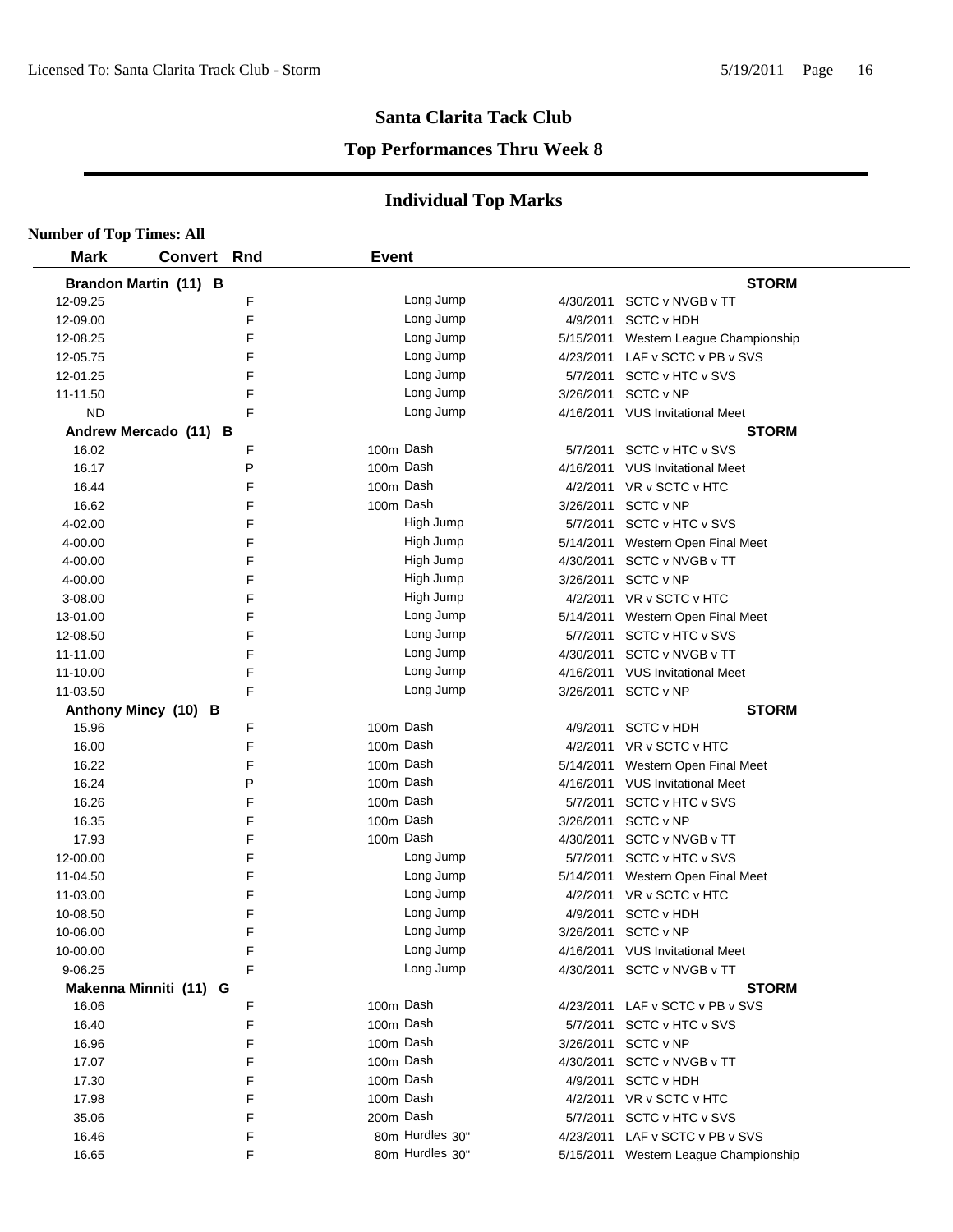#### **Top Performances Thru Week 8**

| <b>Number of Top Times: All</b> |                        |   |              |                           |           |                                       |
|---------------------------------|------------------------|---|--------------|---------------------------|-----------|---------------------------------------|
| <b>Mark</b>                     | <b>Convert Rnd</b>     |   | <b>Event</b> |                           |           |                                       |
|                                 | Makenna Minniti (11) G |   |              |                           |           | <b>STORM</b>                          |
| 17.05                           |                        | F |              | 80m Hurdles 30"           |           | 4/30/2011 SCTC v NVGB v TT            |
| 17.54                           |                        | F |              | 80m Hurdles 30"           | 4/2/2011  | VR v SCTC v HTC                       |
| 17.65                           |                        | F |              | 80m Hurdles 30"           | 4/9/2011  | <b>SCTC v HDH</b>                     |
| 19.12                           |                        | F |              | 80m Hurdles 30"           | 5/7/2011  | <b>SCTC v HTC v SVS</b>               |
| 20.13                           |                        | F |              | 80m Hurdles 30"           | 3/26/2011 | SCTC v NP                             |
| 27.56                           |                        | F |              | 80m Hurdles 30"           |           | 4/16/2011 VUS Invitational Meet       |
| 9-10.00                         |                        | F |              | Long Jump                 | 4/30/2011 | SCTC v NVGB v TT                      |
| 9-06.00                         |                        | F |              | Long Jump                 |           | 4/9/2011 SCTC v HDH                   |
| 9-03.00                         |                        | F |              | Long Jump                 |           | 5/15/2011 Western League Championship |
| 9-00.25                         |                        | F |              | Long Jump                 |           | 4/2/2011 VR v SCTC v HTC              |
| 8-08.50                         |                        | F |              | Long Jump                 |           | 4/23/2011 LAF v SCTC v PB v SVS       |
| 7-08.50                         |                        | F |              | Long Jump                 |           | 3/26/2011 SCTC v NP                   |
| $0 - 10.50$                     |                        | F |              | Long Jump                 |           | 4/16/2011 VUS Invitational Meet       |
|                                 | Slade O'Connor (11) B  |   |              |                           |           | <b>STORM</b>                          |
| 14.81                           |                        | F |              | 100m Dash                 |           | 5/7/2011 SCTC v HTC v SVS             |
| 14.83                           |                        | F |              | 100m Dash                 |           | 5/14/2011 Western Open Final Meet     |
| 14.98                           |                        | F |              | 100m Dash                 |           | 4/23/2011 LAF v SCTC v PB v SVS       |
| 15.03                           |                        | P |              | 100m Dash                 |           | 4/16/2011 VUS Invitational Meet       |
| 15.19                           |                        | F |              | 100m Dash                 |           | 3/26/2011 SCTC v NP                   |
| 15.36                           |                        | F |              | 100m Dash                 |           | 4/30/2011 SCTC v NVGB v TT            |
| 31.82                           |                        | F |              | 200m Dash                 |           | 5/7/2011 SCTC v HTC v SVS             |
| 32.37                           |                        | F |              | 200m Dash                 | 3/26/2011 | SCTC v NP                             |
| 32.63                           |                        | F |              | 200m Dash                 |           | 4/16/2011 VUS Invitational Meet       |
| 32.70                           |                        | F |              | 200m Dash                 |           | 4/23/2011 LAF v SCTC v PB v SVS       |
| 33.11                           |                        | F |              | 200m Dash                 |           | 4/30/2011 SCTC v NVGB v TT            |
| 33.57                           |                        | F |              | 200m Dash                 | 5/14/2011 | Western Open Final Meet               |
| 1:13.66                         |                        | F |              | 400m Dash                 |           | 5/7/2011 SCTC v HTC v SVS             |
| 1:17.68                         |                        | F |              | 400m Dash                 | 5/14/2011 | Western Open Final Meet               |
| 1:18.38                         |                        | F |              | 400m Dash                 | 3/26/2011 | SCTC v NP                             |
| 21-02.25                        |                        | F |              | Shot Put <sub>6</sub> lb. | 4/23/2011 | LAF v SCTC v PB v SVS                 |
| 21-01.00                        |                        | F |              | Shot Put <sub>6</sub> lb. | 4/30/2011 | SCTC v NVGB v TT                      |
|                                 | Patrick Omens (11) B   |   |              |                           |           | <b>STORM</b>                          |
| 16.82                           |                        | F |              | 100m Dash                 |           | 5/7/2011 SCTC v HTC v SVS             |
| 16.91                           |                        | E |              | 100m Dash                 |           | 4/9/2011 SCTC v HDH                   |
| 17.42                           |                        | F |              | 100m Dash                 |           | 4/30/2011 SCTC v NVGB v TT            |
| 17.50                           |                        | F |              | 100m Dash                 |           | 4/2/2011 VR v SCTC v HTC              |
| 17.65                           |                        | F |              | 100m Dash                 | 3/26/2011 | SCTC v NP                             |
| 36.81                           |                        | F |              | 200m Dash                 |           | 4/9/2011 SCTC v HDH                   |
| 38.06                           |                        | F |              | 200m Dash                 |           | 4/2/2011 VR v SCTC v HTC              |
| 38.99                           |                        | F |              | 200m Dash                 | 4/30/2011 | SCTC v NVGB v TT                      |
| 9-01.00                         |                        | F |              | Long Jump                 | 3/26/2011 | SCTC v NP                             |
| 8-09.75                         |                        | F |              | Long Jump                 |           | 5/7/2011 SCTC v HTC v SVS             |
| 8-06.75                         |                        | F |              | Long Jump                 |           | 4/30/2011 SCTC v NVGB v TT            |
| 7-09.75                         |                        | F |              | Long Jump                 |           | 4/2/2011 VR v SCTC v HTC              |
| 7-08.00                         |                        | F |              | Long Jump                 |           | 4/9/2011 SCTC v HDH                   |
| Maya Ortiz (12) G               |                        |   |              |                           |           | <b>STORM</b>                          |
| 4-07.00                         |                        | F |              | High Jump                 |           | 4/16/2011 VUS Invitational Meet       |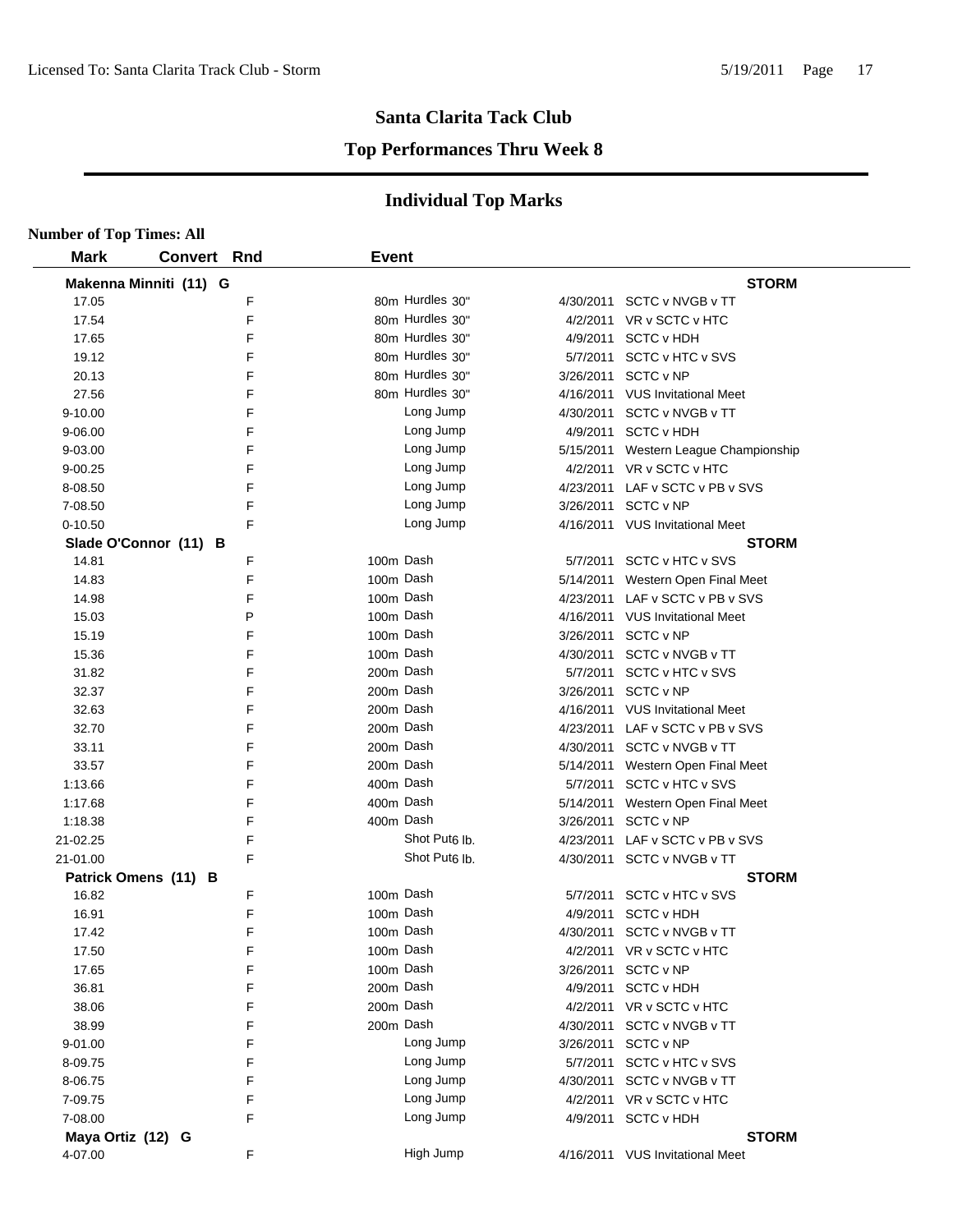#### **Top Performances Thru Week 8**

| <b>Number of Top Times: All</b> |     |              |                           |           |                                       |
|---------------------------------|-----|--------------|---------------------------|-----------|---------------------------------------|
| <b>Mark</b><br><b>Convert</b>   | Rnd | <b>Event</b> |                           |           |                                       |
| Maya Ortiz (12) G               |     |              |                           |           | <b>STORM</b>                          |
| 4-04.00                         | F   |              | High Jump                 |           | 5/15/2011 Western League Championship |
| 4-04.00                         | F   |              | High Jump                 |           | 4/23/2011 LAF v SCTC v PB v SVS       |
| $3 - 10.00$                     | F   |              | High Jump                 |           | 3/26/2011 SCTC v NP                   |
| Lance Panariello (11) B         |     |              |                           |           | <b>STORM</b>                          |
| 16.43                           | F   |              | 100m Dash                 |           | 4/9/2011 SCTC v HDH                   |
| 16.46                           | F   |              | 100m Dash                 |           | 5/7/2011 SCTC v HTC v SVS             |
| 16.77                           | F   |              | 100m Dash                 |           | 3/26/2011 SCTC v NP                   |
| 33.89                           | F   |              | 200m Dash                 |           | 4/9/2011 SCTC v HDH                   |
| 34.25                           | F   |              | 200m Dash                 |           | 4/23/2011 LAF v SCTC v PB v SVS       |
| 34.79                           | F   |              | 200m Dash                 |           | 3/26/2011 SCTC v NP                   |
| 35.55                           | F   |              | 200m Dash                 |           | 4/30/2011 SCTC v NVGB v TT            |
| 1:15.52                         | F   |              | 400m Dash                 |           | 5/7/2011 SCTC v HTC v SVS             |
| 1:18.21                         | F   |              | 400m Dash                 |           | 4/30/2011 SCTC v NVGB v TT            |
| 1:18.59                         | F   |              | 400m Dash                 |           | 4/23/2011 LAF v SCTC v PB v SVS       |
| 16.97                           | F   |              | 80m Hurdles 30"           |           | 4/23/2011 LAF v SCTC v PB v SVS       |
| 17.01                           | F   |              | 80m Hurdles 30"           |           | 5/7/2011 SCTC v HTC v SVS             |
| 17.22                           | F   |              | 80m Hurdles 30"           |           | 4/30/2011 SCTC v NVGB v TT            |
| 17.23                           | F   |              | 80m Hurdles 30"           |           | 5/15/2011 Western League Championship |
| 17.58                           | F   |              | 80m Hurdles 30"           |           | 3/26/2011 SCTC v NP                   |
| 17.87                           | F   |              | 80m Hurdles 30"           |           | 4/9/2011 SCTC v HDH                   |
| Zachary Panto (11) B            |     |              |                           |           | <b>STORM</b>                          |
| 35.54                           | F   |              | 200m Dash                 |           | 5/7/2011 SCTC v HTC v SVS             |
| Natalie Pham (10) G             |     |              |                           |           | <b>STORM</b>                          |
| 18.64                           | F   |              | 100m Dash                 |           | 4/23/2011 LAF v SCTC v PB v SVS       |
| 11-11.00                        | F   |              | Shot Put <sub>6</sub> lb. |           | 3/26/2011 SCTC v NP                   |
| Sam Pica (12) B                 |     |              |                           |           | <b>STORM</b>                          |
| 13.75                           | F   |              | 100m Dash                 |           | 4/9/2011 SCTC v HDH                   |
| 13.80                           | F   |              | 100m Dash                 |           | 5/15/2011 Western League Championship |
| 13.92                           | Ρ   |              | 100m Dash                 |           | 4/16/2011 VUS Invitational Meet       |
| 14.20                           | F   |              | 100m Dash                 |           | 4/2/2011 VR v SCTC v HTC              |
| 1:06.41                         | F   |              | 400m Dash                 |           | 4/23/2011 LAF v SCTC v PB v SVS       |
| 5-00.00                         | F   |              | High Jump                 |           | 4/23/2011 LAF v SCTC v PB v SVS       |
| 4-08.00                         | F   |              | High Jump                 |           | 5/15/2011 Western League Championship |
| 4-08.00                         | F   |              | High Jump                 |           | 4/30/2011 SCTC v NVGB v TT            |
| 4-06.00                         | F   |              | High Jump                 |           | 3/26/2011 SCTC v NP                   |
| 4-04.00                         | F   |              | High Jump                 |           | 5/7/2011 SCTC v HTC v SVS             |
| 4-02.00                         | F   |              | High Jump                 |           | 4/2/2011 VR v SCTC v HTC              |
| 4-02.00                         | F   |              | High Jump                 |           | 4/9/2011 SCTC v HDH                   |
| 15-07.75                        | F   |              | Long Jump                 |           | 4/2/2011 VR v SCTC v HTC              |
| 15-05.00                        | F   |              | Long Jump                 |           | 5/15/2011 Western League Championship |
| 15-04.00                        | F   |              | Long Jump                 |           | 5/7/2011 SCTC v HTC v SVS             |
| 14-09.00                        | F   |              | Long Jump                 |           | 4/16/2011 VUS Invitational Meet       |
| 14-09.00                        | F   |              | Long Jump                 | 3/26/2011 | SCTC v NP                             |
| 14-08.00                        | F   |              | Long Jump                 | 4/9/2011  | <b>SCTC v HDH</b>                     |
| 13-04.75                        | F   |              | Long Jump                 |           | 4/30/2011 SCTC v NVGB v TT            |
| Napoleon Provens III (10)       | В   |              |                           |           | <b>STORM</b>                          |
| 16.83                           | F   |              | 100m Dash                 |           | 4/23/2011 LAF v SCTC v PB v SVS       |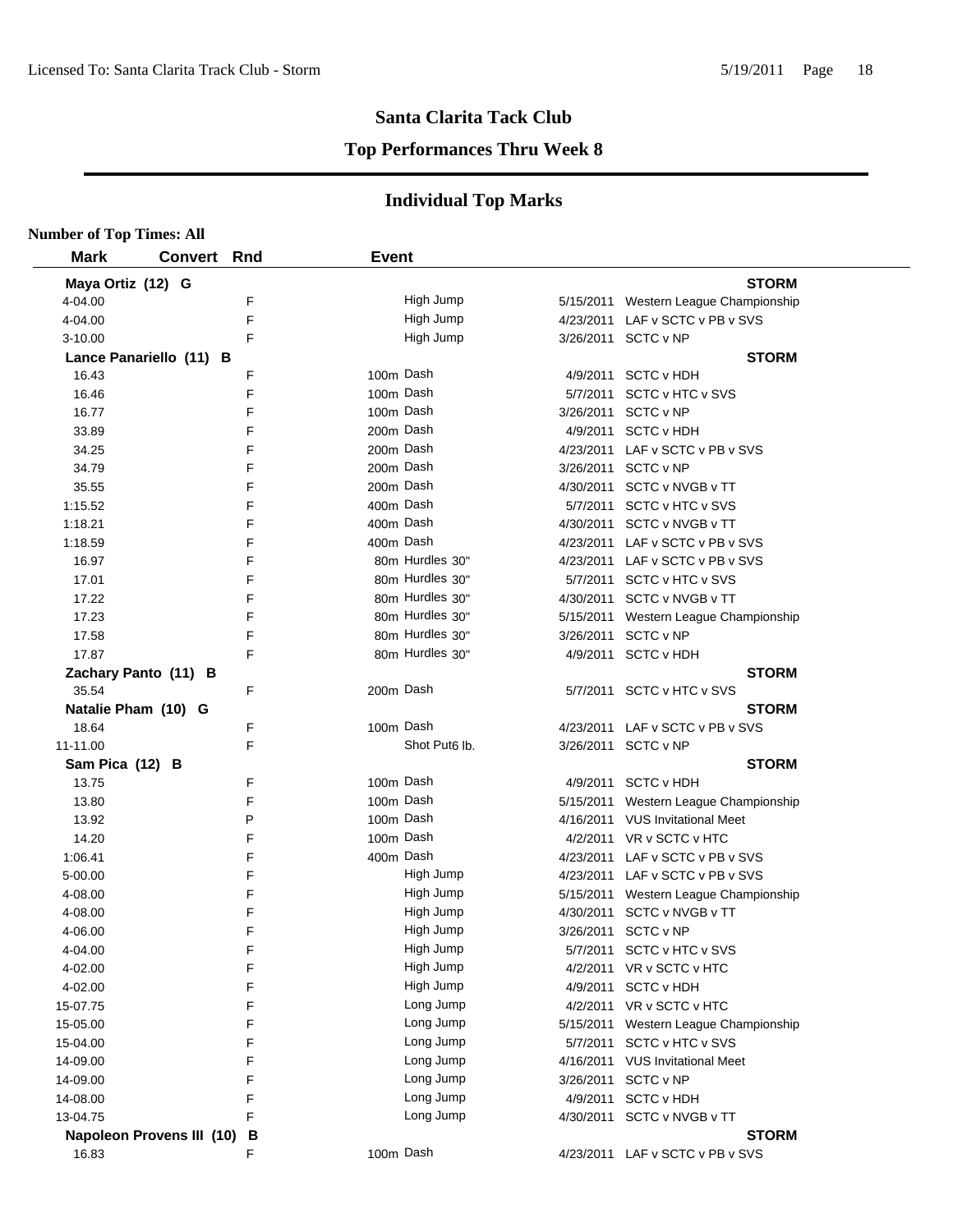#### **Top Performances Thru Week 8**

| <b>Number of Top Times: All</b> |                             |   |              |                           |                                       |  |
|---------------------------------|-----------------------------|---|--------------|---------------------------|---------------------------------------|--|
| <b>Mark</b>                     | <b>Convert Rnd</b>          |   | <b>Event</b> |                           |                                       |  |
|                                 | Napoleon Provens III (10) B |   |              |                           | <b>STORM</b>                          |  |
| 17.48                           |                             | F |              | 100m Dash                 | 4/2/2011 VR v SCTC v HTC              |  |
| 17.90                           |                             | F |              | 100m Dash                 | 3/26/2011 SCTC v NP                   |  |
| 17.97                           |                             | P |              | 100m Dash                 | 4/16/2011 VUS Invitational Meet       |  |
| 18.18                           |                             | F |              | 100m Dash                 | 5/7/2011 SCTC v HTC v SVS             |  |
| 37.79                           |                             | F |              | 200m Dash                 | 4/2/2011 VR v SCTC v HTC              |  |
| 39.86                           |                             | F |              | 200m Dash                 | 4/23/2011 LAF v SCTC v PB v SVS       |  |
| 41.60                           |                             | F |              | 200m Dash                 | 5/7/2011 SCTC v HTC v SVS             |  |
| 42.58                           |                             | F | 200m Dash    |                           | 3/26/2011 SCTC v NP                   |  |
| 21-01.00                        |                             | F |              | Shot Put <sub>6</sub> lb. | 4/2/2011 VR v SCTC v HTC              |  |
| 18-08.50                        |                             | F |              | Shot Put <sub>6</sub> lb. | 4/23/2011 LAF v SCTC v PB v SVS       |  |
| 18-04.00                        |                             | F |              | Shot Put <sub>6</sub> Ib. | 3/26/2011 SCTC v NP                   |  |
| 17-08.00                        |                             | F |              | Shot Put <sub>6</sub> lb. | 5/7/2011 SCTC v HTC v SVS             |  |
| 16-11.00                        |                             | F |              | Shot Put <sub>6</sub> lb. | 4/16/2011 VUS Invitational Meet       |  |
|                                 | Cesar-Antonio Puente (10) B |   |              |                           | <b>STORM</b>                          |  |
| 17.78                           |                             | F |              | 100m Dash                 | 4/9/2011 SCTC v HDH                   |  |
| 40.52                           |                             | F |              | 200m Dash                 | 4/9/2011 SCTC v HDH                   |  |
|                                 | Hannah Rietzel (10) G       |   |              |                           | <b>STORM</b>                          |  |
| 20.31                           |                             | F |              | 100m Dash                 | 5/7/2011 SCTC v HTC v SVS             |  |
| 20.52                           |                             | F |              | 100m Dash                 | 4/9/2011 SCTC v HDH                   |  |
| 21.76                           |                             | F |              | 100m Dash                 | 4/30/2011 SCTC v NVGB v TT            |  |
| 6-09.50                         |                             | F |              | Long Jump                 | 4/2/2011 VR v SCTC v HTC              |  |
| 6-08.00                         |                             | F |              | Long Jump                 | 4/9/2011 SCTC v HDH                   |  |
| 5-05.00                         |                             | F |              | Long Jump                 | 4/30/2011 SCTC v NVGB v TT            |  |
| 12-00.00                        |                             | F |              | Shot Put <sub>6</sub> Ib. | 4/9/2011 SCTC v HDH                   |  |
| 11-07.00                        |                             | F |              | Shot Put <sub>6</sub> lb. | 4/30/2011 SCTC v NVGB v TT            |  |
| Gracie Rusk (12) G              |                             |   |              |                           | <b>STORM</b>                          |  |
| 15.51                           |                             | F | 100m Dash    |                           | 4/23/2011 LAF v SCTC v PB v SVS       |  |
| 15.72                           |                             | F |              | 100m Dash                 | 5/7/2011 SCTC v HTC v SVS             |  |
| 16.15                           |                             | F |              | 100m Dash                 | 4/2/2011 VR v SCTC v HTC              |  |
| 16.51                           |                             | F |              | 100m Dash                 | 5/14/2011 Western Open Final Meet     |  |
| 16.30                           |                             | F |              | 80m Hurdles 30"           | 5/14/2011 Western Open Final Meet     |  |
| 17.36                           |                             | F |              | 80m Hurdles 30"           | 4/30/2011 SCTC v NVGB v TT            |  |
| 17.67                           |                             | F |              | 80m Hurdles 30"           | 4/23/2011 LAF v SCTC v PB v SVS       |  |
| 18.23                           |                             | F |              | 80m Hurdles 30"           | 4/2/2011 VR v SCTC v HTC              |  |
| 18.92                           |                             | F |              | 80m Hurdles 30"           | 4/9/2011 SCTC v HDH                   |  |
| 19.29                           |                             | F |              | 80m Hurdles 30"           | 3/26/2011 SCTC v NP                   |  |
|                                 | Savannah Sehenuk (11)       | G |              |                           | <b>STORM</b>                          |  |
| 1:29.26                         |                             | F | 400m Dash    |                           | 4/16/2011 VUS Invitational Meet       |  |
| 3:31.36                         |                             | F | 800m Run     |                           | 3/26/2011 SCTC v NP                   |  |
| 4:00.62                         |                             | F | 800m Run     |                           | 5/7/2011 SCTC v HTC v SVS             |  |
| 6:36.51                         |                             | F | 1500m Run    |                           | 4/2/2011 VR v SCTC v HTC              |  |
| 6:42.28                         |                             | F | 1500m Run    |                           | 5/15/2011 Western League Championship |  |
| 6:44.33                         |                             | F | 1500m Run    |                           | 3/26/2011 SCTC v NP                   |  |
| 6:56.02                         |                             | F | 1500m Run    |                           | 5/7/2011 SCTC v HTC v SVS             |  |
| 6.56.36                         |                             | F | 1500m Run    |                           | 4/16/2011 VUS Invitational Meet       |  |
| 14:08.58                        |                             | F | 3000m Run    |                           | 4/23/2011 LAF v SCTC v PB v SVS       |  |
| 14:34.28                        |                             | F | 3000m Run    |                           | 5/15/2011 Western League Championship |  |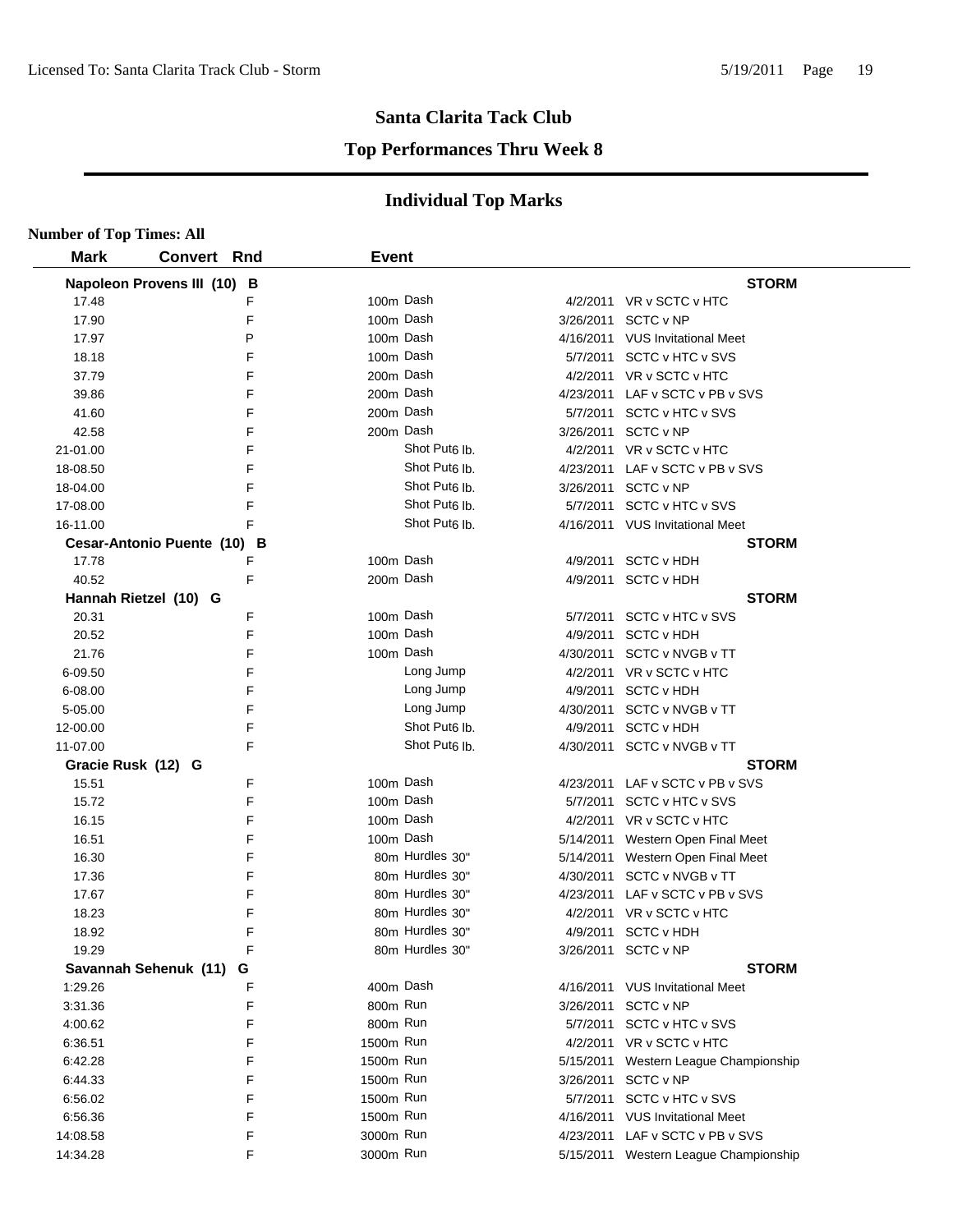#### **Top Performances Thru Week 8**

| <b>Number of Top Times: All</b> |                         |   |              |                           |           |                                       |  |
|---------------------------------|-------------------------|---|--------------|---------------------------|-----------|---------------------------------------|--|
| <b>Mark</b>                     | <b>Convert Rnd</b>      |   | <b>Event</b> |                           |           |                                       |  |
|                                 | Savannah Sehenuk (11) G |   |              |                           |           | <b>STORM</b>                          |  |
| 14:41.80                        |                         | F | 3000m Run    |                           |           | 4/30/2011 SCTC v NVGB v TT            |  |
| Zack Semko (10) B               |                         |   |              |                           |           | <b>STORM</b>                          |  |
| 15.97                           |                         | F | 100m Dash    |                           |           | 5/7/2011 SCTC v HTC v SVS             |  |
| 16.23                           |                         | F | 100m Dash    |                           |           | 4/23/2011 LAF v SCTC v PB v SVS       |  |
| 16.41                           |                         | F | 100m Dash    |                           |           | 4/9/2011 SCTC v HDH                   |  |
| 16.76                           |                         | F | 100m Dash    |                           |           | 3/26/2011 SCTC v NP                   |  |
| 16.98                           |                         | F | 100m Dash    |                           |           | 4/2/2011 VR v SCTC v HTC              |  |
| 34.48                           |                         | F | 200m Dash    |                           |           | 4/23/2011 LAF v SCTC v PB v SVS       |  |
| 35.00                           |                         | F | 200m Dash    |                           |           | 3/26/2011 SCTC v NP                   |  |
| 35.46                           |                         | F | 200m Dash    |                           |           | 4/9/2011 SCTC v HDH                   |  |
| 37.34                           |                         | F | 200m Dash    |                           |           | 4/2/2011 VR v SCTC v HTC              |  |
| 37.54                           |                         | F | 200m Dash    |                           |           | 5/7/2011 SCTC v HTC v SVS             |  |
| 1:19.77                         |                         | F | 400m Dash    |                           |           | 5/7/2011 SCTC v HTC v SVS             |  |
| 1:22.09                         |                         | F | 400m Dash    |                           |           | 4/2/2011 VR v SCTC v HTC              |  |
| 1:22.98                         |                         | F | 400m Dash    |                           |           | 4/9/2011 SCTC v HDH                   |  |
| 1:24.57                         |                         | F | 400m Dash    |                           |           | 4/23/2011 LAF v SCTC v PB v SVS       |  |
| 8-05.00                         |                         | F |              | Long Jump                 |           | 3/26/2011 SCTC v NP                   |  |
|                                 | Valerie Serrano (11) G  |   |              |                           |           | <b>STORM</b>                          |  |
| 1:24.60                         |                         | F | 400m Dash    |                           |           | 3/26/2011 SCTC v NP                   |  |
| 6:21.99                         |                         | F | 1500m Run    |                           |           | 5/15/2011 Western League Championship |  |
| 6:31.75                         |                         | F | 1500m Run    |                           |           | 4/30/2011 SCTC v NVGB v TT            |  |
| 6:39.26                         |                         | F | 1500m Run    |                           |           | 4/23/2011 LAF v SCTC v PB v SVS       |  |
| 14:18.13                        |                         | F | 3000m Run    |                           |           | 4/16/2011 VUS Invitational Meet       |  |
| 4-00.00                         |                         | F |              | High Jump                 |           | 5/15/2011 Western League Championship |  |
| $3 - 10.00$                     |                         | F |              | High Jump                 |           | 3/26/2011 SCTC v NP                   |  |
| $3 - 10.00$                     |                         | F |              | High Jump                 |           | 4/16/2011 VUS Invitational Meet       |  |
| 19-07.50                        |                         | F |              | Shot Put <sub>6</sub> lb. |           | 3/26/2011 SCTC v NP                   |  |
|                                 | Georgia Sherman (11) G  |   |              |                           |           | <b>STORM</b>                          |  |
| 17.65                           |                         | F | 100m Dash    |                           |           | 5/7/2011 SCTC v HTC v SVS             |  |
| 17.89                           |                         | F | 100m Dash    |                           |           | 5/14/2011 Western Open Final Meet     |  |
| 18.20                           |                         | F | 100m Dash    |                           |           | 4/23/2011 LAF v SCTC v PB v SVS       |  |
| 18.29                           |                         | F | 100m Dash    |                           |           | 4/30/2011 SCTC v NVGB v TT            |  |
| 18.43                           |                         | F | 100m Dash    |                           |           | 4/2/2011 VR v SCTC v HTC              |  |
| 18.52                           |                         | F | 100m Dash    |                           |           | 3/26/2011 SCTC v NP                   |  |
| 16-03.00                        |                         | F |              | Shot Put <sub>6</sub> lb. |           | 4/2/2011 VR v SCTC v HTC              |  |
| 16-00.50                        |                         | F |              | Shot Put <sub>6</sub> lb. |           | 5/14/2011 Western Open Final Meet     |  |
| 15-10.50                        |                         | F |              | Shot Put6 lb.             |           | 3/26/2011 SCTC v NP                   |  |
| 15-07.00                        |                         | F |              | Shot Put <sub>6</sub> lb. |           | 4/30/2011 SCTC v NVGB v TT            |  |
| 14-08.50                        |                         | F |              | Shot Put <sub>6</sub> lb. |           | 5/7/2011 SCTC v HTC v SVS             |  |
| 13-04.50                        |                         | F |              | Shot Put <sub>6</sub> lb. |           | 4/23/2011 LAF v SCTC v PB v SVS       |  |
| Ginger Slentz (11) G            |                         |   |              |                           |           | <b>STORM</b>                          |  |
| 15.99                           |                         | F | 100m Dash    |                           |           | 4/23/2011 LAF v SCTC v PB v SVS       |  |
| 16.54                           |                         | F | 100m Dash    |                           |           | 4/2/2011 VR v SCTC v HTC              |  |
| 16.83                           |                         | F | 100m Dash    |                           | 4/30/2011 | SCTC v NVGB v TT                      |  |
| 17.30                           |                         | F | 100m Dash    |                           | 3/26/2011 | SCTC v NP                             |  |
| 17.82                           |                         | F | 100m Dash    |                           |           | 4/9/2011 SCTC v HDH                   |  |
| 33.75                           |                         | F | 200m Dash    |                           |           | 4/23/2011 LAF v SCTC v PB v SVS       |  |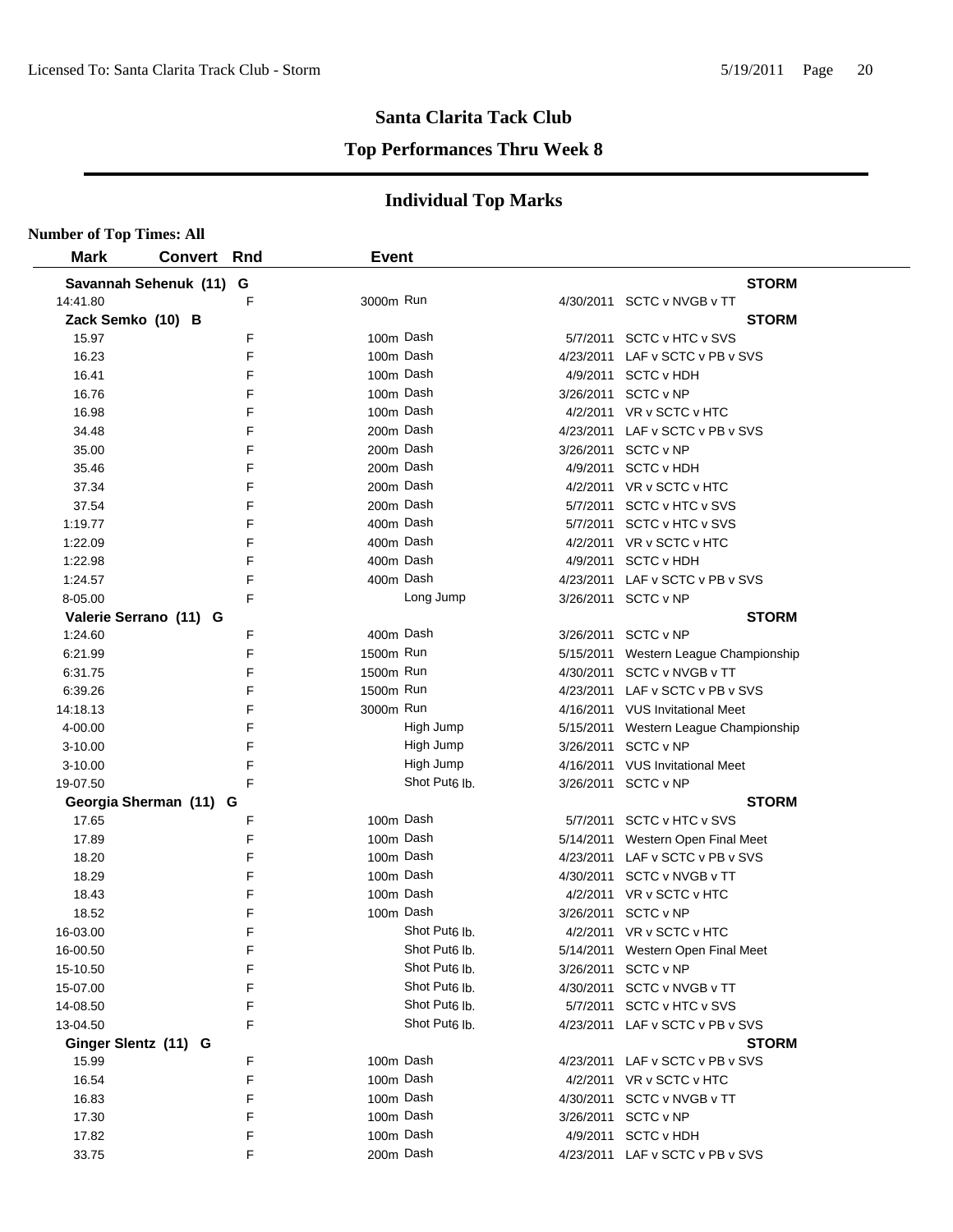#### **Top Performances Thru Week 8**

| <b>Number of Top Times: All</b>   |                |        |              |                 |                       |                                       |
|-----------------------------------|----------------|--------|--------------|-----------------|-----------------------|---------------------------------------|
| <b>Mark</b>                       | <b>Convert</b> | Rnd    | <b>Event</b> |                 |                       |                                       |
| Ginger Slentz (11) G              |                |        |              |                 |                       | <b>STORM</b>                          |
| 34.49                             |                | F      |              | 200m Dash       |                       | 4/16/2011 VUS Invitational Meet       |
| 35.76                             |                | F      |              | 200m Dash       |                       | 5/7/2011 SCTC v HTC v SVS             |
| 36.91                             |                | F      |              | 200m Dash       |                       | 3/26/2011 SCTC v NP                   |
| 40.31                             |                | F      |              | 200m Dash       |                       | 4/2/2011 VR v SCTC v HTC              |
| 1:27.58                           |                | F      |              | 400m Dash       |                       | 4/9/2011 SCTC v HDH                   |
| 3:07.68                           |                | F      | 800m Run     |                 |                       | 5/7/2011 SCTC v HTC v SVS             |
| 3:09.49                           |                | F      | 800m Run     |                 |                       | 5/15/2011 Western League Championship |
| 3:15.15                           |                | F      | 800m Run     |                 |                       | 4/30/2011 SCTC v NVGB v TT            |
| 15.90                             |                | F      |              | 80m Hurdles 30" |                       | 5/15/2011 Western League Championship |
| 15.95                             |                | F      |              | 80m Hurdles 30" |                       | 4/23/2011 LAF v SCTC v PB v SVS       |
| 16.04                             |                | F      |              | 80m Hurdles 30" |                       | 5/7/2011 SCTC v HTC v SVS             |
| 16.59                             |                | F      |              | 80m Hurdles 30" |                       | 4/30/2011 SCTC v NVGB v TT            |
| 16.63                             |                | F      |              | 80m Hurdles 30" |                       | 4/16/2011 VUS Invitational Meet       |
| 18.41                             |                | F      |              | 80m Hurdles 30" |                       | 4/2/2011 VR v SCTC v HTC              |
| 18.54                             |                | F      |              | 80m Hurdles 30" |                       | 4/9/2011 SCTC v HDH                   |
| 23.49                             |                | F      |              | 80m Hurdles 30" |                       | 3/26/2011 SCTC v NP                   |
| Elijah Stepan (11) B              |                |        |              |                 |                       | <b>STORM</b>                          |
| 2:59.51                           |                | F      | 800m Run     |                 |                       | 5/14/2011 Western Open Final Meet     |
| 3:10.28                           |                | F      | 800m Run     |                 |                       | 4/9/2011 SCTC v HDH                   |
| 3:11.16                           |                | F      | 800m Run     |                 | 4/30/2011             | SCTC v NVGB v TT                      |
| 3:15.01                           |                | F      | 800m Run     |                 |                       | 3/26/2011 SCTC v NP                   |
| 5:46.78                           |                | F      | 1500m Run    |                 |                       | 5/14/2011 Western Open Final Meet     |
| 5:58.13                           |                | F      | 1500m Run    |                 | 5/7/2011              | SCTC v HTC v SVS                      |
| 6:07.00                           |                | F      | 1500m Run    |                 | 4/9/2011              | <b>SCTC v HDH</b>                     |
| 6:09.84                           |                | F      | 1500m Run    |                 | 3/26/2011             | SCTC v NP                             |
| 6:11.46                           |                | F      | 1500m Run    |                 | 4/30/2011             | SCTC v NVGB v TT                      |
| 14:15.32                          |                | F      | 3000m Run    |                 |                       | 4/16/2011 VUS Invitational Meet       |
| <b>Makenna Stephens (10)</b>      |                | G      |              |                 |                       | <b>STORM</b>                          |
| 16.10                             |                | F      |              | 100m Dash       | 4/9/2011              | <b>SCTC v HDH</b>                     |
| 16.33                             |                | F      |              | 100m Dash       |                       | 4/2/2011 VR v SCTC v HTC              |
| 16.33                             |                | P      |              | 100m Dash       |                       | 4/16/2011 VUS Invitational Meet       |
| 16.45                             |                | F      |              | 100m Dash       | 4/23/2011             | LAF v SCTC v PB v SVS                 |
| 17.16                             |                | F      |              | 100m Dash       | 3/26/2011             | SCTC v NP                             |
| 17.25                             |                | F      |              | 100m Dash       |                       | 5/14/2011 Western Open Final Meet     |
| 17.85                             |                | F      |              | 100m Dash       |                       | 5/7/2011 SCTC v HTC v SVS             |
| 35.79                             |                | F      |              | 200m Dash       |                       | 4/2/2011 VR v SCTC v HTC              |
| 37.51                             |                | F      |              | 200m Dash       |                       | 4/16/2011 VUS Invitational Meet       |
| 37.92                             |                | F      |              | 200m Dash       | 4/9/2011              | <b>SCTC v HDH</b>                     |
| 1:27.58                           |                | F      |              | 400m Dash       | 5/7/2011              | SCTC v HTC v SVS                      |
| 1:28.60                           |                | F      |              | 400m Dash       |                       | Western Open Final Meet               |
| 1:28.86                           |                | F      | 400m Dash    |                 | 5/14/2011<br>4/9/2011 | <b>SCTC v HDH</b>                     |
| 1:33.60                           |                | F      |              | 400m Dash       | 3/26/2011             | SCTC v NP                             |
|                                   |                |        |              |                 |                       | <b>STORM</b>                          |
| Tanay Suryavanshi (10)<br>5:42.29 |                | в<br>F | 1500m Run    |                 | 5/7/2011              | SCTC v HTC v SVS                      |
| 5:42.89                           |                | F      | 1500m Run    |                 | 4/23/2011             | LAF v SCTC v PB v SVS                 |
| 5:43.27                           |                | F      | 1500m Run    |                 |                       |                                       |
|                                   |                | F      | 1500m Run    |                 |                       | 5/15/2011 Western League Championship |
| 5:45.41                           |                |        |              |                 |                       | 4/16/2011 VUS Invitational Meet       |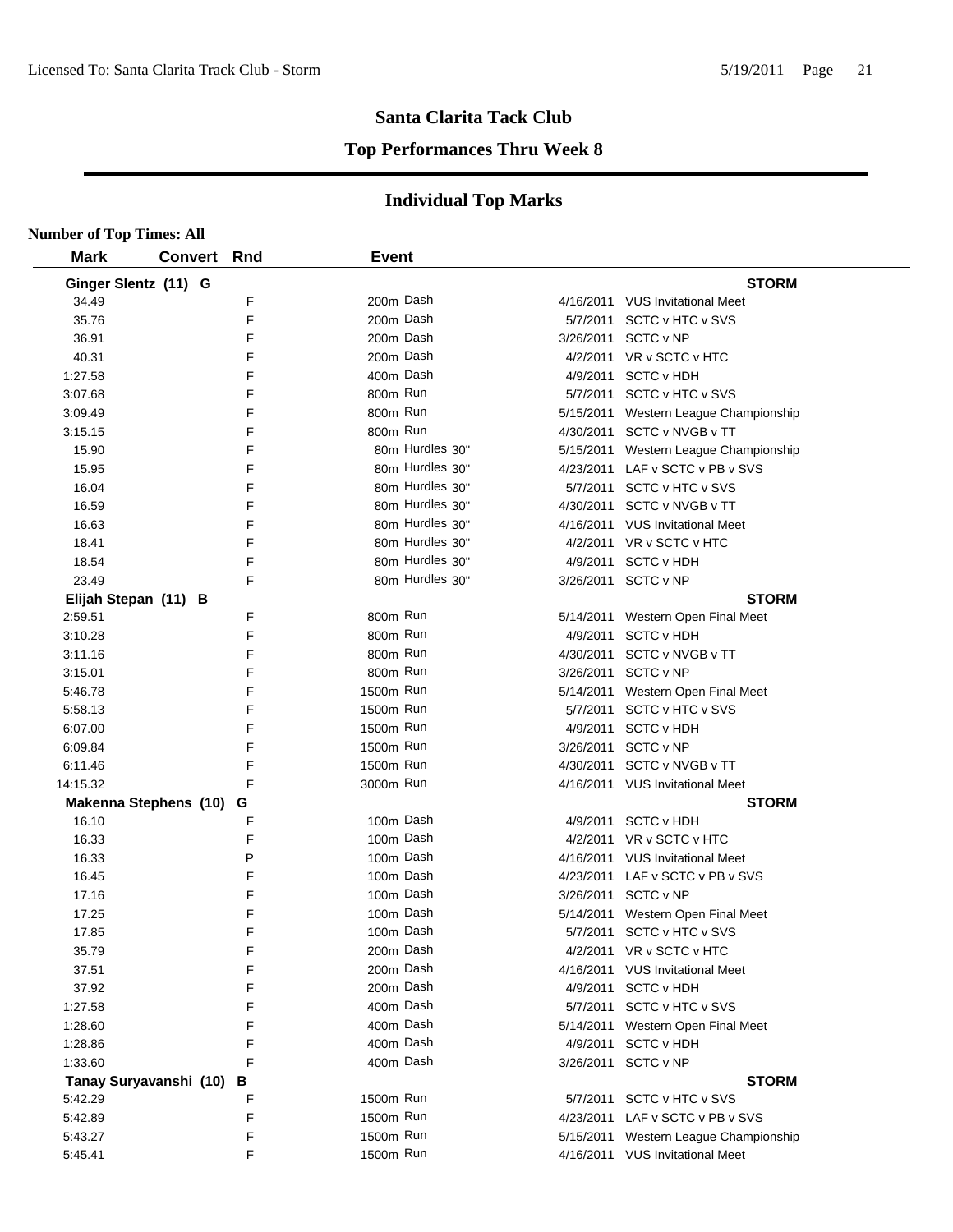## **Santa Clarita Tack Club Top Performances Thru Week 8**

| <b>Number of Top Times: All</b> |                        |     |              |                           |           |                                       |
|---------------------------------|------------------------|-----|--------------|---------------------------|-----------|---------------------------------------|
| <b>Mark</b>                     | <b>Convert</b>         | Rnd | <b>Event</b> |                           |           |                                       |
|                                 | Tanay Suryavanshi (10) | B   |              |                           |           | <b>STORM</b>                          |
| 5:52.21                         |                        | F   | 1500m Run    |                           |           | 4/30/2011 SCTC v NVGB v TT            |
| 5:58.35                         |                        | F   | 1500m Run    |                           |           | 4/2/2011 VR v SCTC v HTC              |
| 6:05.32                         |                        | F   | 1500m Run    |                           |           | 4/9/2011 SCTC v HDH                   |
| 11:57.66                        |                        | F   | 3000m Run    |                           |           | 5/7/2011 SCTC v HTC v SVS             |
| 12:05.52                        |                        | F   | 3000m Run    |                           |           | 4/30/2011 SCTC v NVGB v TT            |
| 12:06.38                        |                        | F   | 3000m Run    |                           |           | 4/23/2011 LAF v SCTC v PB v SVS       |
| 12:22.68                        |                        | F   | 3000m Run    |                           |           | 4/16/2011 VUS Invitational Meet       |
| 12:33.54                        |                        | F   | 3000m Run    |                           |           | 4/9/2011 SCTC v HDH                   |
| 12:43.90                        |                        | F   | 3000m Run    |                           |           | 4/2/2011 VR v SCTC v HTC              |
| 12:54.92                        |                        | F   | 3000m Run    |                           |           | 5/15/2011 Western League Championship |
|                                 | Brooke Thompson (11) G |     |              |                           |           | <b>STORM</b>                          |
| 14.14                           |                        | F   |              | 80m Hurdles 30"           |           | 5/7/2011 SCTC v HTC v SVS             |
| 14.53                           |                        | F   |              | 80m Hurdles 30"           |           | 4/23/2011 LAF v SCTC v PB v SVS       |
| 14.55                           |                        | F   |              | 80m Hurdles 30"           |           | 5/15/2011 Western League Championship |
| 15.09                           |                        | F   |              | 80m Hurdles 30"           |           | 4/30/2011 SCTC v NVGB v TT            |
| 15.17                           |                        | F   |              | 80m Hurdles 30"           |           | 4/16/2011 VUS Invitational Meet       |
| 16.11                           |                        | F   |              | 80m Hurdles 30"           |           | 3/26/2011 SCTC v NP                   |
| 16.63                           |                        | F   |              | 80m Hurdles 30"           |           | 4/9/2011 SCTC v HDH                   |
| 18.01                           |                        | F   |              | 80m Hurdles 30"           |           | 4/2/2011 VR v SCTC v HTC              |
| 13-08.00                        |                        | F   |              | Long Jump                 |           | 5/15/2011 Western League Championship |
| 13-03.00                        |                        | F   |              | Long Jump                 |           | 4/2/2011 VR v SCTC v HTC              |
| 13-01.00                        |                        | F   |              | Long Jump                 |           | 5/7/2011 SCTC v HTC v SVS             |
| 12-05.00                        |                        | F   |              | Long Jump                 |           | 4/30/2011 SCTC v NVGB v TT            |
| 12-01.00                        |                        | F   |              | Long Jump                 |           | 3/26/2011 SCTC v NP                   |
| 11-09.00                        |                        | F   |              | Long Jump                 | 4/23/2011 | LAF v SCTC v PB v SVS                 |
| 11-06.00                        |                        | F   |              | Long Jump                 |           | 4/9/2011 SCTC v HDH                   |
| 27-01.50                        |                        | F   |              | Shot Put <sub>6</sub> lb. | 4/9/2011  | <b>SCTC v HDH</b>                     |
| 27-00.00                        |                        | F   |              | Shot Put6 lb.             |           | 4/23/2011 LAF v SCTC v PB v SVS       |
| 26-08.00                        |                        | F   |              | Shot Put <sub>6</sub> lb. |           | 5/7/2011 SCTC v HTC v SVS             |
| 26-04.50                        |                        | F   |              | Shot Put <sub>6</sub> lb. |           | 4/16/2011 VUS Invitational Meet       |
| 24-11.50                        |                        | F   |              | Shot Put <sub>6</sub> lb. |           | 5/15/2011 Western League Championship |
| 24-10.50                        |                        | F   |              | Shot Put <sub>6</sub> lb. | 4/30/2011 | SCTC v NVGB v TT                      |
| 22-00.00                        |                        | F   |              | Shot Put <sub>6</sub> lb. |           | 4/2/2011 VR v SCTC v HTC              |
|                                 | Kaylee Thompson (11) G |     |              |                           |           | <b>STORM</b>                          |
| 16.06                           |                        | F   |              | 100m Dash                 |           | 3/26/2011 SCTC v NP                   |
| 16.21                           |                        | F   |              | 100m Dash                 |           | 5/14/2011 Western Open Final Meet     |
| 16.28                           |                        | F   |              | 100m Dash                 |           | 5/7/2011 SCTC v HTC v SVS             |
| 16.57                           |                        | F   |              | 100m Dash                 |           | 4/30/2011 SCTC v NVGB v TT            |
| 2:52.70                         |                        | F   | 800m Run     |                           |           | 5/14/2011 Western Open Final Meet     |
| 3:05.10                         |                        | F   | 800m Run     |                           |           | 5/7/2011 SCTC v HTC v SVS             |
| 3:09.73                         |                        | F   | 800m Run     |                           |           | 4/30/2011 SCTC v NVGB v TT            |
| 18.99                           |                        | F   |              | 80m Hurdles 30"           |           | 3/26/2011 SCTC v NP                   |
| 8-03.00                         |                        | F   |              | Long Jump                 |           | 3/26/2011 SCTC v NP                   |
| 15-10.00                        |                        | F   |              | Shot Put <sub>6</sub> lb. |           | 5/14/2011 Western Open Final Meet     |
| 15-08.00                        |                        | F   |              | Shot Put <sub>6</sub> lb. |           | 5/7/2011 SCTC v HTC v SVS             |
|                                 | Noah Turner (11) B     |     |              |                           |           | <b>STORM</b>                          |
| 14.65                           |                        | F   |              | 100m Dash                 |           | 5/14/2011 Western Open Final Meet     |
|                                 |                        |     |              |                           |           |                                       |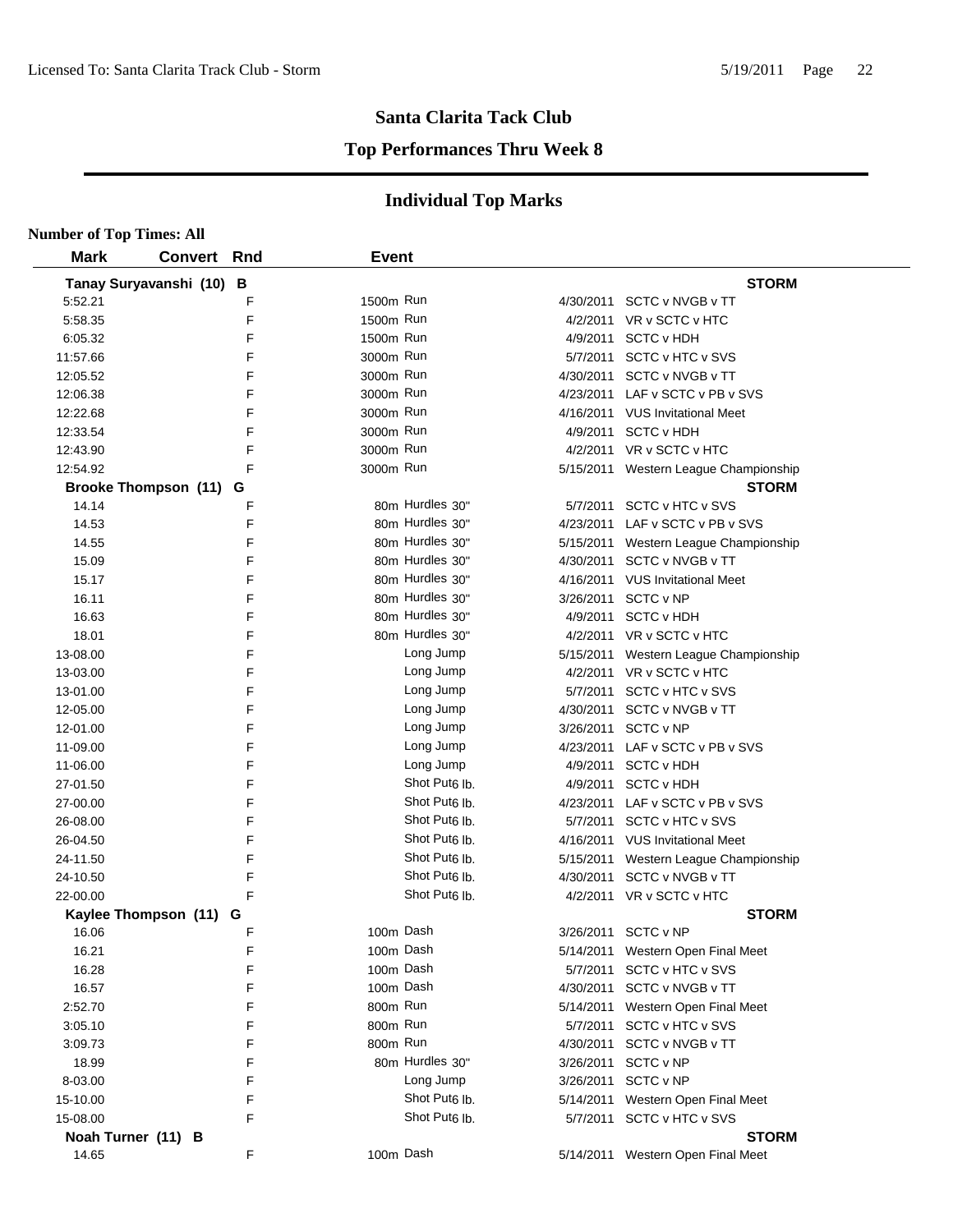#### **Top Performances Thru Week 8**

| <b>Number of Top Times: All</b> |             |        |              |                        |           |                                                             |
|---------------------------------|-------------|--------|--------------|------------------------|-----------|-------------------------------------------------------------|
| <b>Mark</b>                     | Convert Rnd |        | <b>Event</b> |                        |           |                                                             |
| Noah Turner (11) B              |             |        |              |                        |           | <b>STORM</b>                                                |
| 14.95                           |             | F      |              | 100m Dash              |           | 4/23/2011 LAF v SCTC v PB v SVS                             |
| 15.14                           |             | P      |              | 100m Dash              |           | 4/16/2011 VUS Invitational Meet                             |
| 15.32                           |             | F      |              | 100m Dash              |           | 3/26/2011 SCTC v NP                                         |
| 15.41                           |             | F      |              | 100m Dash              |           | 4/30/2011 SCTC v NVGB v TT                                  |
| 30.10                           |             | F      |              | 200m Dash              |           | 5/7/2011 SCTC v HTC v SVS                                   |
| 30.36                           |             | F      |              | 200m Dash              |           | 5/14/2011 Western Open Final Meet                           |
| 31.06                           |             | F      |              | 200m Dash              |           | 4/9/2011 SCTC v HDH                                         |
| 31.12                           |             | F      |              | 200m Dash              |           | 4/16/2011 VUS Invitational Meet                             |
| 31.49                           |             | F      |              | 200m Dash              |           | 4/23/2011 LAF v SCTC v PB v SVS                             |
| 31.53                           |             | F      |              | 200m Dash              |           | 3/26/2011 SCTC v NP                                         |
| 31.81                           |             | F      |              | 200m Dash              |           | 4/30/2011 SCTC v NVGB v TT                                  |
| 1:10.70                         |             | F      |              | 400m Dash              |           | 5/7/2011 SCTC v HTC v SVS                                   |
| 1:12.79                         |             | F      |              | 400m Dash              |           | 5/14/2011 Western Open Final Meet                           |
| 1:13.91                         |             | F      |              | 400m Dash              |           | 4/30/2011 SCTC v NVGB v TT                                  |
| 1:14.80                         |             | F      |              | 400m Dash              |           | 4/2/2011 VR v SCTC v HTC                                    |
| 1:15.24                         |             | F      |              | 400m Dash              |           | 4/23/2011 LAF v SCTC v PB v SVS                             |
| 1:16.78                         |             | F      |              | 400m Dash              |           | 4/9/2011 SCTC v HDH                                         |
| Jeremiah Walton (11) B          |             |        |              |                        |           | <b>STORM</b>                                                |
| 14.89                           |             | F      |              | 100m Dash              |           | 3/26/2011 SCTC v NP                                         |
| 15.50                           |             | F      |              | 100m Dash              |           | 4/2/2011 VR v SCTC v HTC                                    |
| 32.20                           |             | F      |              | 200m Dash              |           | 4/16/2011 VUS Invitational Meet                             |
| 2:45.43                         |             | F      | 800m Run     |                        |           | 5/7/2011 SCTC v HTC v SVS                                   |
| 2:57.88                         |             | F      | 800m Run     |                        |           | 3/26/2011 SCTC v NP                                         |
| 3:01.58                         |             | F      | 800m Run     |                        |           | 4/30/2011 SCTC v NVGB v TT                                  |
| 3:03.15                         |             | F      | 800m Run     |                        |           | 4/9/2011 SCTC v HDH                                         |
| 5:57.83                         |             | F      | 1500m Run    |                        |           | 4/2/2011 VR v SCTC v HTC                                    |
| 5:58.81                         |             | F      | 1500m Run    |                        |           | 4/23/2011 LAF v SCTC v PB v SVS                             |
| 6:03.59                         |             | F      | 1500m Run    |                        |           | 4/9/2011 SCTC v HDH                                         |
| 4-01.00                         |             | F      |              | High Jump              | 5/7/2011  | SCTC v HTC v SVS                                            |
| 4-00.00                         |             | F      |              | High Jump              | 3/26/2011 | SCTC v NP                                                   |
| 4-00.00                         |             | F      |              | High Jump              |           | 4/16/2011 VUS Invitational Meet                             |
| 4-00.00                         |             | F      |              | High Jump              |           | 4/9/2011 SCTC v HDH                                         |
| 4-00.00                         |             | F      |              | High Jump              | 5/15/2011 | Western League Championship                                 |
| 3-08.00                         |             | F      |              | High Jump              |           | 4/30/2011 SCTC v NVGB v TT                                  |
| 3-08.00                         |             | F      |              | High Jump              |           | 4/2/2011 VR v SCTC v HTC                                    |
| <b>NH</b>                       |             | F      |              | High Jump              |           | 4/23/2011 LAF v SCTC v PB v SVS                             |
| Kevin Wilkinson (11) B          |             |        |              |                        |           | <b>STORM</b>                                                |
| 14.81                           |             | F      |              | 100m Dash<br>100m Dash |           | 3/26/2011 SCTC v NP                                         |
| 14.87                           |             | F<br>F |              | 100m Dash              |           | 4/9/2011 SCTC v HDH                                         |
| 14.89                           |             |        |              |                        |           | 4/23/2011 LAF v SCTC v PB v SVS                             |
| 15.16                           |             | F<br>F |              | 100m Dash<br>100m Dash |           | 4/2/2011 VR v SCTC v HTC<br>4/30/2011 SCTC v NVGB v TT      |
| 16.49<br>30.19                  |             | F      |              | 200m Dash              |           | 5/7/2011 SCTC v HTC v SVS                                   |
| 30.69                           |             | F      |              | 200m Dash              |           | 5/14/2011 Western Open Final Meet                           |
|                                 |             | F      |              | 200m Dash              |           |                                                             |
| 30.85                           |             | F      |              | 200m Dash              |           | 4/2/2011 VR v SCTC v HTC<br>4/16/2011 VUS Invitational Meet |
| 30.90<br>31.26                  |             | F      |              | 200m Dash              |           | 4/9/2011 SCTC v HDH                                         |
|                                 |             |        |              |                        |           |                                                             |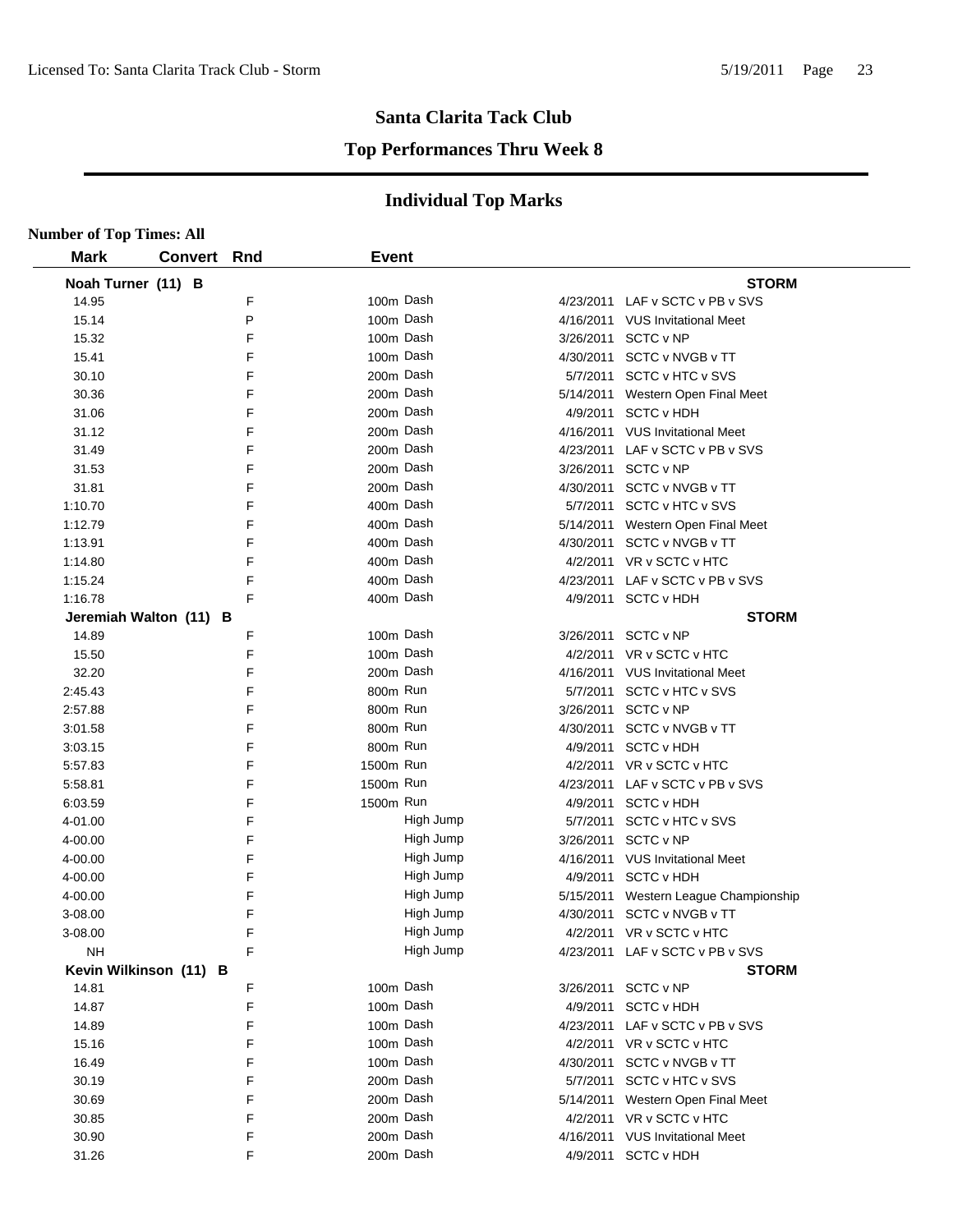#### **Top Performances Thru Week 8**

| <b>Number of Top Times: All</b> |                        |   |              |                           |           |                                   |  |
|---------------------------------|------------------------|---|--------------|---------------------------|-----------|-----------------------------------|--|
| <b>Mark</b>                     | <b>Convert Rnd</b>     |   | <b>Event</b> |                           |           |                                   |  |
|                                 | Kevin Wilkinson (11) B |   |              |                           |           | <b>STORM</b>                      |  |
| 31.56                           |                        | F | 200m Dash    |                           |           | 4/23/2011 LAF v SCTC v PB v SVS   |  |
| 1:07.92                         |                        | F | 400m Dash    |                           |           | 5/7/2011 SCTC v HTC v SVS         |  |
| 1:08.18                         |                        | F | 400m Dash    |                           |           | 5/14/2011 Western Open Final Meet |  |
| 1:08.49                         |                        | F | 400m Dash    |                           |           | 4/30/2011 SCTC v NVGB v TT        |  |
| 1:08.50                         |                        | F | 400m Dash    |                           |           | 4/9/2011 SCTC v HDH               |  |
| 1:08.75                         |                        | F | 400m Dash    |                           |           | 4/16/2011 VUS Invitational Meet   |  |
| 1:08.81                         |                        | F | 400m Dash    |                           |           | 4/23/2011 LAF v SCTC v PB v SVS   |  |
| 1:11.59                         |                        | F | 400m Dash    |                           |           | 4/2/2011 VR v SCTC v HTC          |  |
|                                 | Alyssa Williams (11) G |   |              |                           |           | <b>STORM</b>                      |  |
| 17.06                           |                        | F | 100m Dash    |                           |           | 4/30/2011 SCTC v NVGB v TT        |  |
| 34.25                           |                        | F | 200m Dash    |                           |           | 4/9/2011 SCTC v HDH               |  |
| 35.00                           |                        | F | 200m Dash    |                           |           | 3/26/2011 SCTC v NP               |  |
| 1:17.79                         |                        | F | 400m Dash    |                           |           | 4/2/2011 VR v SCTC v HTC          |  |
| 1:18.87                         |                        | F | 400m Dash    |                           |           | 4/16/2011 VUS Invitational Meet   |  |
| 1:19.08                         |                        | F | 400m Dash    |                           |           | 4/23/2011 LAF v SCTC v PB v SVS   |  |
| 1:24.11                         |                        | F | 400m Dash    |                           |           | 3/26/2011 SCTC v NP               |  |
| 3:09.07                         |                        | F | 800m Run     |                           |           | 4/23/2011 LAF v SCTC v PB v SVS   |  |
|                                 | Ian Wingenroth (10) B  |   |              |                           |           | <b>STORM</b>                      |  |
| 3:07.68                         |                        | F | 800m Run     |                           |           | 5/7/2011 SCTC v HTC v SVS         |  |
| 3:09.94                         |                        | F | 800m Run     |                           |           | 4/2/2011 VR v SCTC v HTC          |  |
| 3:13.76                         |                        | F | 800m Run     |                           | 4/9/2011  | <b>SCTC v HDH</b>                 |  |
| 3:18.15                         |                        | F | 800m Run     |                           | 4/30/2011 | SCTC v NVGB v TT                  |  |
| 6:20.32                         |                        | F | 1500m Run    |                           |           | 4/9/2011 SCTC v HDH               |  |
| 6:23.46                         |                        | F | 1500m Run    |                           |           | 4/16/2011 VUS Invitational Meet   |  |
| 6:28.83                         |                        | F | 1500m Run    |                           |           | 4/30/2011 SCTC v NVGB v TT        |  |
| 6:33.83                         |                        | F | 1500m Run    |                           |           | 5/14/2011 Western Open Final Meet |  |
| 6:36.40                         |                        | F | 1500m Run    |                           |           | 4/2/2011 VR v SCTC v HTC          |  |
| 25-04.00                        |                        | F |              | Shot Put <sub>6</sub> lb. |           | 5/7/2011 SCTC v HTC v SVS         |  |
| 21-11.50                        |                        | F |              | Shot Put <sub>6</sub> lb. |           | 4/30/2011 SCTC v NVGB v TT        |  |
| 19-03.75                        |                        | F |              | Shot Put <sub>6</sub> lb. |           | 4/2/2011 VR v SCTC v HTC          |  |
| 19-01.00                        |                        | F |              | Shot Put <sub>6</sub> lb. |           | 4/9/2011 SCTC v HDH               |  |
| 18-11.00                        |                        | F |              | Shot Put <sub>6</sub> lb. |           | 4/16/2011 VUS Invitational Meet   |  |
| 18-06.00                        |                        | F |              | Shot Put <sub>6</sub> lb. |           | 5/14/2011 Western Open Final Meet |  |
|                                 | Amanda Yamamoto (11) G |   |              |                           |           | <b>STORM</b>                      |  |
| 15.08                           |                        | F | 100m Dash    |                           |           | 3/26/2011 SCTC v NP               |  |
| 15.25                           |                        | F | 100m Dash    |                           |           | 4/23/2011 LAF v SCTC v PB v SVS   |  |
| 15.29                           |                        | P | 100m Dash    |                           |           | 4/16/2011 VUS Invitational Meet   |  |
| 15.67                           |                        | F | 100m Dash    |                           |           | 4/9/2011 SCTC v HDH               |  |
| 15.97                           |                        | F | 100m Dash    |                           |           | 5/14/2011 Western Open Final Meet |  |
| 15.99                           |                        | F | 100m Dash    |                           |           | 4/2/2011 VR v SCTC v HTC          |  |
| 16.14                           |                        | F | 100m Dash    |                           |           | 4/30/2011 SCTC v NVGB v TT        |  |
| 31.92                           |                        | F | 200m Dash    |                           |           | 5/14/2011 Western Open Final Meet |  |
| 11-11.00                        |                        | F |              | Long Jump                 |           | 4/23/2011 LAF v SCTC v PB v SVS   |  |
| 11-09.50                        |                        | F |              | Long Jump                 |           | 4/2/2011 VR v SCTC v HTC          |  |
| 11-07.00                        |                        | F |              | Long Jump                 |           | 4/16/2011 VUS Invitational Meet   |  |
| 11-02.25                        |                        | F |              | Long Jump                 |           | 4/30/2011 SCTC v NVGB v TT        |  |
| 10-06.75                        |                        | F |              | Long Jump                 |           | 5/14/2011 Western Open Final Meet |  |